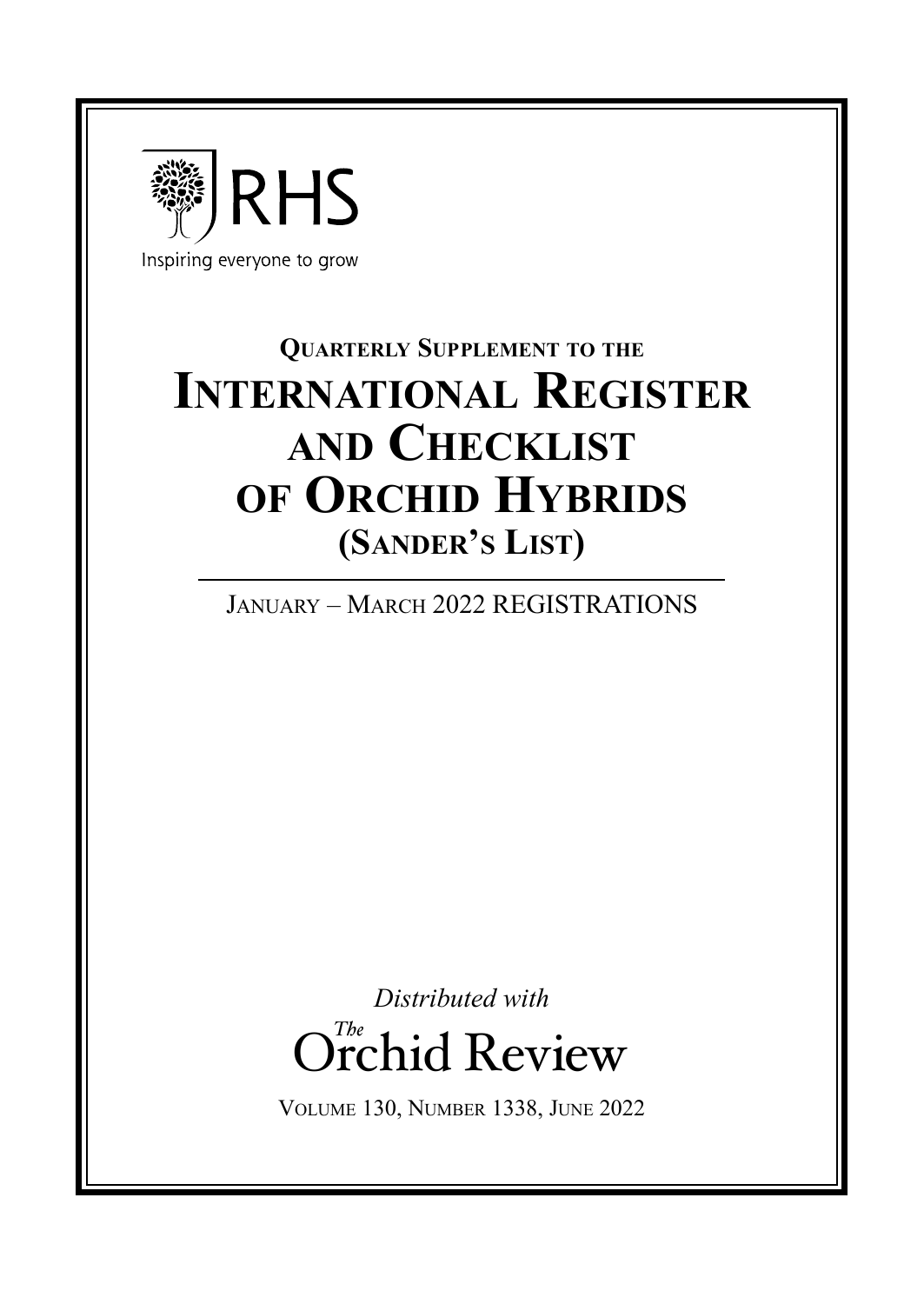## NEW ORCHID HYBRIDS

### JANUARY – MARCH 2022 REGISTRATIONS

A list of new grex names supplied by the Royal Horticultural Society as International Cultivar Registration Authority for Orchid Hybrids

| NAME                     | <b>PARENTAGE</b>                                                        | <b>REGISTERED BY</b>         |
|--------------------------|-------------------------------------------------------------------------|------------------------------|
|                          |                                                                         |                              |
| xAciopea                 |                                                                         |                              |
| Walnut Valley Sunshine   | Stan. jenischiana x Acn. densa                                          | M.C.Thompson (Ecuagenera)    |
| xAndyara                 |                                                                         |                              |
| Jumbo Sao                | Fdk. Saturn Sky x Gal. juncea                                           | Jumbo Orchids                |
| <b>Barkeria</b>          |                                                                         |                              |
| Double Zinger            | Bark. Zinger x Bark. scandens                                           | Robt.Marsh                   |
| <b>Flying Dreams</b>     | Bark. spectabilis x Bark. scandens                                      | R.Frias Solis                |
| Lilium Bryan             | Bark. lindleyana x Bark. Marsh Melton                                   | Robt.Marsh                   |
| Marsh Mystery            | Bark. Brandenburg Gold x Bark. Brigitte Foellmer                        | Robt.Marsh                   |
| xBatchmanara*            |                                                                         |                              |
| Cedar Night              | Atc. Cedar Creek x Gptm. Black Knight                                   | Casa de las Orq.             |
| xBrassocattleya          |                                                                         |                              |
| <b>Angel Siles</b>       | C. nobilior x B. perrinii                                               | A.Miranda                    |
| Chian-Tzy Anierina       | C. [Lc.] Button Top x Bc. [Bl.] Morning Glory                           | N.Fang (Chian-Tzy Orch.)     |
| Ekolu Quintal            | B. Rediculous x C. maxima                                               | <b>Quintal Farms</b>         |
| Helena Ribeiro Guimaraes | C. [L.] sincorana x B. tuberculata                                      | Deusvando Leitao (G.Munchow) |
| Memoria Vern Bloch       | Bc. [Bl.] Richard Mueller x C. Mark Jones                               | Exotic Orchids (V.Bloch)     |
| Sanyo Compton            | Bc. Katherine H. Chatham x C. Shellie Compton                           | Fuji Nurs.                   |
| Sanyo Point              | B. nodosa x C. [Lc.] Sanyo Splash                                       | Fuji Nurs.                   |
| Tim and Grace            | Bc. Green Bird x C. [L.] purpurata                                      | OSSEA (Neo Cheng Soon)       |
|                          |                                                                         |                              |
| xBratonia<br>Roderie     | Brs. [Brsa.] Orange Delight x Milt. clowesii                            | E. Young O.F.                |
|                          |                                                                         |                              |
| xBrescansinara           |                                                                         |                              |
| Jumbo Glorious           | Clo. Jumbo Glory x Gal. magnicolumna                                    | Jumbo Orchids                |
| Jumbo Northeast          | Clo. Jumbo Northen x Gal. minax                                         | Jumbo Orchids                |
| <b>Bulbophyllum</b>      |                                                                         |                              |
| Anaconda Fang            | Bulb. subumbellatum x Bulb. ericssonii                                  | N.Rust                       |
| Kongbangkerd             | Bulb. [Cirr.] putidum x Bulb. nasutum                                   | T.Wongsa                     |
| Lilliana                 | Bulb. lasiochilum x Bulb. [Cirr.] rothschildianum                       | J.Lee (O/U)                  |
| Linda B                  | Bulb. mandibulare x Bulb. Wilmar Galaxy Star                            | A.Beck (E. Beltrame)         |
| <b>xCatamodes</b>        |                                                                         |                              |
| Jumbo Galer              | Ctsm. galeritum x Morm. Midnight                                        | Jumbo Orchids                |
| Jumbo Lampads            | Morm. Jumbo Vulcan x Ctsm. expansum                                     | Jumbo Orchids                |
| xCatasandra              |                                                                         |                              |
| Ju Fernandes             | Gal. santarena x Ctsm. vinaceum                                         | J.Fernández                  |
| Jumbo Schwerin           | Gal. magnicolumna x Ctsm. schweinfurthii¶                               | Jumbo Orchids                |
| Maria Leão               | Gal. santarena x Ctsm. x dasilvae                                       | J.Fernández                  |
| Pina                     | Gal. santarena x Ctsm. Raquel Garlini                                   | J.Fernández                  |
| Pink Star                | Gal. blanchetii x Ctsm. cirrhaeoides                                    | U.Ferreira                   |
| <b>Catasetum</b>         |                                                                         |                              |
| Alpha                    | Ctsm. Rafael Wenzel x Ctsm. spitzii                                     | U.Ferreira                   |
| Carlos Alberto           | Ctsm. gladiatorium x Ctsm. tenebrosum                                   | U.Ferreira                   |
| Cisne Negro              | Ctsm. Eusimar Filho x Ctsm. denticulatum                                | U.Ferreira                   |
|                          | Clara Menen Nahabedian Guimaraes Ctsm. rodigasianum x Ctsm. mattosianum | Deusvando Leitao             |
| Dragon Tongue            | Ctsm. Durval Ferreira x Ctsm. parguazense                               | U.Ferreira                   |
| Gwarayu                  | Ctsm. semicirculatum x Ctsm. rooseveltianum                             | A.Miranda                    |
| Helena Matos da Silva    | Ctsm. Donna Wise x Ctsm. x apolloi                                      | J.Fernández                  |
| Jumbo Fission            | Ctsm. multifissum¶ x Ctsm. expansum                                     | Jumbo Orchids                |
| Jumbo Fissum             | Ctsm. multifissum¶ x Ctsm. denticulatum                                 | Jumbo Orchids                |
|                          |                                                                         |                              |

| <b>NAME</b>                              | <b>PARENTAGE</b>                                                                              | <b>REGISTERED BY</b>                     |
|------------------------------------------|-----------------------------------------------------------------------------------------------|------------------------------------------|
| Jumbo Fissure                            | Ctsm. multifissum¶ x Ctsm. pileatum                                                           | Jumbo Orchids                            |
| Mariana Fiuza                            | Ctsm. Darkness x Ctsm. Rafael Wenzel                                                          | U.Ferreira                               |
| Memoria Dr Gaspar Silvera                | Ctsm. Pileabrosum Green x Ctsm. maculatum                                                     | A.Godoy                                  |
| Memoria Maria Graziani                   | Ctsm. Orchidglade x Ctsm. Tom Pickens                                                         | Cleto Simone                             |
| Cattleya                                 |                                                                                               |                                          |
| Berliana                                 | C. Berlin Spirit x C. aurea                                                                   | Kaessner                                 |
| <b>Bravim</b>                            | C. Whitei x C. schilleriana                                                                   | M.A.Bravim                               |
| Donna Carmella Carballo                  | C. [L.] sincorana x C. schilleriana                                                           | Deusvando Leitao (G.Muchow)              |
| <b>Final Finale</b>                      | C. [Slc.] Final Touch x C. Fordyce's Finale                                                   | R.Kowalczyk (B.Oliveros)                 |
| Gaia's Spirit                            | C. [SI.] Orpetii x C. [SIc.] Angel Flare                                                      | M.Murray                                 |
| <b>Heather Grace</b>                     | C. Penny Kuroda (Penny Kuroda Gp)<br>x C. [S/c.] Redvale Fuschia                              | S.Tucker                                 |
| Jay's Temptress                          | C. [Slc.] Scarlet Jewel x C. [Slc.] Mini Apricot                                              | F.Clarke                                 |
| Krull's Color Wheel                      | C. [S/c.] Seagulls Song x C. [S/c.] Circle of Life                                            | Krull-Smith                              |
| Lues Lippy Alaorii                       | C. lueddemanniana x C. [S.] alaorii                                                           | Luetticke                                |
| Luisa Joy                                | C. lawrenceana x C. [Lc.] Good Friend                                                         | J. Santiago (Silva Orch.)                |
| Lynn's Maid                              | C. Lynn Spencer x C. Dal's Maid                                                               | W.J.Evans                                |
| Maria Off                                | C. Nancy Off x C. [Lc.] Elizabeth Off                                                         | Waldor Orch. (L.Y.Nakanishi)             |
| Marie Cataldo                            | C. [Lc.] Mini Purple x C. [S.] bicalhoi                                                       | P.Cataldo                                |
| Mari's Maid                              | C. Dal's Maid x C. [Lc.] Mari's Song                                                          | W.J.Evans                                |
| Marthe Methmann<br><b>Medios Beauty</b>  | C. [Lc.] Paradisio x C. [Lc.] Florália's Triumph<br>C. warneri x C. violacea                  | Methmann (Stewart Orch.)<br>Suwada Orch. |
| Memoria Marina Camilo                    | C. [S.] alaorii x C. luteola                                                                  | G.Goncalves                              |
| Memoria Sarah Jayne                      | C. The Friendly Third x C. Memoria Stewart Knox                                               | J.Gay(O/U)                               |
| Memoria Stewart Knox                     | C. Bob Betts x C. Ruth M. Johnston                                                            | J.Gay (O/U)                              |
| Nicanora E. Ribeiro Guimaraes            | C. luteola x C. [L.] itambana                                                                 | Deusvando Leitao (M.Rosim)               |
| Purple Angel                             | C. [S/c.] Bright Angel x C. [Lc.] Mini Purple                                                 | W.J.Evans (R.Tokunaga)                   |
| <b>Spunky Spots</b>                      | C. [SIc.] Red Agate x C. aclandiae                                                            | O.J.Bromfield                            |
| Teipels Beaupedunculata                  | C. Beaufort x C. [S.] brevipedunculata                                                        | P.Teipel                                 |
| <b>Teipels Kupfer</b>                    | C. [Lc.] Little Lemon Drops x C. [S.] cinnabarina                                             | P.Teipel<br>K.McCracken                  |
| <b>Tiny Pet</b>                          | C. [SI.] Minipet x C. [S.] alagoensis                                                         |                                          |
| xCattlianthe                             |                                                                                               |                                          |
| Biwa Pink Cinderella                     | Ctt. [Blc.] Doris and Byron x C. schroederae                                                  | Tsutsumi                                 |
| Color Dance Chocolate<br>Heather Rathbun | C. [SIc.] Riffe x Ctt. [C.] Chocolate Drop<br>C. [Lc.] Culminant x Ctt. Gregory Tyrome Darden | C.E.Haas<br>J.E.Rathbun (Fordyce)        |
| Juliet Kirby                             | Ctt. [C.] Helene Garcia x C. Henrietta Japhet                                                 | Chadwick & Son (Orchid Trail)            |
| Pedro Nahabedian Guimaraes               | Ctt. [Lc.] Gold Digger x C. velutina                                                          | Deusvando Leitao (G.Munchow)             |
| Pyrocumulus                              | C. [Lc.] Tropical Rainbow x Ctt. Spring Fires                                                 | F.Clarke                                 |
| Starbright                               | Ctt. [Lc.] Blazing Treat x C. [L.] rupestris                                                  | Brookside (M.Pendleton)                  |
| Wes Newton                               | Ctt. [Lc.] Spring Fires x C. [S/c.] Kagaribi Dawn                                             | Laura Newton (F.Clarke)                  |
| xCatyclia                                |                                                                                               |                                          |
| Luke Sims                                | C. maxima x E. macrochila                                                                     | C.Maciejeski                             |
| xCaulaelia                               |                                                                                               |                                          |
| Tom Mirenda                              | Cau. [Diacm.] bicornutum x L. [Schom.] rosea                                                  | <b>Claude Hamilton</b>                   |
| Chiloschista                             |                                                                                               |                                          |
| Oompa-Loompa                             | Chsch. usneoides x Chsch. viridiflava                                                         | D.Goddard                                |
| <b>Chysis</b><br>Margarete K             | Chy. limminghei x Chy. bruennowiana¶                                                          | K.Kettler                                |
|                                          |                                                                                               |                                          |
| xCleisanda<br>Kasorn Lovely Fuersteniata | Cleis. fuerstenbergianum x V. [Asctm.] miniata                                                | M.Chanyangam                             |
|                                          |                                                                                               |                                          |
| xCloughara<br>Jumbo Pallas               | Cyc. pentadactylon x Clo. Penang Waltz                                                        | Jumbo Orchids                            |
| <b>xCloweandra</b>                       |                                                                                               |                                          |
| Jumbo Gaia                               | Cl. [Ctsm.] Jumbo Grace x Gal. magnicolumna                                                   | Jumbo Orchids                            |
|                                          |                                                                                               |                                          |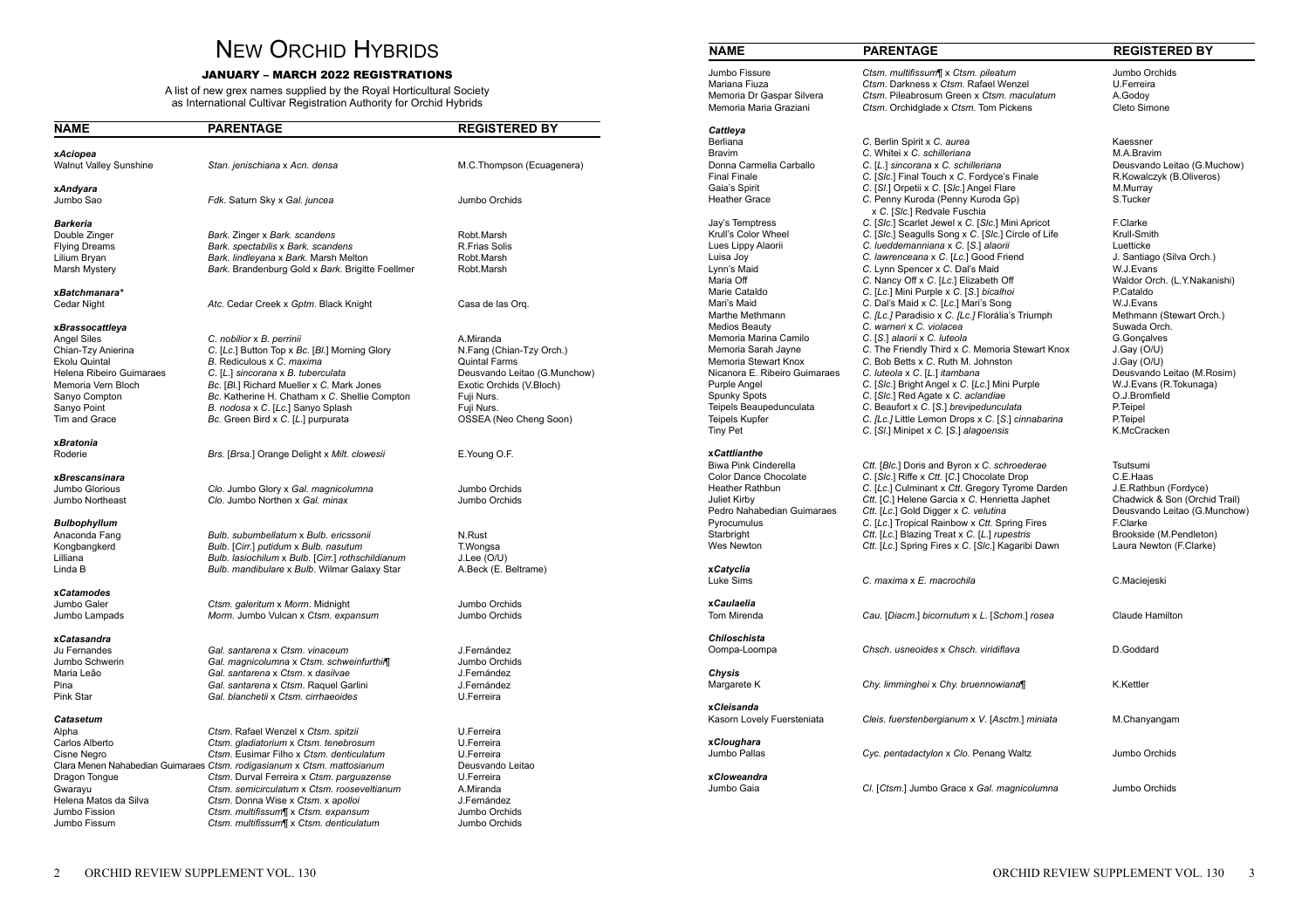| <b>NAME</b>             | <b>PARENTAGE</b>                                | <b>REGISTERED BY</b>  | <b>NAME</b>                   | <b>PARENTAGE</b>                                           | <b>REGISTERED BY</b>                           |
|-------------------------|-------------------------------------------------|-----------------------|-------------------------------|------------------------------------------------------------|------------------------------------------------|
| xClowesetum             |                                                 |                       | <b>Rainbow Falls</b>          | Cym. Tioga Pass x Cym. Lotza Spotz                         | J.Santy (A.Velardi)                            |
| Jumbo Bia               | Cl. [Ctsm.] Jumbo Grace x Ctsm. Jumbo Bound     | Jumbo Orchids         | <b>Reds Meadow</b>            | Cym. Denise Porter x Cym. Red Sox                          | J.Santy (A.Velardi)                            |
| Jumbo Pal               | Clo. Jumbo Polar x Ctsm. Memoria Hon San        | Jumbo Orchids         | <b>Robert Duvall</b>          | Cym. Placido Domingo x Cym. Assassination Tango            | A.Easton                                       |
| Jumbo Paneer            | Clo. Jumbo Polar x Ctsm. incurvum [trautmannii] | Jumbo Orchids         | Rocky Road                    | Cym. Rocky Creek x Cym. Kirby Lesh                         | P.R.Pujol                                      |
| Jumbo Ploto             | Clo. Jumbo Polar x Ctsm. Susan Fuchs            | Jumbo Orchids         | <b>Rolling Eyes</b>           | Cym. Keep Rolling By x Cym. Ruby Eyes                      | Orchidpeople (O/U)                             |
| Jumbo Southpole         | Clo. Jumbo Polar x Ctsm. pileatum               | Jumbo Orchids         | <b>Sleeping Maureen</b>       | Cym. Green Maureen x Cym. Peter's Sylph                    | Orchidpeople                                   |
| Jumbo Vesta             | Clo. Jumbo Circ x Ctsm. Orchidglade             | Jumbo Orchids         | <b>Spicy Amber</b>            | Cym. Foxfire Amber x Cym. Spicy Khan                       | John Gate                                      |
|                         |                                                 |                       | Tioga Pass                    | Cym. Champagne Pass x Cym. devonianum                      | J.Santy (A.Velardi)                            |
| Coelogyne               |                                                 |                       | <b>Tommy Macpherson</b>       | Cym. Placido Domingo x Cym. Tom Petty                      | A.Easton                                       |
| Cinnamon Cream          | Coel. Kirribilli Lynette x Coel. Day Dream      | K.Akutsu              | <b>White Witcher</b>          | Cym. Prapuy Luang x Cym. madidum                           | Pakkret Flor.                                  |
| Lippy Wrinkled          | Coel. Tiny Hope x Coel. fuscescens              | K.Akutsu              | Xi Zi Hong Chun               | Cym. goeringii x Cym. hookerianum                          | Hangzhou AAS (X.Y.Zha                          |
| <b>Mysterious Green</b> | Coel. Kirribilli Lynette x Coel. usitana        | K.Akutsu              |                               |                                                            |                                                |
| Sunrise Magic           | Coel. speciosa x Coel. Tiny Hope                | Kenji Kawamura        | Dendrobium                    |                                                            |                                                |
| Sunset Dream            | Coel. xyrekes x Coel. miniata                   | Kenji Kawamura        | Alan                          | Den. Morning Sun x Den. discolor                           | J.Deng (C.Huang, Z.Zh.                         |
| Sunset Orange           | Coel. usitana x Coel. Tiny Hope                 | K.Akutsu              |                               |                                                            | X.Cui, J.Zhou, S.Gua                           |
| <b>Tuxedo Diner</b>     | Coel. Golden Bug x Coel. assamica               | K.Akutsu              | Ani Hargiani                  | Den. Blue Ocean x Den. Margaret Thatcher                   | Ganis Orchids                                  |
| White Bit Enjoy         | Coel. Memoria Louis Forget x Coel. trinervis    | K.Akutsu              | Argopuro                      | Den. Michiko x Den. Chai Kiam Eng                          | Endang Surachman                               |
| White Woody             | Coel. White Moon x Coel. usitana                | K.Akutsu              | Ariyawati                     | Den. Tiger Twist x Den. odoardi                            | Endang Surachman                               |
| <b>Yellow Magic</b>     | Coel. Day Dream x Coel. assamica                | K.Akutsu              | Atigoh GP                     | Den. Norman x Den. Talia Beauty                            | D.S.Santoso                                    |
| <b>Yellow Sharpe</b>    | Coel. Golden Bug x Coel. usitana                | K.Akutsu              | Aurelian                      | Den. lineale x Den. speciosum                              | P.&S.Adams (Adams &<br>Thongsomboonranath      |
| xCoelonisea*            |                                                 |                       | <b>Australian Quest</b>       | Den. Australian Butter Bright x Den. Ray's Quest           | R.Gribble                                      |
| <b>Bit Diggy</b>        | Pan. [Coel.] uniflora¶ x Coel. barbata          | K.Akutsu              | Autumn Sun                    | Den. Sanya Sunshine x Den. discolor                        | J.Deng (C.Huang, Z.Zh.<br>X.Cui, D.Tao, H.Yan) |
| xCoryhopea              |                                                 |                       | Barton                        | Den. Macquarie Spectrum x Den. speciosum                   | John Hurst                                     |
| Ecuagenera              | Crths. leucocorys x Stan. reichenbachiana       | Ecuagenera            | <b>Brimbank Cosmic Galaxy</b> | Den. Saigon Diamond x Den. Brimbank Cosmic Uluru           | M.Drobski                                      |
| Imaginations            | Stan. jenischiana x Crths. misasin              | M.Seelis              | <b>Brimbank Dark Gold</b>     | Den. Brimbank Dark Night x Den. Brimbank Gold              | M.Drobski                                      |
|                         |                                                 |                       | <b>Brimbank Glitter</b>       | Den. Greta Snow x Den. Brimbank Cosmic Uluru               | M.Drobski                                      |
| xCycnandra              |                                                 |                       | <b>Brimbank Gold Snow</b>     | Den. Greta Snow x Den. Saigon Diamond                      | M.Drobski                                      |
| Jumbo Husa              | Gal. magnicolumna x Cyc. herrenhusanum          | Jumbo Orchids         | Byron                         | Den. Australian Blockbuster x Den. Ray's Spot              | John Hurst                                     |
|                         |                                                 |                       | <b>CEG Elite</b>              | Den. Saigon Surprised x Den. speciosum                     | C.Grimson                                      |
| Cycnoches               |                                                 |                       | <b>CEG Sunrise</b>            | Den. Newbold Brim Rain x Den. speciosum                    | C.Grimson                                      |
| Alcenira                | Cyc. William Clarke x Cyc. barthiorum           | U.Ferreira            | <b>Cheer Shiorin</b>          | Den. Cheer Girl x Den. Hawaiian Punch                      | K.Shiraishi (M.Okauchi)                        |
| Jumbo Herse             | Cyc. farnsworthianum x Cyc. herrenhusanum       | Jumbo Orchids         | Chunbi                        | Den. China Dream x Den. Takamo Yoki                        | X.Cui (Z.Zhang,C.Huan                          |
| Jumbo Quest             | Cyc. Jumbo Legend x Cyc. loddigesii             | Jumbo Orchids         | Chunhong                      | Den. Petite Parasol x Den. Lai's Pearl Queen               | X.Cui (Z.Zhang,C.Huan                          |
|                         |                                                 |                       | Chunri                        | Den. Angel Baby x Den. Lai's Pearl Queen                   | X.Cui (Z.Zhang,C.Huan                          |
| Cymbidium               |                                                 |                       | <b>Cosmic Quest</b>           | Den. Ray's Quest x Den. Cosmic Gold                        | R.Gribble                                      |
| Danny Rodriguez         | Cym. kanran x Cym. Dolly                        | A.Easton              | Dark Drago                    | Den. Husmadi x Den. Emilio                                 | Ganis Orchids                                  |
| Eastern Sierra          | Cym. Valley Legend x Cym. Boopedoop             | J.Santy (A.Velardi)   | Dayang Sumbi                  | Den. Heart of Northoaks Primary x Den. Mufidah Jusuf Kalla | W.Hidayatulloh                                 |
| Ebúrneo-i'ansonii       | Cym. eburneum x Cym. iansonii                   | A.Easton              | Deejee's Deluxe               | Den. Sawataur x Den. nindii                                | A.Groffen (Nicha Orchio                        |
| <b>Elderberry Ruby</b>  | Cym. Elderberry Wine x Cym. Rolling Eyes        | Orchidpeople          | Deenie Quintal                | Den. Bill Takamatsu x Den. Little Atro                     | <b>Quintal Farms</b>                           |
| Erin Monteith           | Cym. Kimberley Reef x Cym. Ovens Circle         | Lawranna (R.Monteith) | Diah Natalisa                 | Den. Kaifano x Den. violaceoflavens                        | D.S.Santoso                                    |
| <b>Exeter Carnelian</b> | Cym. goeringii x Cym. Voodoo                    | K.Jacobsen            | Dingadee Star                 | Den. Chocolate Star x Den. Dingadee                        | W.A.Perrin                                     |
| <b>Fossil Falls</b>     | Cym. First Dance x Cym. Cricket                 | J.Santy (A. Velardi)  | Dingadee Wyspering West       | Den. Wysper x Den. Dingadee                                | W.A.Perrin                                     |
| Gene Hackman            | Cym. Norman Kirk x Cym. Kaylie                  | A.Easton              | Dipsy                         | Den. taurulinum x Den. capra                               | A.Firmansyah                                   |
| <b>Grand Eyrie</b>      | Cym. erythraeum x Cym. Grand Monarch            | K.Hill                | Djunarnik                     | Den. Lum Goo x Den. Black Cat                              | Ganis Orchids (A.Herma                         |
| Groucho Marx            | Cym. Woman No Cry x Cym. Sue is Back            | A.Easton              | Dorothy's Wings               | Den. Peter Shen x Den. Nida                                | R.Tokunaga                                     |
| Handle With Care        | Cym. Rising Sun x Cym. Gateway to Gold          | A.Easton              | Dr Ririe Rengganis            | Den. Bengawan Solo x Den. Jeffrey Tan                      | As'ari                                         |
| <b>Hot Creek</b>        | Cym. Lotza Spotz x Cym. Reds Meadow             | J.Santy (A.Velardi)   | Dungog Brimbank               | Den, Brimbank Cosmic Cobber x Den, Brimbank Gold           | W.A.Perrin                                     |
| Hubaut                  | Cym. erythraeum x Cym. Moulin de Bas            | E. Young O.F.         | Dungog Brimbank Star          | Den. Chocolate Star x Den. Brimbank Gold                   | W.A.Perrin                                     |
| Hureaux                 | Cym. Vingtaine de Faldouet x Cym. erythrostylum | E. Young O.F.         | Dungog Star                   | Den. Jesmond Star x Den. Brimbank Gold                     | W.A.Perrin                                     |
| Huterie                 | Cym. Early Style x Cym. Vingtaine de Faldouet   | E.Young O.F.          | Dyah Pitaloka                 | Den. Jamilah Adenan x Den. Heart of Northoaks Primary      | Endang Surachman                               |
| Irene Dunne             | Cym. Charles Ishitani x Cym. Minuet             | A.Easton              | Emi Masruroh                  | Den. Kim Bora x Den. strepsiceros                          | D.S.Santoso                                    |
| Jegenette               | Cym. Vingtaine de Faldouet x Cym. elegans       | E.Young O.F.          | Emily Tan                     | Den. Utama Raya x Den. nindii                              | Ganis Orchids                                  |
| Jetreussse              | Cym. sanderae x Cym. wenshanense                | E.Young O.F.          | Endang Surachman              | Den. Riverside Secondary School                            | Endang Surachman                               |
| Jinquet                 | Cym. seidenfadenii x Cym. wenshanense           | E. Young O.F.         |                               | x Den. Joyce Margaret Kuok                                 |                                                |
| John Charnley           | Cym. Kirby Lesh x Cym. Eternal Flame            | A.Easton              | <b>Ervina Gadis</b>           | Den. Sri Mulyani x Den. Margaret Thatcher                  | Ganis Orchids                                  |
| Julian Shaw             | Cym. Placido Domingo x Cym. Lee Cooke           | A.Easton              | Expo 2020 Dubai               | Den. Peter Furniss x Den. Lim Tee Hooi                     | Singapore BG                                   |
| Jungle Cat              | Cym. Lotza Spotz x Cym. Pywacket                | Casa de las Orq.      | Fauzan Ummbium                | Den. Tosons x Den. Pink Lips                               | D.S.Santoso                                    |
| Khan Dynasty            | Cym. Dural Dream x Cym. Khanebono               | John Gate             | Feira                         | Den. Tosons x Den. Claudia                                 | D.S.Santoso                                    |
| Loren's Fantasy         | Cym. Strathdon x Cym. Cherry Shower             | Casa de las Orq.      | Gamalama                      | Den. strepsiceros x Den. strebloceras                      | A.Firmansyah                                   |
| Lovely Lilly            | Cym. Vogel's Magic x Cym. Lotza Spotz           | J.Santy (A.Velardi)   | Gertrude Mary Marsh-Looi      | Den. Thongchai x Den. Burana White                         | Singapore BG                                   |
| Marvelous Maddie        | Cym. Rainbow Falls x Cym. Reds Meadow           | J.Santy (A.Velardi)   | Green with Envy               | Den. phalaenopsis x Den. Elated                            | H.Gallis (J.Stanton)                           |
| Mary June               | Cym. Gloria Naugle x Cym. Autumn Crisp          | M.Carpenter           | <b>Heavenly White</b>         | Den. Bridal Pink x Den. Silent Night                       | Yamamoto Den.                                  |
| Nobel Nathan            | Cym. Devon Jack x Cym. Eastern Sierra           | J.Santy (A.Velardi)   | Hecatoncheire                 | Den. [Doc.] New Age x Den. [Doc.] grimesii                 | Justin Lee (O/U)                               |
| Ovens Circle            | Cym. Ovens Valley x Cym. Arctic Circle          | Lawranna (R.Monteith) | Honesty                       | Den. Holy Song x Den. Good Luck                            | Yamamoto Den.                                  |
| Pleasant Valley         | Cym. First Dance x Cym. suave                   | J.Santy (A.Velardi)   | Hongchun                      | Den. Cynosure x Den. Tomoflake                             | X.Cui (Z.Zhang,C.Huan                          |

| <b>NAME</b>                                | <b>PARENTAGE</b>                                                                 | <b>REGISTERED BY</b>                                 |
|--------------------------------------------|----------------------------------------------------------------------------------|------------------------------------------------------|
| Rainbow Falls                              | Cym. Tioga Pass x Cym. Lotza Spotz                                               | J.Santy (A.Velardi)                                  |
| Reds Meadow                                | Cym. Denise Porter x Cym. Red Sox                                                | J.Santy (A.Velardi)                                  |
| <b>Robert Duvall</b>                       | Cym. Placido Domingo x Cym. Assassination Tango                                  | A.Easton                                             |
| Rocky Road                                 | Cym. Rocky Creek x Cym. Kirby Lesh                                               | P.R.Pujol                                            |
| <b>Rolling Eyes</b>                        | Cym. Keep Rolling By x Cym. Ruby Eyes                                            | Orchidpeople (O/U)                                   |
| Sleeping Maureen                           | Cym. Green Maureen x Cym. Peter's Sylph                                          | Orchidpeople                                         |
| Spicy Amber<br><b>Tioga Pass</b>           | Cym. Foxfire Amber x Cym. Spicy Khan<br>Cym. Champagne Pass x Cym. devonianum    | John Gate                                            |
| Tommy Macpherson                           | Cym. Placido Domingo x Cym. Tom Petty                                            | J.Santy (A.Velardi)<br>A.Easton                      |
| White Witcher                              | Cym. Prapuy Luang x Cym. madidum                                                 | Pakkret Flor.                                        |
| Xi Zi Hong Chun                            | Cym. goeringii x Cym. hookerianum                                                | Hangzhou AAS (X.Y.Zhang)                             |
| <b>Dendrobium</b>                          |                                                                                  |                                                      |
| Alan                                       | Den. Morning Sun x Den. discolor                                                 | J.Deng (C.Huang, Z.Zhang,<br>X.Cui, J.Zhou, S.Guang) |
| Ani Hargiani                               | Den. Blue Ocean x Den. Margaret Thatcher                                         | Ganis Orchids                                        |
| Argopuro                                   | Den. Michiko x Den. Chai Kiam Eng                                                | Endang Surachman                                     |
| Ariyawati                                  | Den. Tiger Twist x Den. odoardi                                                  | Endang Surachman                                     |
| Atigoh GP                                  | Den. Norman x Den. Talia Beauty                                                  | D.S.Santoso                                          |
| Aurelian                                   | Den. lineale x Den. speciosum                                                    | P.&S.Adams (Adams &<br>Thongsomboonranathon)         |
| <b>Australian Quest</b>                    | Den. Australian Butter Bright x Den. Ray's Quest                                 | R.Gribble                                            |
| Autumn Sun                                 | Den. Sanya Sunshine x Den. discolor                                              | J.Deng (C.Huang, Z.Zhang,<br>X.Cui, D.Tao, H.Yan)    |
| Barton                                     | Den. Macquarie Spectrum x Den. speciosum                                         | John Hurst                                           |
| <b>Brimbank Cosmic Galaxy</b>              | Den. Saigon Diamond x Den. Brimbank Cosmic Uluru                                 | M.Drobski                                            |
| <b>Brimbank Dark Gold</b>                  | Den. Brimbank Dark Night x Den. Brimbank Gold                                    | M.Drobski                                            |
| <b>Brimbank Glitter</b>                    | Den. Greta Snow x Den. Brimbank Cosmic Uluru                                     | M.Drobski                                            |
| <b>Brimbank Gold Snow</b>                  | Den. Greta Snow x Den. Saigon Diamond                                            | M.Drobski                                            |
| <b>Byron</b>                               | Den. Australian Blockbuster x Den. Ray's Spot                                    | John Hurst                                           |
| <b>CEG Elite</b>                           | Den. Saigon Surprised x Den. speciosum                                           | C.Grimson                                            |
| <b>CEG Sunrise</b><br><b>Cheer Shiorin</b> | Den. Newbold Brim Rain x Den. speciosum<br>Den. Cheer Girl x Den. Hawaiian Punch | C.Grimson<br>K.Shiraishi (M.Okauchi)                 |
| Chunbi                                     | Den. China Dream x Den. Takamo Yoki                                              | X.Cui (Z.Zhang, C.Huang, J.Deng)                     |
| Chunhong                                   | Den. Petite Parasol x Den. Lai's Pearl Queen                                     | X.Cui (Z.Zhang, C.Huang, J.Deng)                     |
| Chunri                                     | Den. Angel Baby x Den. Lai's Pearl Queen                                         | X.Cui (Z.Zhang, C.Huang, J.Deng)                     |
| Cosmic Quest                               | Den. Ray's Quest x Den. Cosmic Gold                                              | R.Gribble                                            |
| Dark Drago                                 | Den. Husmadi x Den. Emilio                                                       | Ganis Orchids                                        |
| Dayang Sumbi                               | Den. Heart of Northoaks Primary x Den. Mufidah Jusuf Kalla W. Hidayatulloh       |                                                      |
| Deejee's Deluxe                            | Den. Sawataur x Den. nindii                                                      | A.Groffen (Nicha Orchid)                             |
| Deenie Quintal                             | Den. Bill Takamatsu x Den. Little Atro                                           | <b>Quintal Farms</b>                                 |
| Diah Natalisa                              | Den. Kaifano x Den. violaceoflavens                                              | D.S.Santoso                                          |
| Dingadee Star                              | Den. Chocolate Star x Den. Dingadee                                              | W.A.Perrin                                           |
| Dingadee Wyspering West<br>Dipsy           | Den. Wysper x Den. Dingadee<br>Den. taurulinum x Den. capra                      | W.A.Perrin<br>A.Firmansyah                           |
| Djunarnik                                  | Den. Lum Goo x Den. Black Cat                                                    | Ganis Orchids (A.Hermanto)                           |
| Dorothy's Wings                            | Den. Peter Shen x Den. Nida                                                      | R.Tokunaga                                           |
| Dr Ririe Rengganis                         | Den. Bengawan Solo x Den. Jeffrey Tan                                            | As'ari                                               |
| Dungog Brimbank                            | Den. Brimbank Cosmic Cobber x Den. Brimbank Gold                                 | W.A.Perrin                                           |
| Dungog Brimbank Star                       | Den. Chocolate Star x Den. Brimbank Gold                                         | W.A.Perrin                                           |
| Dungog Star                                | Den. Jesmond Star x Den. Brimbank Gold                                           | W.A.Perrin                                           |
| Dyah Pitaloka                              | Den. Jamilah Adenan x Den. Heart of Northoaks Primary                            | Endang Surachman                                     |
| Emi Masruroh                               | Den. Kim Bora x Den. strepsiceros                                                | D.S.Santoso                                          |
| <b>Emily Tan</b>                           | Den. Utama Raya x Den. nindii                                                    | Ganis Orchids                                        |
| Endang Surachman                           | Den. Riverside Secondary School<br>x Den. Joyce Margaret Kuok                    | Endang Surachman                                     |
| Ervina Gadis                               | Den. Sri Mulyani x Den. Margaret Thatcher                                        | Ganis Orchids                                        |
| Expo 2020 Dubai                            | Den. Peter Furniss x Den. Lim Tee Hooi                                           | Singapore BG                                         |
| Fauzan Ummbium                             | Den. Tosons x Den. Pink Lips                                                     | D.S.Santoso                                          |
| Feira                                      | Den. Tosons x Den. Claudia                                                       | D.S.Santoso                                          |
| Gamalama                                   | Den. strepsiceros x Den. strebloceras                                            | A.Firmansyah                                         |
| Gertrude Mary Marsh-Looi                   | Den. Thongchai x Den. Burana White                                               | Singapore BG<br>H.Gallis (J.Stanton)                 |
| Green with Envy<br><b>Heavenly White</b>   | Den. phalaenopsis x Den. Elated<br>Den. Bridal Pink x Den. Silent Night          | Yamamoto Den.                                        |
|                                            |                                                                                  |                                                      |
|                                            |                                                                                  |                                                      |
| Hecatoncheire<br>Honesty                   | Den. [Doc.] New Age x Den. [Doc.] grimesii<br>Den. Holy Song x Den. Good Luck    | Justin Lee (O/U)<br>Yamamoto Den.                    |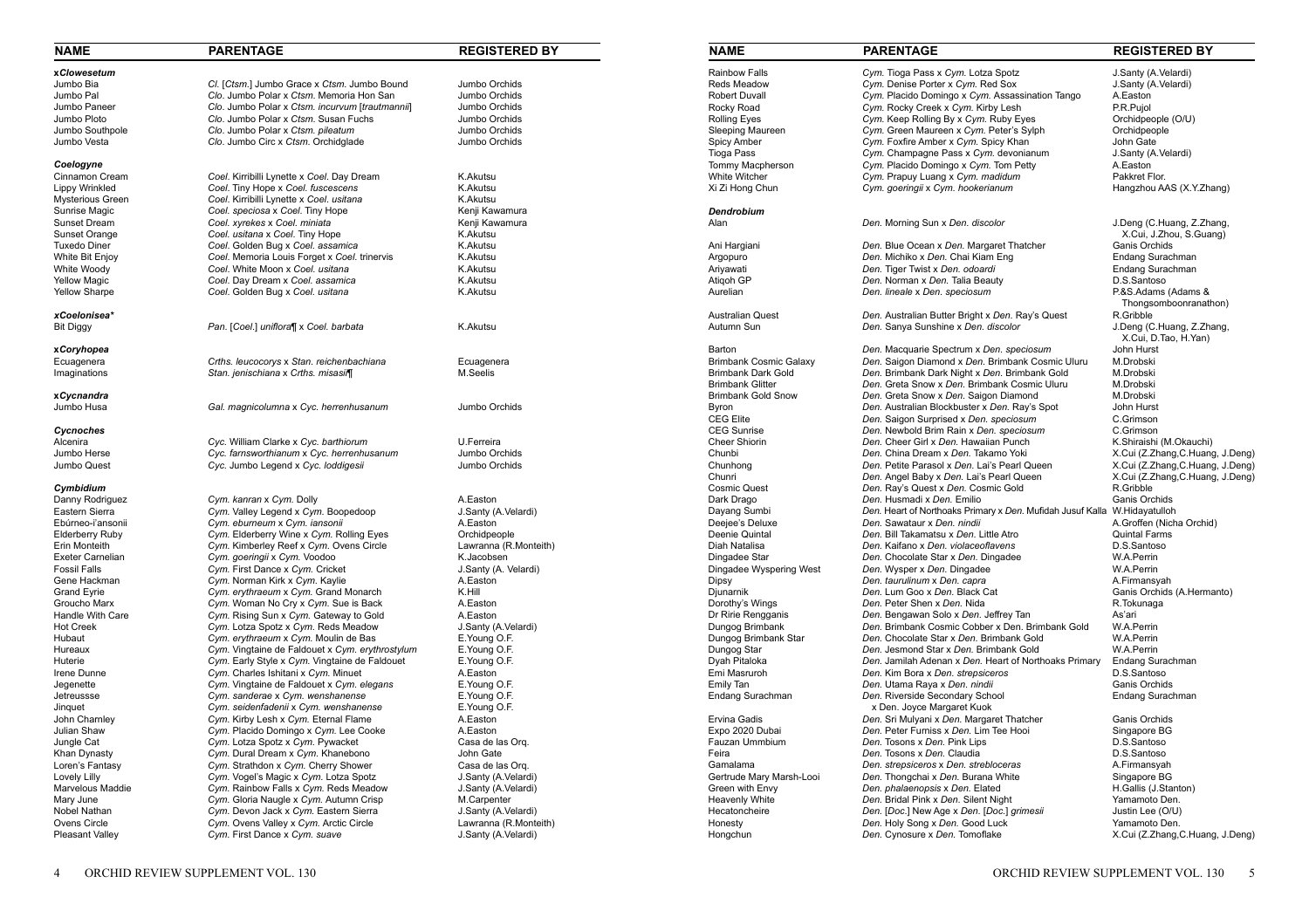| <b>PARENTAGE</b>                                  | <b>REGISTERED BY</b>                                                                                                                                                                                                                                                                                                                                                                                                                                                                                                                                                                                                                                                                                                                                                                                                                                                                                                                                                                                                                                                                                                                                                                                                                                                                                                                                                                                                                                                                                                                                                                                                                                                                                                                                                                                                                                              |
|---------------------------------------------------|-------------------------------------------------------------------------------------------------------------------------------------------------------------------------------------------------------------------------------------------------------------------------------------------------------------------------------------------------------------------------------------------------------------------------------------------------------------------------------------------------------------------------------------------------------------------------------------------------------------------------------------------------------------------------------------------------------------------------------------------------------------------------------------------------------------------------------------------------------------------------------------------------------------------------------------------------------------------------------------------------------------------------------------------------------------------------------------------------------------------------------------------------------------------------------------------------------------------------------------------------------------------------------------------------------------------------------------------------------------------------------------------------------------------------------------------------------------------------------------------------------------------------------------------------------------------------------------------------------------------------------------------------------------------------------------------------------------------------------------------------------------------------------------------------------------------------------------------------------------------|
|                                                   |                                                                                                                                                                                                                                                                                                                                                                                                                                                                                                                                                                                                                                                                                                                                                                                                                                                                                                                                                                                                                                                                                                                                                                                                                                                                                                                                                                                                                                                                                                                                                                                                                                                                                                                                                                                                                                                                   |
|                                                   | D.S.Santoso                                                                                                                                                                                                                                                                                                                                                                                                                                                                                                                                                                                                                                                                                                                                                                                                                                                                                                                                                                                                                                                                                                                                                                                                                                                                                                                                                                                                                                                                                                                                                                                                                                                                                                                                                                                                                                                       |
|                                                   | D.S.Santoso                                                                                                                                                                                                                                                                                                                                                                                                                                                                                                                                                                                                                                                                                                                                                                                                                                                                                                                                                                                                                                                                                                                                                                                                                                                                                                                                                                                                                                                                                                                                                                                                                                                                                                                                                                                                                                                       |
|                                                   | Sunnyview Orch.                                                                                                                                                                                                                                                                                                                                                                                                                                                                                                                                                                                                                                                                                                                                                                                                                                                                                                                                                                                                                                                                                                                                                                                                                                                                                                                                                                                                                                                                                                                                                                                                                                                                                                                                                                                                                                                   |
|                                                   | E.P.Hendra (Mastur)                                                                                                                                                                                                                                                                                                                                                                                                                                                                                                                                                                                                                                                                                                                                                                                                                                                                                                                                                                                                                                                                                                                                                                                                                                                                                                                                                                                                                                                                                                                                                                                                                                                                                                                                                                                                                                               |
|                                                   | <b>Quintal Farms</b>                                                                                                                                                                                                                                                                                                                                                                                                                                                                                                                                                                                                                                                                                                                                                                                                                                                                                                                                                                                                                                                                                                                                                                                                                                                                                                                                                                                                                                                                                                                                                                                                                                                                                                                                                                                                                                              |
|                                                   | Quintal Farms (O/U)                                                                                                                                                                                                                                                                                                                                                                                                                                                                                                                                                                                                                                                                                                                                                                                                                                                                                                                                                                                                                                                                                                                                                                                                                                                                                                                                                                                                                                                                                                                                                                                                                                                                                                                                                                                                                                               |
|                                                   | A.Davis                                                                                                                                                                                                                                                                                                                                                                                                                                                                                                                                                                                                                                                                                                                                                                                                                                                                                                                                                                                                                                                                                                                                                                                                                                                                                                                                                                                                                                                                                                                                                                                                                                                                                                                                                                                                                                                           |
|                                                   | A.Davis                                                                                                                                                                                                                                                                                                                                                                                                                                                                                                                                                                                                                                                                                                                                                                                                                                                                                                                                                                                                                                                                                                                                                                                                                                                                                                                                                                                                                                                                                                                                                                                                                                                                                                                                                                                                                                                           |
|                                                   | A.Davis                                                                                                                                                                                                                                                                                                                                                                                                                                                                                                                                                                                                                                                                                                                                                                                                                                                                                                                                                                                                                                                                                                                                                                                                                                                                                                                                                                                                                                                                                                                                                                                                                                                                                                                                                                                                                                                           |
|                                                   | A.Davis                                                                                                                                                                                                                                                                                                                                                                                                                                                                                                                                                                                                                                                                                                                                                                                                                                                                                                                                                                                                                                                                                                                                                                                                                                                                                                                                                                                                                                                                                                                                                                                                                                                                                                                                                                                                                                                           |
|                                                   | A.Davis                                                                                                                                                                                                                                                                                                                                                                                                                                                                                                                                                                                                                                                                                                                                                                                                                                                                                                                                                                                                                                                                                                                                                                                                                                                                                                                                                                                                                                                                                                                                                                                                                                                                                                                                                                                                                                                           |
|                                                   | A.Davis                                                                                                                                                                                                                                                                                                                                                                                                                                                                                                                                                                                                                                                                                                                                                                                                                                                                                                                                                                                                                                                                                                                                                                                                                                                                                                                                                                                                                                                                                                                                                                                                                                                                                                                                                                                                                                                           |
|                                                   | A.Davis                                                                                                                                                                                                                                                                                                                                                                                                                                                                                                                                                                                                                                                                                                                                                                                                                                                                                                                                                                                                                                                                                                                                                                                                                                                                                                                                                                                                                                                                                                                                                                                                                                                                                                                                                                                                                                                           |
|                                                   | R.Gribble                                                                                                                                                                                                                                                                                                                                                                                                                                                                                                                                                                                                                                                                                                                                                                                                                                                                                                                                                                                                                                                                                                                                                                                                                                                                                                                                                                                                                                                                                                                                                                                                                                                                                                                                                                                                                                                         |
|                                                   | R.Gribble                                                                                                                                                                                                                                                                                                                                                                                                                                                                                                                                                                                                                                                                                                                                                                                                                                                                                                                                                                                                                                                                                                                                                                                                                                                                                                                                                                                                                                                                                                                                                                                                                                                                                                                                                                                                                                                         |
|                                                   | Rhea Orchids (H.Eksan)                                                                                                                                                                                                                                                                                                                                                                                                                                                                                                                                                                                                                                                                                                                                                                                                                                                                                                                                                                                                                                                                                                                                                                                                                                                                                                                                                                                                                                                                                                                                                                                                                                                                                                                                                                                                                                            |
|                                                   | Y.M.Hermawan (R.Silamurti)                                                                                                                                                                                                                                                                                                                                                                                                                                                                                                                                                                                                                                                                                                                                                                                                                                                                                                                                                                                                                                                                                                                                                                                                                                                                                                                                                                                                                                                                                                                                                                                                                                                                                                                                                                                                                                        |
|                                                   | Ganis Orchids                                                                                                                                                                                                                                                                                                                                                                                                                                                                                                                                                                                                                                                                                                                                                                                                                                                                                                                                                                                                                                                                                                                                                                                                                                                                                                                                                                                                                                                                                                                                                                                                                                                                                                                                                                                                                                                     |
| Den. convolutum x Den. Lovely Love                | A.Sirada (A.Setiawan)                                                                                                                                                                                                                                                                                                                                                                                                                                                                                                                                                                                                                                                                                                                                                                                                                                                                                                                                                                                                                                                                                                                                                                                                                                                                                                                                                                                                                                                                                                                                                                                                                                                                                                                                                                                                                                             |
| Den. antennatum x Den. Batu Bersinar              | E.Y.Purwanto                                                                                                                                                                                                                                                                                                                                                                                                                                                                                                                                                                                                                                                                                                                                                                                                                                                                                                                                                                                                                                                                                                                                                                                                                                                                                                                                                                                                                                                                                                                                                                                                                                                                                                                                                                                                                                                      |
|                                                   | F.Jauhari                                                                                                                                                                                                                                                                                                                                                                                                                                                                                                                                                                                                                                                                                                                                                                                                                                                                                                                                                                                                                                                                                                                                                                                                                                                                                                                                                                                                                                                                                                                                                                                                                                                                                                                                                                                                                                                         |
| Den. Pink Lips x Den. Mufidah Jusuf Kalla         | W.Hidayatulloh                                                                                                                                                                                                                                                                                                                                                                                                                                                                                                                                                                                                                                                                                                                                                                                                                                                                                                                                                                                                                                                                                                                                                                                                                                                                                                                                                                                                                                                                                                                                                                                                                                                                                                                                                                                                                                                    |
| Den. Wira Pride x Den. nindii                     | D.S.Santoso                                                                                                                                                                                                                                                                                                                                                                                                                                                                                                                                                                                                                                                                                                                                                                                                                                                                                                                                                                                                                                                                                                                                                                                                                                                                                                                                                                                                                                                                                                                                                                                                                                                                                                                                                                                                                                                       |
| Den, Aussie Ira x Den, Peach Glow                 | Orch. Newbold (M.Muzslai)                                                                                                                                                                                                                                                                                                                                                                                                                                                                                                                                                                                                                                                                                                                                                                                                                                                                                                                                                                                                                                                                                                                                                                                                                                                                                                                                                                                                                                                                                                                                                                                                                                                                                                                                                                                                                                         |
| Den. Aussie Treat x Den. Rutherford Starburst     | Orch. Newbold (M.Muzslai)                                                                                                                                                                                                                                                                                                                                                                                                                                                                                                                                                                                                                                                                                                                                                                                                                                                                                                                                                                                                                                                                                                                                                                                                                                                                                                                                                                                                                                                                                                                                                                                                                                                                                                                                                                                                                                         |
| Den. Newbold Rai Ellen x Den. Newbold Aussie Glow | Orch. Newbold (M.Muzslai)                                                                                                                                                                                                                                                                                                                                                                                                                                                                                                                                                                                                                                                                                                                                                                                                                                                                                                                                                                                                                                                                                                                                                                                                                                                                                                                                                                                                                                                                                                                                                                                                                                                                                                                                                                                                                                         |
| Den. Cobber x Den. Dunokayla                      | Orch. Newbold (M.Muzslai)                                                                                                                                                                                                                                                                                                                                                                                                                                                                                                                                                                                                                                                                                                                                                                                                                                                                                                                                                                                                                                                                                                                                                                                                                                                                                                                                                                                                                                                                                                                                                                                                                                                                                                                                                                                                                                         |
| Den. Ba-Ria x Den. Ellen                          | Orch. Newbold (M.Muzslai)                                                                                                                                                                                                                                                                                                                                                                                                                                                                                                                                                                                                                                                                                                                                                                                                                                                                                                                                                                                                                                                                                                                                                                                                                                                                                                                                                                                                                                                                                                                                                                                                                                                                                                                                                                                                                                         |
| Den. Catherine Hill x Den. Newbold Aussieburst    | Orch. Newbold (M.Muzslai)                                                                                                                                                                                                                                                                                                                                                                                                                                                                                                                                                                                                                                                                                                                                                                                                                                                                                                                                                                                                                                                                                                                                                                                                                                                                                                                                                                                                                                                                                                                                                                                                                                                                                                                                                                                                                                         |
| Den. Medalist x Den. Silky Love                   | Yamamoto Den.                                                                                                                                                                                                                                                                                                                                                                                                                                                                                                                                                                                                                                                                                                                                                                                                                                                                                                                                                                                                                                                                                                                                                                                                                                                                                                                                                                                                                                                                                                                                                                                                                                                                                                                                                                                                                                                     |
| Den. Black Spider x Den. strebloceras             | A.Firmansyah                                                                                                                                                                                                                                                                                                                                                                                                                                                                                                                                                                                                                                                                                                                                                                                                                                                                                                                                                                                                                                                                                                                                                                                                                                                                                                                                                                                                                                                                                                                                                                                                                                                                                                                                                                                                                                                      |
| Den. calophyllum x Den. sutiknoi                  | Nicha Orchid                                                                                                                                                                                                                                                                                                                                                                                                                                                                                                                                                                                                                                                                                                                                                                                                                                                                                                                                                                                                                                                                                                                                                                                                                                                                                                                                                                                                                                                                                                                                                                                                                                                                                                                                                                                                                                                      |
| Den. Budiono Lamtoro x Den. Nicha Zircon          | Nicha Orchid                                                                                                                                                                                                                                                                                                                                                                                                                                                                                                                                                                                                                                                                                                                                                                                                                                                                                                                                                                                                                                                                                                                                                                                                                                                                                                                                                                                                                                                                                                                                                                                                                                                                                                                                                                                                                                                      |
| Den. Alistair Martyn Chew x Den. sutiknoi         | Nicha Orchid                                                                                                                                                                                                                                                                                                                                                                                                                                                                                                                                                                                                                                                                                                                                                                                                                                                                                                                                                                                                                                                                                                                                                                                                                                                                                                                                                                                                                                                                                                                                                                                                                                                                                                                                                                                                                                                      |
| Den. Hai Sing x Den. helix                        | Nicha Orchid                                                                                                                                                                                                                                                                                                                                                                                                                                                                                                                                                                                                                                                                                                                                                                                                                                                                                                                                                                                                                                                                                                                                                                                                                                                                                                                                                                                                                                                                                                                                                                                                                                                                                                                                                                                                                                                      |
|                                                   | Nicha Orchid                                                                                                                                                                                                                                                                                                                                                                                                                                                                                                                                                                                                                                                                                                                                                                                                                                                                                                                                                                                                                                                                                                                                                                                                                                                                                                                                                                                                                                                                                                                                                                                                                                                                                                                                                                                                                                                      |
|                                                   | Nicha Orchid                                                                                                                                                                                                                                                                                                                                                                                                                                                                                                                                                                                                                                                                                                                                                                                                                                                                                                                                                                                                                                                                                                                                                                                                                                                                                                                                                                                                                                                                                                                                                                                                                                                                                                                                                                                                                                                      |
|                                                   | D.S.Santoso                                                                                                                                                                                                                                                                                                                                                                                                                                                                                                                                                                                                                                                                                                                                                                                                                                                                                                                                                                                                                                                                                                                                                                                                                                                                                                                                                                                                                                                                                                                                                                                                                                                                                                                                                                                                                                                       |
|                                                   | Ganis Orchids (I.Linuhung)                                                                                                                                                                                                                                                                                                                                                                                                                                                                                                                                                                                                                                                                                                                                                                                                                                                                                                                                                                                                                                                                                                                                                                                                                                                                                                                                                                                                                                                                                                                                                                                                                                                                                                                                                                                                                                        |
|                                                   | D.S.Santoso                                                                                                                                                                                                                                                                                                                                                                                                                                                                                                                                                                                                                                                                                                                                                                                                                                                                                                                                                                                                                                                                                                                                                                                                                                                                                                                                                                                                                                                                                                                                                                                                                                                                                                                                                                                                                                                       |
|                                                   |                                                                                                                                                                                                                                                                                                                                                                                                                                                                                                                                                                                                                                                                                                                                                                                                                                                                                                                                                                                                                                                                                                                                                                                                                                                                                                                                                                                                                                                                                                                                                                                                                                                                                                                                                                                                                                                                   |
|                                                   | <b>Quintal Farms</b>                                                                                                                                                                                                                                                                                                                                                                                                                                                                                                                                                                                                                                                                                                                                                                                                                                                                                                                                                                                                                                                                                                                                                                                                                                                                                                                                                                                                                                                                                                                                                                                                                                                                                                                                                                                                                                              |
|                                                   | <b>Quintal Farms</b>                                                                                                                                                                                                                                                                                                                                                                                                                                                                                                                                                                                                                                                                                                                                                                                                                                                                                                                                                                                                                                                                                                                                                                                                                                                                                                                                                                                                                                                                                                                                                                                                                                                                                                                                                                                                                                              |
|                                                   | <b>Quintal Farms</b>                                                                                                                                                                                                                                                                                                                                                                                                                                                                                                                                                                                                                                                                                                                                                                                                                                                                                                                                                                                                                                                                                                                                                                                                                                                                                                                                                                                                                                                                                                                                                                                                                                                                                                                                                                                                                                              |
|                                                   | <b>Quintal Farms</b>                                                                                                                                                                                                                                                                                                                                                                                                                                                                                                                                                                                                                                                                                                                                                                                                                                                                                                                                                                                                                                                                                                                                                                                                                                                                                                                                                                                                                                                                                                                                                                                                                                                                                                                                                                                                                                              |
|                                                   | J.Deng (C.Huang, Z.Zhang, X.Cui,<br>J.Zhou, S.Guang)                                                                                                                                                                                                                                                                                                                                                                                                                                                                                                                                                                                                                                                                                                                                                                                                                                                                                                                                                                                                                                                                                                                                                                                                                                                                                                                                                                                                                                                                                                                                                                                                                                                                                                                                                                                                              |
|                                                   | J.Deng (Z.Zhang, X.Cui, C.Huang)                                                                                                                                                                                                                                                                                                                                                                                                                                                                                                                                                                                                                                                                                                                                                                                                                                                                                                                                                                                                                                                                                                                                                                                                                                                                                                                                                                                                                                                                                                                                                                                                                                                                                                                                                                                                                                  |
|                                                   | <b>Quintal Farms</b>                                                                                                                                                                                                                                                                                                                                                                                                                                                                                                                                                                                                                                                                                                                                                                                                                                                                                                                                                                                                                                                                                                                                                                                                                                                                                                                                                                                                                                                                                                                                                                                                                                                                                                                                                                                                                                              |
|                                                   | <b>Quintal Farms</b>                                                                                                                                                                                                                                                                                                                                                                                                                                                                                                                                                                                                                                                                                                                                                                                                                                                                                                                                                                                                                                                                                                                                                                                                                                                                                                                                                                                                                                                                                                                                                                                                                                                                                                                                                                                                                                              |
|                                                   | E.Y.Purwanto                                                                                                                                                                                                                                                                                                                                                                                                                                                                                                                                                                                                                                                                                                                                                                                                                                                                                                                                                                                                                                                                                                                                                                                                                                                                                                                                                                                                                                                                                                                                                                                                                                                                                                                                                                                                                                                      |
|                                                   | D.S.Santoso                                                                                                                                                                                                                                                                                                                                                                                                                                                                                                                                                                                                                                                                                                                                                                                                                                                                                                                                                                                                                                                                                                                                                                                                                                                                                                                                                                                                                                                                                                                                                                                                                                                                                                                                                                                                                                                       |
|                                                   | Rhea Orchids (H.Eksan)                                                                                                                                                                                                                                                                                                                                                                                                                                                                                                                                                                                                                                                                                                                                                                                                                                                                                                                                                                                                                                                                                                                                                                                                                                                                                                                                                                                                                                                                                                                                                                                                                                                                                                                                                                                                                                            |
|                                                   | D.S.Santoso                                                                                                                                                                                                                                                                                                                                                                                                                                                                                                                                                                                                                                                                                                                                                                                                                                                                                                                                                                                                                                                                                                                                                                                                                                                                                                                                                                                                                                                                                                                                                                                                                                                                                                                                                                                                                                                       |
|                                                   | J.Deng (Kultana)                                                                                                                                                                                                                                                                                                                                                                                                                                                                                                                                                                                                                                                                                                                                                                                                                                                                                                                                                                                                                                                                                                                                                                                                                                                                                                                                                                                                                                                                                                                                                                                                                                                                                                                                                                                                                                                  |
|                                                   | A.Groffen (Nicha Orchid)                                                                                                                                                                                                                                                                                                                                                                                                                                                                                                                                                                                                                                                                                                                                                                                                                                                                                                                                                                                                                                                                                                                                                                                                                                                                                                                                                                                                                                                                                                                                                                                                                                                                                                                                                                                                                                          |
|                                                   | C.Grimson                                                                                                                                                                                                                                                                                                                                                                                                                                                                                                                                                                                                                                                                                                                                                                                                                                                                                                                                                                                                                                                                                                                                                                                                                                                                                                                                                                                                                                                                                                                                                                                                                                                                                                                                                                                                                                                         |
|                                                   | Yamamoto Den.                                                                                                                                                                                                                                                                                                                                                                                                                                                                                                                                                                                                                                                                                                                                                                                                                                                                                                                                                                                                                                                                                                                                                                                                                                                                                                                                                                                                                                                                                                                                                                                                                                                                                                                                                                                                                                                     |
|                                                   | Yamamoto Den.                                                                                                                                                                                                                                                                                                                                                                                                                                                                                                                                                                                                                                                                                                                                                                                                                                                                                                                                                                                                                                                                                                                                                                                                                                                                                                                                                                                                                                                                                                                                                                                                                                                                                                                                                                                                                                                     |
| Den. Singapore Shanghai Symphony                  | Singapore BG                                                                                                                                                                                                                                                                                                                                                                                                                                                                                                                                                                                                                                                                                                                                                                                                                                                                                                                                                                                                                                                                                                                                                                                                                                                                                                                                                                                                                                                                                                                                                                                                                                                                                                                                                                                                                                                      |
|                                                   | M.Hubbard (O/U)                                                                                                                                                                                                                                                                                                                                                                                                                                                                                                                                                                                                                                                                                                                                                                                                                                                                                                                                                                                                                                                                                                                                                                                                                                                                                                                                                                                                                                                                                                                                                                                                                                                                                                                                                                                                                                                   |
|                                                   | K.Varian (R.Tokunaga)                                                                                                                                                                                                                                                                                                                                                                                                                                                                                                                                                                                                                                                                                                                                                                                                                                                                                                                                                                                                                                                                                                                                                                                                                                                                                                                                                                                                                                                                                                                                                                                                                                                                                                                                                                                                                                             |
|                                                   | X.Cui (Z.Zhang, C.Huang, J.Deng)                                                                                                                                                                                                                                                                                                                                                                                                                                                                                                                                                                                                                                                                                                                                                                                                                                                                                                                                                                                                                                                                                                                                                                                                                                                                                                                                                                                                                                                                                                                                                                                                                                                                                                                                                                                                                                  |
| Den. violaceoflavens x Den. dedeksantosoi¶        | D.S.Santoso                                                                                                                                                                                                                                                                                                                                                                                                                                                                                                                                                                                                                                                                                                                                                                                                                                                                                                                                                                                                                                                                                                                                                                                                                                                                                                                                                                                                                                                                                                                                                                                                                                                                                                                                                                                                                                                       |
|                                                   |                                                                                                                                                                                                                                                                                                                                                                                                                                                                                                                                                                                                                                                                                                                                                                                                                                                                                                                                                                                                                                                                                                                                                                                                                                                                                                                                                                                                                                                                                                                                                                                                                                                                                                                                                                                                                                                                   |
| Den. lasianthera x Den. dedeksantosoi¶            | D.S.Santoso                                                                                                                                                                                                                                                                                                                                                                                                                                                                                                                                                                                                                                                                                                                                                                                                                                                                                                                                                                                                                                                                                                                                                                                                                                                                                                                                                                                                                                                                                                                                                                                                                                                                                                                                                                                                                                                       |
|                                                   | Den. Cettar x Den. Danish<br>Den. Husmadi x Den. Jeffrey Tan<br>Den. Island Fantasy x Den. cochliodes<br>Den. Junrejo Beauty x Den. lineale<br>Den. Roy Tokunaga x Den. polysema<br>Den. williamsianum x Den. Bicentenary<br>Den. Intense x Den. gracilicaule<br>Den. aemulum x Den. [Doc.] dolichophyllum<br>Den. Starsheen x Den. Australian Stone Mosaic<br>Den. Intense x Den. Australian Artist<br>Den. Australian Rhubarb Pie x Den. Regal Hilda<br>Den. [Doc.] Australian Ginger x Den. speciosum<br>Den. Intense x Den. falcorostrum<br>Den. Cosmic Gold x Den. Latrobe Dreaming<br>Den. Ray's Quest x Den. speciosum<br>Den. Fairy Dust x Den. gouldii<br>Den. Aridang Green x Den. Big Eye<br>Den. affine x Den. lasianthera<br>Den. calophyllum x Den. discolor<br>Den. macranthum x Den. Joyce Margaret Kuok<br>Den. calophyllum x Den. lasianthera<br>Den. Velvet Las x Den. Joyce Margaret Kuok<br>Den. Soo Khim x Den. Ellen A Leidin<br>Den. Gerardo Nandavardhana<br>x Den. Heart of Northoaks Primary<br>Den. SOOS Celebrates 50 x Den. polysema<br>Den. Micro Chip x Den. polysema<br>Den. Kaopapa x Den. Blue Twinkle<br>Den. QF Kawelohea x Den. Betty Goto<br>Den. Aridang Green x Den. cucullatum<br>Den. Shavin White x Den. loddigesii<br>Den. tangerinum x Den. Tiny Twister<br>Den. Mini Snowflake x Den. rhodochilum¶<br>Den. Oryen x Den. aphyllum<br>Den. strebloceras x Den. Alice Timmer-Verwoert<br>Den. Batavia Blues x Den. lineale<br>Den. Budiono Lamtoro x Den. Heart of Northoaks Primary<br>Den. Caesar x Den. Tomie Drake<br>Den. Sawadee x Den. taurinum<br>Den. Australia x Den. bigibbum<br>Den. Gold Moon x Den. Silky Love<br>Den. Fairy Lace x Den. Silky Love<br>x Den. Anching Lubag<br>Den. Warsheen x Den. Rutherford Starburst<br>Den. Roy Tokunaga x Den. Little Atro<br>Den. Sunny Bird x Den. Spring Jewel |

| NAME                                | <b>PARENTAGE</b>                                                                    | <b>REGISTERED BY</b>                         | <b>NAME</b>             | <b>PARENTAGE</b>                                    | <b>REGISTERED BY</b>          |
|-------------------------------------|-------------------------------------------------------------------------------------|----------------------------------------------|-------------------------|-----------------------------------------------------|-------------------------------|
| Dendrobium (continued)              |                                                                                     |                                              | Tamansari               | Den. Kila Blue x Den. Batu Sunset                   | R.S.Nugraha                   |
| Indah Kurnia                        | Den. Cettar x Den. Danish                                                           | D.S.Santoso                                  | Tericya Imaningrum      | Den. Caesar x Den. Kakela                           | T.Imaningrum (E.Y.Purwanto)   |
| IPB Vocational College              | Den. Husmadi x Den. Jeffrey Tan                                                     | D.S.Santoso                                  | Upin Smile              | Den. Red Wave x Den. Upin King                      | Yamamoto Den.                 |
| Jensen Island Twister               | Den. Island Fantasy x Den. cochliodes                                               | Sunnyview Orch.                              | Vidi Chandra            | Den. Ken Arok x Den. Ronald Imanuel                 | D.S.Santoso                   |
| Junrejo Manis                       | Den. Junrejo Beauty x Den. lineale                                                  | E.P.Hendra (Mastur)                          | Warsheen                | Den. Visheen x Den. Warrior                         | M.Hubbard (O/U)               |
| Kai Quintal                         | Den. Roy Tokunaga x Den. polysema                                                   | <b>Quintal Farms</b>                         | Wawan Oktariza          | Den. nindii x Den. dedeksantosoi¶                   | D.S.Santoso                   |
| Kaopapa                             | Den. williamsianum x Den. Bicentenary                                               | Quintal Farms (O/U)                          | <b>White Castle</b>     | Den. Holy Song x Den. Glacier                       | Yamamoto Den.                 |
| Keira's Gem                         | Den. Intense x Den. gracilicaule                                                    | A.Davis                                      | <b>Winter Love</b>      | Den. Medalist x Den. Glacier                        | Yamamoto Den.                 |
| Keira's Joy                         | Den. aemulum x Den. [Doc.] dolichophyllum                                           | A.Davis                                      | <b>Winter Mood</b>      | Den. Medalist x Den. Royal Bride                    | Yamamoto Den.                 |
| Keira's Lustre                      | Den. Starsheen x Den. Australian Stone Mosaic                                       | A.Davis                                      | Wonder Lady             | Den. Lucky Sapphire x Den. Eternal Red              | Yamamoto Den.                 |
| Keira's Mystery                     | Den. Intense x Den. Australian Artist                                               | A.Davis                                      | <b>Yellow Dancer</b>    | Den. Yellow Smile x Den. Rainbow Moon               | Yamamoto Den.                 |
| Keira's Pride                       | Den. Australian Rhubarb Pie x Den. Regal Hilda                                      | A.Davis                                      | <b>Yves Star</b>        | Den. Chocolate Star x Den. speciosum                | C.Grimson                     |
| Keira's Radiance                    | Den. [Doc.] Australian Ginger x Den. speciosum                                      | A.Davis                                      |                         |                                                     |                               |
| Keira's Supreme                     | Den. Intense x Den. falcorostrum                                                    | A.Davis                                      | Disa                    |                                                     |                               |
| Latrobe Cosmic Dreaming             | Den. Cosmic Gold x Den. Latrobe Dreaming                                            | R.Gribble                                    | <b>Clive Popham</b>     | Disa Kewensis x Disa Popham Special                 | G. Watts (C. Popham)          |
| Latrobe Quest                       | Den. Ray's Quest x Den. speciosum                                                   | R.Gribble                                    | Ethan                   | Disa uniflora x Disa Katie Jane                     | A.Gibbons                     |
| Lia Damayanti                       | Den. Fairy Dust x Den. gouldii                                                      | Rhea Orchids (H.Eksan)                       | Katie Jane              | Disa uniflora x Disa Happy Valley                   | A.Gibbons                     |
| Lovely Love                         | Den. Aridang Green x Den. Big Eye                                                   | Y.M.Hermawan (R.Silamurti)                   | Popham Special          | Disa Kewbett x Disa Diorette                        | G. Watts (C. Popham)          |
| Memoria Dr Ninin                    | Den. affine x Den. lasianthera                                                      | Ganis Orchids                                | <b>Red Velvet</b>       | Disa Estelle Yach x Disa Unitrikew                  | H.Crous                       |
| Memoria Joko Siswanto               | Den. convolutum x Den. Lovely Love                                                  | A.Sirada (A.Setiawan)                        |                         |                                                     |                               |
| Memoria Sulis Setyowati             | Den. antennatum x Den. Batu Bersinar                                                | E.Y.Purwanto                                 | <b>Dracula</b>          |                                                     |                               |
| Mentari Muria                       | Den. calophyllum x Den. discolor                                                    | F.Jauhari                                    | Apparition              | Drac. hirtzii x Drac. vampira                       | J.Leathers                    |
| Minak Jinggo                        | Den. Pink Lips x Den. Mufidah Jusuf Kalla                                           | W.Hidayatulloh                               |                         |                                                     |                               |
| Neno Beauty                         | Den. Wira Pride x Den. nindii                                                       | D.S.Santoso                                  | Encyclia                |                                                     |                               |
| Newbold Aussie Glow                 | Den. Aussie Ira x Den. Peach Glow                                                   | Orch. Newbold (M.Muzslai)                    | Memoria Nonno Tirabassi | E. [Epi.] advena x E. [Epi.] tampensis              | A.Cassano                     |
| Newbold Aussieburst                 | Den. Aussie Treat x Den. Rutherford Starburst                                       | Orch. Newbold (M.Muzslai)                    | <b>QF Huc-Mazelet</b>   | E. [Epi.] chloroleuca x E. alata                    | <b>Quintal Farms</b>          |
| Newbold Chunky                      | Den. Newbold Rai Ellen x Den. Newbold Aussie Glow                                   | Orch. Newbold (M.Muzslai)                    |                         |                                                     |                               |
| Newbold Cobler                      | Den. Cobber x Den. Dunokayla                                                        | Orch. Newbold (M.Muzslai)                    | xEpicattleya            |                                                     |                               |
| Newbold Rai Ellen                   | Den. Ba-Ria x Den. Ellen                                                            | Orch. Newbold (M.Muzslai)                    | Karina Bueno            | C. [L.] praestans x Epi. robustum¶                  | Deusvando Leitao (G.Munchow)  |
| Newbold Starburst                   | Den. Catherine Hill x Den. Newbold Aussieburst                                      | Orch. Newbold (M.Muzslai)                    | Wintergreen             | Epi. pseudepidendrum x C. loddigesii                | M.Pendleton                   |
| Next World                          | Den. Medalist x Den. Silky Love                                                     | Yamamoto Den.                                |                         |                                                     |                               |
| Ngalam Kipa                         | Den. Black Spider x Den. strebloceras                                               | A.Firmansyah                                 | Epidendrum              |                                                     |                               |
| Nicha Dragon Mantis                 | Den. calophyllum x Den. sutiknoi                                                    | Nicha Orchid                                 | Candelabre              | Epi. ciliare x Epi. parkinsonianum                  | J-C.Hannachi                  |
| Nicha Maine Coon                    | Den. Budiono Lamtoro x Den. Nicha Zircon                                            | Nicha Orchid                                 |                         |                                                     |                               |
| Nicha Majestic Dragon               | Den. Alistair Martyn Chew x Den. sutiknoi                                           | Nicha Orchid                                 | Eulophia                |                                                     |                               |
| Nicha Pompadour Cotinga             | Den. Hai Sing x Den. helix                                                          | Nicha Orchid                                 | Jumbo Genius            | Euph. spectabilis x Euph. guineensis                | Jumbo Orchids                 |
| Nicha Tang-Udomchai                 | Den. macranthum x Den. Joyce Margaret Kuok                                          | Nicha Orchid                                 |                         |                                                     |                               |
| Nicha Virgin Rainbow                | Den. calophyllum x Den. lasianthera                                                 | Nicha Orchid                                 | xFredclarkeara          |                                                     |                               |
| Pride of Nusada                     | Den. Velvet Las x Den. Joyce Margaret Kuok                                          | D.S.Santoso                                  | <b>Corinne Arnold</b>   | Mo. [Ctmds.] Painted Desert x Ctsm. callosum        | F.Clarke                      |
| Princess Serafine                   | Den. Soo Khim x Den. Ellen A Leidin                                                 | Ganis Orchids (I.Linuhung)                   | Jumbo Lawson            | Fdk. Midnight Sky x Ctsm. Jamie Lawson XOXO         | Jumbo Orchids                 |
| Prof Arif Satria                    | Den. Gerardo Nandavardhana                                                          | D.S.Santoso                                  | Jumbo Mercury           | Fdk. Midnight Sky x Ctsm. pileatum                  | Jumbo Orchids                 |
|                                     | x Den. Heart of Northoaks Primary                                                   |                                              | Jumbo Skyline           | Fdk. Midnight Sky x Ctsm. Memoria Hon San           | Jumbo Orchids                 |
| QF Alanna                           | Den. SOOS Celebrates 50 x Den. polysema                                             | <b>Quintal Farms</b>                         | Jumbo Theia             | Fdk. Midnight Sky x Ctsm. expansum                  | Jumbo Orchids                 |
| QF Kahoolawe                        | Den. Micro Chip x Den. polysema                                                     | <b>Quintal Farms</b>                         |                         |                                                     |                               |
| QF Kawelohea                        | Den. Kaopapa x Den. Blue Twinkle                                                    | <b>Quintal Farms</b>                         | <b>xGaleodes</b>        |                                                     |                               |
| QF Laahana                          | Den. QF Kawelohea x Den. Betty Goto                                                 | <b>Quintal Farms</b>                         | Jumbo Variable          | Morm. variabilis¶ x Gal. magnicolumna               | Jumbo Orchids                 |
| Qingmei                             | Den. Aridang Green x Den. cucullatum                                                | J.Deng (C.Huang, Z.Zhang, X.Cui,             |                         |                                                     |                               |
|                                     |                                                                                     | J.Zhou, S.Guang)                             | xGrammatocymbidium      |                                                     |                               |
| Qiushui Yiren<br>Quintal Twist      | Den. Shavin White x Den. loddigesii                                                 | J.Deng (Z.Zhang, X.Cui, C.Huang)             | Pakkret Devi            | Cym. Olivia Ying Mark x Gram. scriptum              | Pakkret Flor.                 |
|                                     | Den. tangerinum x Den. Tiny Twister<br>Den. Mini Snowflake x Den. rhodochilum¶      | <b>Quintal Farms</b><br><b>Quintal Farms</b> |                         |                                                     |                               |
| Quintals Salt                       |                                                                                     |                                              | <b>xGuaricattonia</b>   |                                                     |                               |
| Ranu Kumbolo<br>Ratu Pantai Selatan | Den. Oryen x Den. aphyllum                                                          | E.Y.Purwanto                                 | Juan Yi Red Ball        | Grt. [Ctna.] Why Not x Ctt. [Slc.] Little Fairy     | Chen, Fu-I                    |
| Rhea Blues                          | Den. strebloceras x Den. Alice Timmer-Verwoert<br>Den. Batavia Blues x Den. lineale | D.S.Santoso<br>Rhea Orchids (H.Eksan)        | Lori D. Boehm           | Gct. [Hknsa.] Sogo Doll x C. percivaliana           | W.Bradeen                     |
| Rossa Lita                          | Den. Budiono Lamtoro x Den. Heart of Northoaks Primary D.S.Santoso                  |                                              | Seagulls Why Not        | Grt. [Ctna.] Why Not x C. [Lc.] Koolau Seagulls     | Odom's Orch.                  |
| Sanya Sunshine                      | Den. Caesar x Den. Tomie Drake                                                      |                                              |                         |                                                     |                               |
| Sawataur                            | Den. Sawadee x Den. taurinum                                                        | J.Deng (Kultana)<br>A.Groffen (Nicha Orchid) | Habenaria               |                                                     |                               |
| Shela Grimson                       | Den. Australia x Den. bigibbum                                                      | C.Grimson                                    | <b>Arbor Vitae</b>      | Hab. medioflexa x Hab. trichosantha¶                | N.Rust (Chu & Charlot)        |
| Silky Gold                          | Den. Gold Moon x Den. Silky Love                                                    | Yamamoto Den.                                |                         |                                                     |                               |
| Silky Lace                          | Den. Fairy Lace x Den. Silky Love                                                   | Yamamoto Den.                                | xHolcovanstylis         |                                                     |                               |
| Singapore Golden Glory              | Den. Singapore Shanghai Symphony                                                    | Singapore BG                                 | Judy's Charm            | Vg. [Hcf.] Doctor Judy x Van. [Dar.] Charm          | Wojtas                        |
|                                     | x Den. Anching Lubag                                                                |                                              | xJackfowlieara          |                                                     |                               |
| Singleton Star Warrior              | Den. Warsheen x Den. Rutherford Starburst                                           | M.Hubbard (O/U)                              | Dreamland               | Rth. [Blc.] Cinnamon Candy x Cll. [Dial.] Snowflake | Brookside (M.Pendleton)       |
| Spotted Poni                        | Den. Roy Tokunaga x Den. Little Atro                                                | K.Varian (R.Tokunaga)                        | Ria Husslage Hendrikse  | Jkf. Bouton Blossom x Rth. [Blc.] Ermine Orange     | Chadwick & Son (Orchid Trail) |
| Starry Sky                          | Den. Sunny Bird x Den. Spring Jewel                                                 | X.Cui (Z.Zhang, C.Huang, J.Deng)             |                         |                                                     |                               |
| Suhariyati Haditomo                 | Den. violaceoflavens x Den. dedeksantosoi¶                                          | D.S.Santoso                                  | xLaeliocatanthe         |                                                     |                               |
| Sumiati Sudarmoharjo                | Den. lasianthera x Den. dedeksantosoi¶                                              | D.S.Santoso                                  | Reno Red                | Ctt. [Lc.] Rojo x L. [Schom.] moyobambae            | James Jeansonne               |
|                                     |                                                                                     |                                              |                         |                                                     |                               |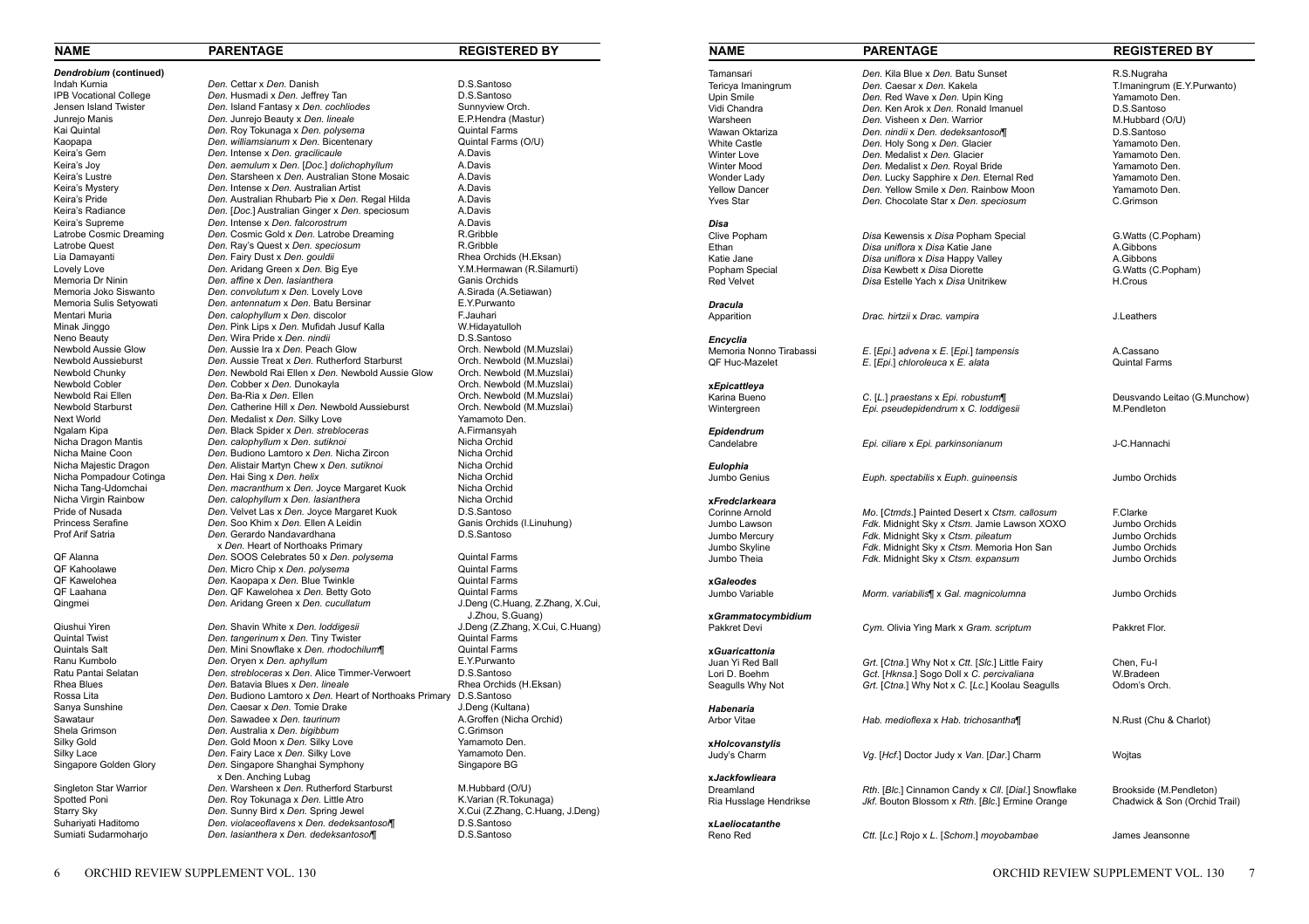| <b>NAME</b>                         | <b>PARENTAGE</b>                                                                  | <b>REGISTERED BY</b>           | <b>NAME</b>                                                | <b>PARENTAGE</b>                                                                        | <b>REGISTERED BY</b>                               |
|-------------------------------------|-----------------------------------------------------------------------------------|--------------------------------|------------------------------------------------------------|-----------------------------------------------------------------------------------------|----------------------------------------------------|
| xLaeliocattleya                     |                                                                                   |                                | xMyrmecatlaelia                                            |                                                                                         |                                                    |
| <b>GRACE Follow-On</b>              | C. [L.] Little Sunset x Lc. [L.] Ancibarina                                       | Santa Barbara                  | Paulette Henry                                             | Myc. [Smbc.] Keith Goldson x L. lueddemanii                                             | <b>Claude Hamilton</b>                             |
| Pink Porcelain                      | Lc. Melana's Song x C. intermedia                                                 | F.Clarke                       |                                                            |                                                                                         |                                                    |
|                                     |                                                                                   |                                | xOncidesa                                                  |                                                                                         |                                                    |
| xLedienara                          |                                                                                   |                                | <b>Golden Duchess</b>                                      | Onc. [Cyr.] maculatum x Gom. [Onc.] Goldrausch                                          | A.E.Watson (O/U)                                   |
| Winter Elf                          | Ctt. [Lc.] Blazing Treat x Cll. [Dial.] Snowflake                                 | Brookside (M.Pendleton)        |                                                            |                                                                                         |                                                    |
|                                     |                                                                                   |                                | <b>Oncidium</b><br>Jason Khoo                              |                                                                                         |                                                    |
| xLycamerlycaste<br>Hamonerie        | Lmc. Sabloniere x Lmc. Mont de Ouaisne                                            |                                |                                                            | Onc. Golden Girl x Onc. [Oda.] Murray River                                             | H.H.Khoo (O/U)<br>H.Brenneise (Robert Ha           |
| Hauteville                          | Lmc. Mont de Ouaisne x Sud. Beauvalande                                           | E. Young O.F.<br>E. Young O.F. | Memoria Zoe Sugarbelle<br>Teipels Stracciatella            | Onc. [Odm.] Roy Wittwer x Onc. splendidum<br>Onc. Teipels Mitternacht x Onc. Doctor Tom | P.Teipel                                           |
|                                     |                                                                                   |                                |                                                            |                                                                                         |                                                    |
| Lycaste                             |                                                                                   |                                | xOncidopsis                                                |                                                                                         |                                                    |
| <b>Highland Prince</b>              | Lyc. Choux à la crème x Lyc. Princess Takamado                                    | N.Sekido                       | Rimarche                                                   | Oip. Gigoulande x Onc. Col de la Rocque                                                 | E.Young O.F.                                       |
| <b>Highland Spring</b>              | Lyc. Nada x Lyc. Highland Sunrise                                                 | N.Sekido                       | Sardriere                                                  | Onc. [Oda.] Creux de Sloupe                                                             | E. Young O.F.                                      |
| <b>Highland Symphony</b>            | Lyc. Nada x Lyc. Shonan Melody                                                    | N.Sekido                       |                                                            | x Oip. [Vuyl.] Mont de la Rocque                                                        |                                                    |
|                                     |                                                                                   |                                | Somier                                                     | Oip. [Vuyl.] Haie de Puit x Onc. Les Hirondelles                                        | E. Young O.F.                                      |
| Masdevallia                         |                                                                                   |                                |                                                            |                                                                                         |                                                    |
| Autumn Sunrise                      | Masd. Heathii x Masd. Aurora                                                      | J.Leathers                     | xOncostele                                                 |                                                                                         |                                                    |
| <b>Beenak Snow</b>                  | Masd. Ada's Delight x Masd. Rubicon                                               | C.Halls                        | Poytronne                                                  | Onc. [Oda.] Deloraine x Ons. Hougue des Platons                                         | E. Young O.F.                                      |
| <b>Brimstone</b>                    | Masd. Gypsy x Masd. veitchiana                                                    | J.Leathers                     |                                                            |                                                                                         |                                                    |
| Cojitambo                           | Masd. caesia x Masd. coccinea                                                     | Ecuagenera                     | xPaphinopea                                                |                                                                                         |                                                    |
| Devil's Heart                       | Masd. ignea x Masd. discoidea                                                     | J.Leathers                     | Memoria Diane Martin                                       | Pna. herrerae x Stan. jenischiana                                                       | Ecuagenera                                         |
| Fireball                            | Masd. Samantha Kha x Masd. veitchiana                                             | J.Leathers                     |                                                            |                                                                                         |                                                    |
| Flamenco                            | Masd. Pixie Snow Leopard x Masd. John Leathers                                    | J.Leathers                     | Paphiopedilum                                              |                                                                                         |                                                    |
| <b>Flaming Star</b>                 | Masd. Patricia Hill x Masd. Falcata                                               | J.Leathers                     | Achentaler Micradru                                        | Paph. micranthum x Paph. druryi                                                         | O.Gruss (F.Glanz)                                  |
| Folsom Gold                         | Masd. Fandango x Masd. Gairiana                                                   | J.Leathers                     | Arpeggiate                                                 | Paph. Nettie McNay x Paph. Memoria Allan Newbown                                        | M.Tierney (O/U)                                    |
| Fuchsia Fantasy                     | Masd. Fuchsia Dawn x Masd. John Tomaschke                                         | J.Leathers                     | Aubada                                                     | Paph. Neridah x Paph. Moonfrost                                                         | M.Tierney (O/U)                                    |
| Gazelle                             | Masd. Theresa Hill x Masd. Bewitched                                              | J.Leathers                     | Autumn Steppe                                              | Paph. Mystery Tour x Paph. Turu Sano                                                    | T.Yamanoshita (A.Naka                              |
| Masquerade<br><b>Mayan Princess</b> | Masd. coccinea x Masd. Red Flamingo                                               | J.Leathers                     | Barbapapa<br><b>Bird Pacific</b>                           | Paph. papuanum x Paph. barbatum<br>Paph. Kimura Pacific Bird x Paph. Great Pacific      | O.Gruss (O/U)                                      |
| Pharoah                             | Masd. Annette Hall x Masd. discoidea<br>Masd. Pixie Snow Leopard x Masd. coccinea | J.Leathers<br>J.Leathers       | <b>Bird Promise</b>                                        | Paph. Kimura Pacific Bird x Paph. Kimura Promise                                        | Mukoyama<br>Mukoyama                               |
| Royal Flush                         | Masd. Myra x Masd. Ziegler's Love                                                 | J.Leathers                     | <b>Black Pearl</b>                                         | Paph. Parry Gripp x Paph. World Plus                                                    | H.Mitsuoka                                         |
| Sorcerer                            | Masd. Gypsy x Masd. John Tomaschke                                                | J.Leathers                     | <b>Brisbane Valley</b>                                     | Paph. Makuli x Paph. Mystery Way                                                        | M.Tierney                                          |
| <b>Teipels Achat</b>                | Masd. calocodon x Masd. ayabacana                                                 | P.Teipel                       | Calpard                                                    | Paph. Magic Leopard x Paph. callosum                                                    | R.Lussier (O/U)                                    |
| Teipels Weliquisita                 | Masd. welischii x Masd. exquisita                                                 | P.Teipel                       | Carey Murphy                                               | Paph. Naskapi x Paph. Kinzua                                                            | Arnold J.Klehm                                     |
| Tiger King                          | Masd. Jaime Posada x Masd. Tiger Kiss                                             | J.Leathers                     | Chuck Wilde                                                | Paph. Dottie McDowell x Paph. Chardmoore                                                | Arnold J.Klehm                                     |
| Volcano                             | Masd. Tourmaline x Masd. MacInnes' Golden Heart                                   | J.Leathers                     | Crazy Ice Cream                                            | Paph. Crazy Jolly x Paph. Ice Age                                                       | J.Fang (Orchid Zone)                               |
|                                     |                                                                                   |                                | <b>Crimson Beauty</b>                                      | Paph. Heat Wave x Paph. Ann-Margret                                                     | F.Capriccio                                        |
| <b>Maxillaria</b>                   |                                                                                   |                                | <b>Crows Memory</b>                                        | Paph. James Crow x Paph. Winston Churchill                                              | Mukoyama                                           |
| Yolanda Kakabadse                   | Max. Sangay x Max. molitor                                                        | Ecuagenera                     | <b>Crystal Knight</b>                                      | Paph. Amarillo x Paph. White Knight                                                     | Masayoshi Takahashi                                |
|                                     |                                                                                   |                                | Dark Rum                                                   | Paph. Wine World x Paph. Cuban Boys                                                     | Yamato-Noen (H.Sugiya                              |
| xMeloara                            |                                                                                   |                                | Delta Breeze                                               | Paph. Hawaiian Volcano x Paph. mastersianum                                             | Sorokowsky                                         |
| <b>Silver Whispers</b>              | Rlc. Erin Kobayashi x Lcr. [Dialc.] Silver Star                                   | O.J.Bromfield                  | Diane Dahlquist                                            | Paph. sukhakulii x Paph. Red Brier                                                      | Arnold J.Klehm                                     |
|                                     |                                                                                   |                                | Dragon William                                             | Paph. Enzan Dragon x Paph. Enzan Williams                                               | Mukoyama                                           |
| Miltonia                            |                                                                                   |                                | Dragon World                                               | Paph. Dragon Ball x Paph. World Plus                                                    | H.Mitsuoka                                         |
| Minas Queen                         | Milt. Purple Queen x Milt. Minas Gerais                                           | J.N.Allen (O/U)                | <b>East River</b>                                          | Paph. stonei x Paph. Psyche                                                             | O.Gruss (O/U)                                      |
| <b>Yellow Spectacle</b>             | Milt. Minas Gerais x Milt. Minas Queen                                            | J.N.Allen (O/U)                | Easy Bell                                                  | Paph. bellatulum x Paph. Sakaki                                                         | Yamato-Noen (O/U)                                  |
|                                     |                                                                                   |                                | Enzan Amber Spot                                           | Paph. Yi-Ying Giant Wings x Paph. Enzan Beauty Vale                                     | Mukoyama                                           |
| <b>Miltoniopsis</b>                 |                                                                                   |                                | <b>Enzan Fruit Ball</b>                                    | Paph. Enzan Today x Paph. Yerba Buena                                                   | Mukoyama                                           |
| <b>Christin Quintal</b>             | Mps. Eva's Razones Justas x Mps. Alexandre Dumas                                  | <b>Quintal Farms</b>           | Enzan Green Valley                                         | Paph. hangianum x Paph. Kamikane Paradise                                               | Mukoyama                                           |
| Jumelles                            | Mps. Anquetil x Mps. Escraqueville                                                | E. Young O.F.                  | Enzan Noble Bird                                           | Paph. Enzan Noble x Paph. Kimura Pacific Bird                                           | Mukoyama                                           |
| QF Haleakalā                        | Mps. Jennifer Ann Mulhollan x Mps. Maui Sunset                                    | <b>Quintal Farms</b>           | Enzan Pink Branch                                          | Paph. Enzan Beauty Branch x Paph. Enzan Probie                                          | Mukoyama                                           |
| QF Julie                            | Mps. [Milt.] Enzan Lady x Mps. Bertha Baker                                       | <b>Quintal Farms</b>           | Enzan Val Sholt                                            | Paph. Tokyo Val Knight x Paph. Tree Sholt                                               | Mukoyama                                           |
| QF Kaneohe                          | Mps. [Milt.] Silverton x Mps. [Milt.] Bertha Baker                                | <b>Quintal Farms</b>           | Eye Candy                                                  | Paph. Memoria Sabrina Mark x Paph. Eyecatcher (2011)                                    | Sorokowsky                                         |
| QF Memoria David Love               | Mps. [Milt.] Rene Komoda x Mps. Pierre Langeron                                   | <b>Quintal Farms</b>           | Eye Spy                                                    | Paph. Jenna Marie x Paph. Eyecatcher (2011)                                             | Sorokowsky                                         |
| <b>QF Yellow Belly</b>              | Mps. [Milt.] Lemon Fill x Mps. roezlii [santanae]                                 | <b>Quintal Farms</b>           | <b>Favorlang Bull</b>                                      | Paph. Formosa Sunset x Paph. Hung Sheng Bulldog                                         | Favorlang Gdn. (Yi-Lung                            |
| <b>Quintal Elegance</b>             | Mps. [Milt.] Rene Komoda x Mps. Edie Brown                                        | <b>Quintal Farms</b>           | <b>Favorlang Carnation</b>                                 | Paph. Hung Sheng Red Sea x Paph. Knight's Niveum                                        | Favorlang Gdn. (Yi-Lung                            |
| <b>Quintals Gold</b>                | Mps. [Milt.] Black Gold x Mps. Rene Komoda                                        | <b>Quintal Farms</b>           | <b>Favorlang Challenger</b>                                | Paph. bellatulum x Paph. Hung Sheng Bulldog                                             | Favorlang Gdn. (Yi-Lung                            |
|                                     |                                                                                   |                                | <b>Favorlang Cinnabar</b>                                  | Paph. wenshanense x Paph. Hung Sheng Giant                                              | Favorlang Gdn. (Yi-Lung                            |
| Mormodes                            |                                                                                   |                                | <b>Favorlang Dancer</b>                                    | Paph. Michael Koopowitz x Paph. Yang-Ji Hawk                                            | Favorlang Gdn. (Yi-Lung                            |
| <b>Blake's Tyger</b>                | Morm. Gareth Wills x Morm. Aftermath                                              | F.Clarke                       | <b>Favorlang Eyecatcher</b>                                | Paph. Bella Lucia x Paph. Hung Sheng Bulldog                                            | Favorlang Gdn. (Yi-Lung                            |
| Solar Flare                         | Morm. Aftermath x Morm. ignea                                                     | F.Clarke                       | <b>Favorlang Fairy Dust</b>                                | Paph. charlesworthii x Paph. Hung Sheng Bulldog                                         | Favorlang Gdn. (Yi-Lung                            |
| xMormodia                           |                                                                                   |                                | <b>Favorlang Fairy Stone</b><br><b>Favorlang Flagstone</b> | Paph. Stone Island x Paph. fairrieanum<br>Paph. Stone Island x Paph. charlesworthii     | Favorlang Gdn. (Yi-Lung<br>Favorlang Gdn. (Yi-Lung |
| Corinne Arnold                      | Morm. Copper Tiger x Cl. [Ctsm.] Grace Dunn                                       | F.Clarke                       | <b>Favorlang Flame</b>                                     | Paph. Favorlang Valwin x Paph. charlesworthii                                           | Favorlang Gdn. (Yi-Lung                            |
|                                     |                                                                                   |                                | <b>Favorlang Flaming</b>                                   | Paph. Orchilla x Paph. Knight's Niveum                                                  | Favorlang Gdn. (Yi-Lung                            |
|                                     |                                                                                   |                                |                                                            |                                                                                         |                                                    |

| <b>NAME</b>                                                                      | <b>PARENTAGE</b>                                                                                                                       | <b>REGISTERED BY</b>                                        |
|----------------------------------------------------------------------------------|----------------------------------------------------------------------------------------------------------------------------------------|-------------------------------------------------------------|
| xMyrmecatlaelia<br>Paulette Henry                                                | Myc. [Smbc.] Keith Goldson x L. lueddemanii                                                                                            | Claude Hamilton                                             |
| xOncidesa<br>Golden Duchess                                                      | Onc. [Cyr.] maculatum x Gom. [Onc.] Goldrausch                                                                                         | A.E.Watson (O/U)                                            |
| <b>Oncidium</b><br>Jason Khoo<br>Memoria Zoe Sugarbelle<br>Teipels Stracciatella | Onc. Golden Girl x Onc. [Oda.] Murray River<br>Onc. [Odm.] Roy Wittwer x Onc. splendidum<br>Onc. Teipels Mitternacht x Onc. Doctor Tom | H.H.Khoo (O/U)<br>H.Brenneise (Robert Hamilton)<br>P.Teipel |
| <b>xOncidopsis</b><br>Rimarche<br>Sardriere                                      | Oip. Gigoulande x Onc. Col de la Rocque<br>Onc. [Oda.] Creux de Sloupe<br>x Oip. [Vuyl.] Mont de la Rocque                             | E.Young O.F.<br>E. Young O.F.                               |
| Somier                                                                           | Oip. [Vuyl.] Haie de Puit x Onc. Les Hirondelles                                                                                       | E. Young O.F.                                               |
| xOncostele<br>Poytronne                                                          | Onc. [Oda.] Deloraine x Ons. Hougue des Platons                                                                                        | E. Young O.F.                                               |
| xPaphinopea<br>Memoria Diane Martin                                              | Pna. herrerae x Stan. jenischiana                                                                                                      | Ecuagenera                                                  |
| Paphiopedilum<br>Achentaler Micradru<br>Arpeggiate<br>Aubada                     | Paph. micranthum x Paph. druryi<br>Paph. Nettie McNay x Paph. Memoria Allan Newbown<br>Paph. Neridah x Paph. Moonfrost                 | O.Gruss (F.Glanz)<br>M.Tierney (O/U)<br>M.Tierney (O/U)     |
| Autumn Steppe                                                                    | Paph. Mystery Tour x Paph. Turu Sano                                                                                                   | T.Yamanoshita (A.Nakada)                                    |
| Barbapapa                                                                        | Paph. papuanum x Paph. barbatum                                                                                                        | O.Gruss (O/U)                                               |
| <b>Bird Pacific</b>                                                              | Paph. Kimura Pacific Bird x Paph. Great Pacific                                                                                        | Mukoyama                                                    |
| <b>Bird Promise</b>                                                              | Paph. Kimura Pacific Bird x Paph. Kimura Promise                                                                                       | Mukoyama                                                    |
| <b>Black Pearl</b>                                                               | Paph. Parry Gripp x Paph. World Plus                                                                                                   | H.Mitsuoka                                                  |
| <b>Brisbane Valley</b>                                                           | Paph. Makuli x Paph. Mystery Way                                                                                                       | M.Tierney                                                   |
| Calpard                                                                          | Paph. Magic Leopard x Paph. callosum                                                                                                   | R.Lussier (O/U)                                             |
| Carey Murphy                                                                     | Paph. Naskapi x Paph. Kinzua                                                                                                           | Arnold J.Klehm                                              |
| Chuck Wilde                                                                      | Paph. Dottie McDowell x Paph. Chardmoore                                                                                               | Arnold J.Klehm                                              |
| Crazy Ice Cream                                                                  | Paph. Crazy Jolly x Paph. Ice Age                                                                                                      | J.Fang (Orchid Zone)                                        |
| <b>Crimson Beauty</b>                                                            | Paph. Heat Wave x Paph. Ann-Margret                                                                                                    | F.Capriccio                                                 |
| Crows Memory                                                                     | Paph. James Crow x Paph. Winston Churchill                                                                                             | Mukoyama                                                    |
| <b>Crystal Knight</b>                                                            | Paph. Amarillo x Paph. White Knight                                                                                                    | Masayoshi Takahashi                                         |
| Dark Rum                                                                         | Paph. Wine World x Paph. Cuban Boys                                                                                                    | Yamato-Noen (H.Sugiyama)                                    |
| Delta Breeze                                                                     | Paph. Hawaiian Volcano x Paph. mastersianum                                                                                            | Sorokowsky                                                  |
| Diane Dahlquist                                                                  | Paph. sukhakulii x Paph. Red Brier                                                                                                     | Arnold J.Klehm                                              |
| Dragon William                                                                   | Paph. Enzan Dragon x Paph. Enzan Williams                                                                                              | Mukoyama                                                    |
| Dragon World                                                                     | Paph. Dragon Ball x Paph. World Plus                                                                                                   | H.Mitsuoka                                                  |
| <b>East River</b>                                                                | Paph. stonei x Paph. Psyche                                                                                                            | O.Gruss (O/U)                                               |
| Easy Bell                                                                        | Paph. bellatulum x Paph. Sakaki                                                                                                        | Yamato-Noen (O/U)                                           |
| Enzan Amber Spot                                                                 | Paph. Yi-Ying Giant Wings x Paph. Enzan Beauty Vale                                                                                    | Mukoyama                                                    |
| Enzan Fruit Ball                                                                 | Paph. Enzan Today x Paph. Yerba Buena                                                                                                  | Mukoyama                                                    |
| Enzan Green Valley                                                               | Paph. hangianum x Paph. Kamikane Paradise                                                                                              | Mukoyama                                                    |
| Enzan Noble Bird                                                                 | Paph. Enzan Noble x Paph. Kimura Pacific Bird                                                                                          | Mukoyama                                                    |
| Enzan Pink Branch                                                                | Paph. Enzan Beauty Branch x Paph. Enzan Probie                                                                                         | Mukoyama                                                    |
| Enzan Val Sholt                                                                  | Paph. Tokyo Val Knight x Paph. Tree Sholt                                                                                              | Mukoyama                                                    |
| Eye Candy                                                                        | Paph. Memoria Sabrina Mark x Paph. Eyecatcher (2011)                                                                                   | Sorokowsky                                                  |
| Eye Spy                                                                          | Paph. Jenna Marie x Paph. Eyecatcher (2011)                                                                                            | Sorokowsky                                                  |
| Favorlang Bull                                                                   | Paph. Formosa Sunset x Paph. Hung Sheng Bulldog                                                                                        | Favorlang Gdn. (Yi-Lung Shen)                               |
| <b>Favorlang Carnation</b>                                                       | Paph. Hung Sheng Red Sea x Paph. Knight's Niveum                                                                                       | Favorlang Gdn. (Yi-Lung Shen)                               |
| <b>Favorlang Challenger</b>                                                      | Paph. bellatulum x Paph. Hung Sheng Bulldog                                                                                            | Favorlang Gdn. (Yi-Lung Shen)                               |
| Favorlang Cinnabar                                                               | Paph. wenshanense x Paph. Hung Sheng Giant                                                                                             | Favorlang Gdn. (Yi-Lung Shen)                               |
| <b>Favorlang Dancer</b>                                                          | Paph. Michael Koopowitz x Paph. Yang-Ji Hawk                                                                                           | Favorlang Gdn. (Yi-Lung Shen)                               |
| Favorlang Eyecatcher                                                             | Paph. Bella Lucia x Paph. Hung Sheng Bulldog                                                                                           | Favorlang Gdn. (Yi-Lung Shen)                               |
| <b>Favorlang Fairy Dust</b>                                                      | Paph. charlesworthii x Paph. Hung Sheng Bulldog                                                                                        | Favorlang Gdn. (Yi-Lung Shen)                               |
| <b>Favorlang Fairy Stone</b>                                                     | Paph. Stone Island x Paph. fairrieanum                                                                                                 | Favorlang Gdn. (Yi-Lung Shen)                               |
| <b>Favorlang Flagstone</b>                                                       | Paph. Stone Island x Paph. charlesworthii                                                                                              | Favorlang Gdn. (Yi-Lung Shen)                               |
| <b>Favorlang Flame</b>                                                           | Paph. Favorlang Valwin x Paph. charlesworthii                                                                                          | Favorlang Gdn. (Yi-Lung Shen)                               |
| <b>Favorlang Flaming</b>                                                         | Paph. Orchilla x Paph. Knight's Niveum                                                                                                 | Favorlang Gdn. (Yi-Lung Shen)                               |
| Favorlang Frog Stone                                                             | Paph. spicerianum x Paph. Stone Island                                                                                                 | Favorlang Gdn. (Yi-Lung Shen)                               |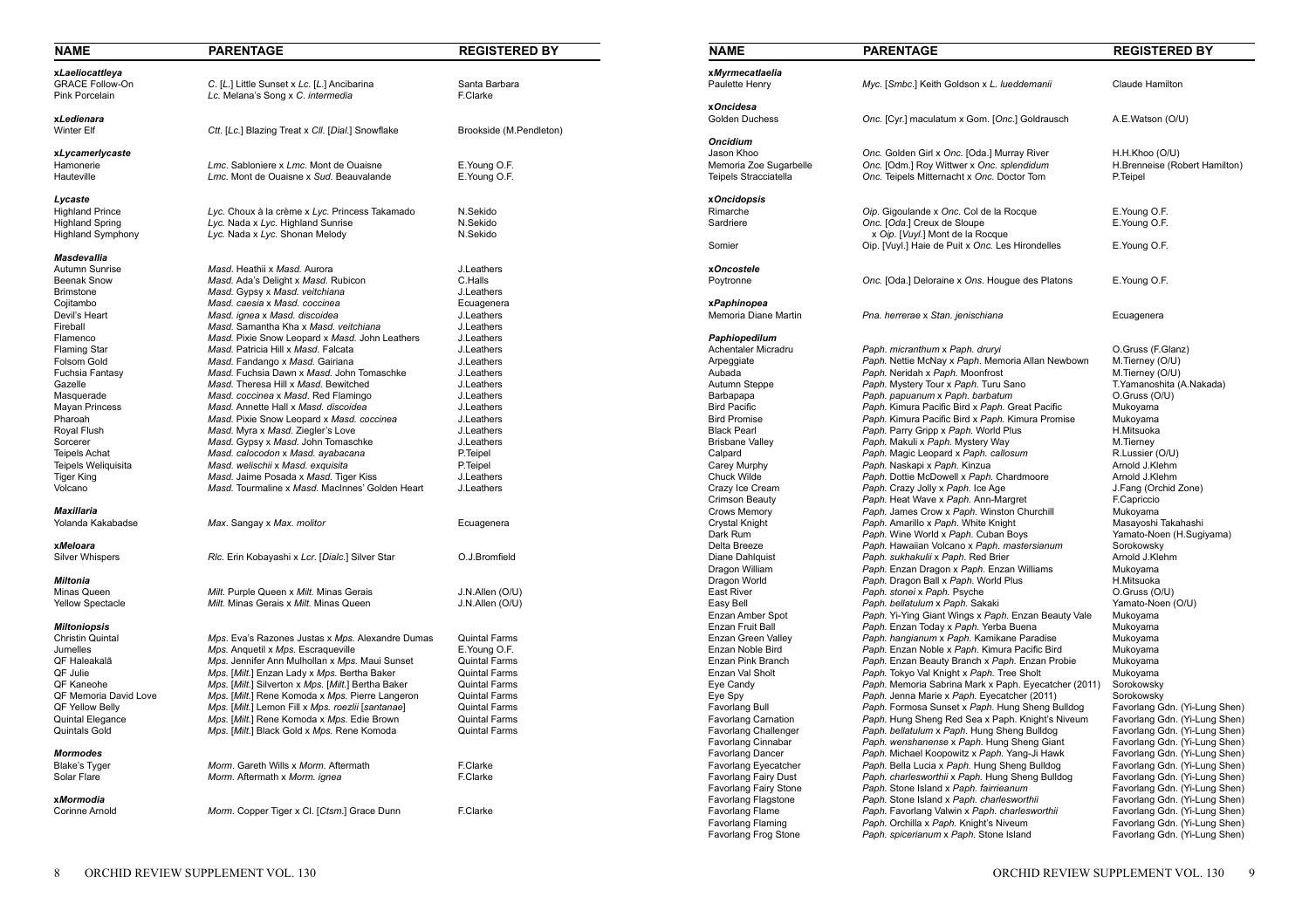| <b>NAME</b>                | <b>PARENTAGE</b>                                             | <b>REGISTERED BY</b>           | <b>NAME</b>                |                        | <b>PARENTAGE</b>                                | <b>REGISTERED BY</b>    |
|----------------------------|--------------------------------------------------------------|--------------------------------|----------------------------|------------------------|-------------------------------------------------|-------------------------|
| Paphiopedilum (continued)  |                                                              |                                | Nakata Donvis Maliy        |                        | Paph. Donvischilum x Paph. malipoense           | Hideyuki Nakata         |
| Favorlang Hill             | Paph. Shen-Liu Rainbow x Paph. fairrieanum                   | Favorlang Gdn. (Yi-Lung Shen)  | Nakata Win Maliy           |                        | Paph. QF Winona x Paph. malipoense              | Hideyuki Nakata         |
| Favorlang Ice Dagger       | Paph. Favorlang Valwin x Paph. Knight's Niveum               | Favorlang Gdn. (Yi-Lung Shen)  | Nathaniel's Tales          |                        | Paph. parishii x Paph. adductum var. anitum     | Don N. Lai              |
| Favorlang Ladybug          | Paph. Sakaki x Paph. Ruby Leopard                            | Favorlang Gdn. (Yi-Lung Shen)  | Ninja Impossible           |                        | Paph. Arpeggiate x Paph. Ninja                  | M.Tierney               |
| Favorlang Magician         | Paph. spicerianum x Paph. Favorlang Rose                     | Favorlang Gdn. (Yi-Lung Shen)  | <b>NKT Fantasy</b>         |                        | Paph. Norito Hasegawa x Paph. Fumi's Delight    | Yas.Nakato              |
| Favorlang Mantou           | Paph. niveum x Paph. Hung Sheng Olive                        | Favorlang Gdn. (Yi-Lung Shen)  | <b>NKT Passion</b>         |                        | Paph. Fumi's Delight x Paph. Fanaticum          | Yas.Nakato              |
| <b>Favorlang Monarch</b>   | Paph. Caroline Hands x Paph. rothschildianum                 | Favorlang Gdn. (Yi-Lung Shen)  | <b>NKT Spirit</b>          |                        | Paph. rothschildianum x Paph. Fumi's Delight    | Yas.Nakato              |
| Favorlang Peach            | <i>Paph.</i> Cocoa Sparkling Hunting x Paph. Knight's Niveum | Favorlang Gdn. (Yi-Lung Shen)  | Nobel Year                 |                        | Paph. Enzan Probie x Paph. Paeony               | Mukoyama                |
| <b>Favorlang Porcini</b>   | Paph. Hung Sheng Lemon x Paph. Hung Sheng Giant              | Favorlang Gdn. (Yi-Lung Shen)  | Ocean Jasper               |                        | Paph. Pon Lomando x Paph. Flight Jack           | Freedom Proj.           |
| <b>Favorlang Pulsar</b>    | Paph. Taiwan x Paph. adductum                                | Favorlang Gdn. (Yi-Lung Shen)  | Olivia Sugar               |                        | Paph. Tontonsuk x Paph. niveum                  | N.Mochizuki             |
| <b>Favorlang Shamrock</b>  | Paph. Hawaiian Shamrock x Paph. Hung Sheng Bulldog           | Favorlang Gdn. (Yi-Lung Shen)  | Paragon Red                |                        | Paph. California Girl x Paph. Winesap           | Yamato-Noen (H.Sugiya   |
| <b>Favorlang Stoneland</b> | Paph. Stone Island x Paph. henryanum                         | Favorlang Gdn. (Yi-Lung Shen)  | Peeter Kriisa              |                        | Paph. Saint Margarets Bay x Paph. Loonie K-Man  | Arnold J.Klehm          |
| <b>Favorlang Treasure</b>  | Paph. bellatulum x Paph. Formosa Flame                       | Favorlang Gdn. (Yi-Lung Shen)  | <b>Phoenix Song</b>        |                        | Paph. Rising Phoenix x Paph. Redwood            | O.Viengkhou             |
| <b>Favorlang Valwin</b>    | Paph. Enzan Williams x Paph. Valwin                          | Favorlang Gdn. (Yi-Lung Shen)  | <b>Pretty Nose</b>         |                        | Paph. Arapaholight x Paph. Winston Churchill    | Arnold J.Klehm          |
| Favorlang Vanilla          | Paph. wenshanense x Paph. Favorlang Iridescent Clouds        | Favorlang Gdn. (Yi-Lung Shen)  | <b>Purple Dancer</b>       |                        | Paph. Goultenianum x Paph. Enzan Dragon         | Mukoyama                |
| Felix Eifling              | Paph. sukhakulii x Paph. Hsinying Cloud                      | Arnold J.Klehm                 | QF Halawa                  |                        | Paph. urbanianum x Paph. violascens             | <b>Quintal Farms</b>    |
| Florida Angel              | Paph. Angel Hair x Paph. Jan Ragan                           | Krull-Smith                    | QF Ki'owaiokihawaine       |                        | Paph. violascens x Paph. vietnamense            | <b>Quintal Farms</b>    |
| Formosa Flame              | Paph. Hung Sheng Flame x Paph. Hung Sheng Ruby               | Favorlang Gdn. (Yi-Lung Shen)  | Queen's Gambit             |                        | Paph. Charlie's Girl x Paph. Ajay's Belvedere   | M.Tierney (O/U)         |
| Formosa Sunset             | Paph. Hampshire Sunset x Paph. Yi-Ying Colorful Clouds       | Favorlang Gdn. (Yi-Lung Shen)  | Quintals Legend            |                        | Paph. Satchel's Legend x Paph. argus            | <b>Quintal Farms</b>    |
| <b>Fred Elliot</b>         | Paph. Amandahill x Paph. Varina Vaughn                       | Arnold J.Klehm                 | <b>Quintals Mini Stone</b> |                        | Paph. thaianum x Paph. Stone Lovely             | <b>Quintal Farms</b>    |
| German Geniality           | Paph. Aladin x Paph. henryanum                               | J.Puig Verdura (G.Demmel)      | <b>Rainbow Fusion</b>      |                        | Paph. Enzan Dragon x Paph. Enzan Blendia        | Mukoyama                |
| Gingueval                  | Paph. La Perelle x Paph. Pacific Ocean                       | E.Young O.F.                   | <b>Ranfan Emerald</b>      |                        | Paph. emersonii x Paph. Regcan Sanfan           | K.Ueda                  |
| Godeurfou                  | Paph. Onyx x Paph. ciliolare                                 | X.de Loubresse                 | Ranfan Fantasy             |                        | Paph. Lola Bird x Paph. Regcan Sanfan           | K.Ueda                  |
| <b>Gold Stone</b>          | Paph. Golden Island x Paph. Sorcerer's Stone                 | Suwada Orch.                   | Ranfan Joyful              |                        | Paph. Regcan Sanfan x Paph. Memoria Larry Heuer | K.Ueda                  |
| Gorgon                     | Paph. Shin-Yi Williams x Paph. sanderianum                   | B.Goostrey (S.Tsui)            | Ranfan Sanfan              |                        | Paph. Regcan Sanfan x Paph. Norito Hasegawa     | K.Ueda                  |
| Green Surprise             | Paph. Clair de Lune x Paph. Via Quatal                       | X.de Loubresse                 | Ranfan Sanmally            |                        | Paph. Regcan Sanfan x Paph. malipoense          | K.Ueda                  |
| Grimperel                  | Paph. Spotter x Paph. Colonist                               | E. Young O.F.                  | Ranfan Smile               |                        | Paph. Regcan Sanfan x Paph. Ranfan Quartet      | K.Ueda                  |
| Gungnir                    | Paph. Magic Oro x Paph. Topaz Charm                          | OrchidFix                      | <b>Red Sparkle</b>         |                        | Paph. Cuban Boys x Paph. Theresa Usuki          | Yamato-Noen (H.Sugiya   |
| <b>GX Red Nick</b>         | Paph. Winston Churchill x Paph. Enzan Nick                   | Mukoyama                       | <b>Red Storm</b>           |                        | Paph. Hsinying Vinyweb x Paph. Rising Phoenix   | O.Viengkhou             |
| <b>GXAAS Spring</b>        | Paph. Cocoa Lovely Oliver x Paph. concolor                   | Xiuling Li (X.Li, J.Fan, J.He, | Redwood                    |                        | Paph. New Tree x Paph. Fighting Bull's Eye      | O.Viengkhou             |
|                            |                                                              | Y.Zeng & Z.Bu)                 | Robert H Sherer            |                        | Paph. Hellas x Paph. Panaewa Zoo                | Arnold J.Klehm          |
| Haiphong Baby              | Paph. rungsuriyanum x Paph. niveum                           | M.Tibbs                        | Rock 'n Free               |                        | Paph. Rock'n Roll x Paph. Wild 'n Free          | J.Fang (Orchid Zone)    |
| Hamonerie                  | Paph. Des Pres Soleil x Paph. Bas du Marais                  | E. Young O.F.                  | Rollinerie                 |                        | Paph. La Hougette x Paph. Des Marchiers         | E. Young O.F.           |
| Happy Beau                 | Paph. Hampshire Zoo x Paph. Hampshire Beau                   | Arnold J.Klehm                 | Saki Mochizuki             |                        | Paph. Lynleigh Koopowitz x Paph. vietnamense    | N.Mochizuki             |
| Harall de Paris            | Paph. Harrisianum x Paph. Allright                           | O.Gruss (Marcel Lecoufle)      | Salty Jamboree             |                        | Paph. Salty Today x Paph. Miya Green Jamboree   | Mukoyama                |
| Harri Minner aus Berlin    | Paph. Pacific Ocean x Paph. Burnham                          | O.Gruss (O/U)                  | Samba Baker                |                        | Paph. primulinum x Paph. Dame Janet Baker       | R.Agnes                 |
| Hativels                   | Paph. Vieux Moulin x Paph. La Hougette                       | E. Young O.F.                  | Samba Peacock              |                        | Paph. Shadow Magic x Paph. Ruby Peacock         | R.Agnes                 |
| Helena Klehm               | Paph. Hampshire White Oak x Paph. White Knight               | Arnold J.Klehm                 | Samba Squall               |                        | Paph. Nisqually x Paph. henryanum               | R.Agnes                 |
| Hill Bird                  | Paph. Songbird x Paph. Winston Churchill                     | O.Gruss (O/U)                  | Samba Vista                |                        | Paph. Samba Hews x Paph. Samba Artist           | R.Agnes                 |
| Hocquarderie               | Paph. Bas du Marais x Paph. Saturday Night                   | E. Young O.F.                  | Santa Ana Sunset           |                        | Paph. Presidentially Petula x Paph. venustum    | Sorokowsky (H.Koopow    |
| Hokota Beacon              | Paph. Hokota Fusion x Paph. Amanda                           | W.Nagayama                     | Sayso                      |                        | Paph. Sacred Dancer x Paph. callosum            | O.Gruss (O/U)           |
| Hokota Triton              | Paph. Hokota Celisia x Paph. Hokota March                    | W.Nagayama                     | Show World                 |                        | Paph. Show Piece x Paph. New World              | O.Gruss (O/U)           |
| Houkiboshi                 | Paph. Saiun x Paph. Kagemusha                                | N.Mochizuki                    | Solomon Treasure           |                        | Paph. Solomon Queen x Paph. Pearl Song          | S.Oikawa                |
| Hunthrou Hammabit          | Paph. rothschildianum x Paph. White Knight                   | X.de Loubresse                 | Southern Daughter          |                        | Paph. Berenice x Paph. Psyche                   | O.Gruss (O/U)           |
| Ice Field                  | Paph. Icy Icy Wind x Paph. Double Up                         | Yamato-Noen (H.Sugiyama)       | Southern Sea               |                        | Paph. Lovely Emerald x Paph. Lunar Maria        | Yamato-Noen (H.Sugiya   |
| John Wollenburg            | Paph. Rosy Eqret x Paph. sukhakulii                          | Arnold J.Klehm                 | Splash Mountain            |                        | Paph. Space Mountain x Paph. World Plus         | Yamato-Noen (H.Sugiya   |
| Jörg Frehsonke             | Paph. Mingo x Paph. henryanum                                | R.Agnes                        | Spotted Thunder            |                        | Paph. Hamana Samson x Paph. Thunder Cat         | J.Fang                  |
| Joyce Lindmark             | Paph. Felton x Paph. Doll's Bebe                             | Arnold J.Klehm                 | <b>Star Rubies</b>         |                        | Paph. Fine Wine x Paph. Jenna Marie             | Masayoshi Takahashi     |
| June Dunaway               | Paph. Hakugin x Paph. Joyous World                           | Arnold J.Klehm                 | Stone Island               |                        | Paph. Quennevais x Paph. Waipunga               | Favorlang Gdn. (Yi-Lung |
| Key Berry                  | Paph. Carl Keyes x Paph. Strawberry Fair                     | O.Gruss (O/U)                  | Stramitz                   |                        | Paph. Jenny Strauss x Paph. Mitzi               | O.Gruss (O/U)           |
| Kiss and Cry               | Paph. Stone Lovely x Paph. niveum                            | Yamato-Noen (H.Sugiyama)       | Strawberry Roan            |                        | Paph. Lauren Klehm x Paph. Inca                 | Arnold J.Klehm          |
| Kurt Eifling               | Paph. Johnny Jumper x Paph. Lunacy                           | Arnold J.Klehm                 | Takuma Komatsu             |                        | Paph. Wawona Maiden x Paph. Crazy Jolly         | N.Mochizuki             |
| Lady James                 | Paph. Lady Isobel x Paph. James Bacon                        | M.Tierney (O/U)                | <b>Tandem Park</b>         |                        | Paph. Enzan Park x Paph. Enzan Tandem           | Mukoyama                |
| <b>Leopard Sparks</b>      | Paph. Jenna Marie x Paph. Mary's Little Leopard              | R.H.Hella                      | Tea Time in Paradise       |                        | Paph. Maiden Paradise x Paph. Yalinbah          | OrchidFix               |
| Liberty Hill               | Paph. Acclamation x Paph. World One                          | O.Gruss (O/U)                  |                            | Terpsechorean Splendor | Paph. Happy Zoo x Paph. Marti McCormick         | Arnold J.Klehm          |
| <b>Little Delight</b>      | Paph. Barbi's Delight x Paph. godefroyae                     | R.H.Hella                      | Tigerwood                  |                        | Paph. Winter Sky x Paph. Red Monarch            | O.Viengkhou             |
| Lussr Céline Camirand      | Paph. gratrixianum x Paph. Lang Pepper                       | R.Lussier                      | Tink Tien                  |                        | Paph. Orinoco Flow x Paph. Ho Chi Minh          | Orchids Ltd [MN]        |
| Lussr El Nouh              | Paph. Calpard x Paph. Lussr Charles-Luca Onesta              | R.Lussier                      | <b>Tiny Harbur</b>         |                        | Paph. Harbur x Paph. thaianum                   | R.H.Hella               |
| Lussr Mme Fernande LeConte | Paph. venustum x Paph. Tristar Mabo                          | R.Lussier                      | Tree of Pacific Bird       |                        | Paph. Tree of Enzan x Paph. Kimura Pacific Bird | Mukoyama                |
| Mac Death                  | Paph. Death Star x Paph. Mac                                 | Masayoshi Takahashi            | <b>Tree Sholt</b>          |                        | Paph. Sparsholt x Paph. Tree of Blendia         | Mukoyama                |
| McGlenn                    | Paph. Mach One x Paph. Glenburn                              | O.Gruss (O/U)                  | <b>Turning Point</b>       |                        | Paph. Sparsholt x Paph. Thunder Cat             | Freedom Proj.           |
| Metropolitan               | Paph. City Boy x Paph. Oil Painting                          | Yamato-Noen (H.Sugiyama)       | Valentine's Choice         |                        | Paph. Jared's Choice x Paph. Super Shuttle      | Yamato-Noen (H.Sugiya   |
| Miya Happy Gift            | Paph. Tsukuba Yuunagi x Paph. Orchid Drive                   | T.Ozawa                        | Via Jewel                  |                        | Paph. Via Muchos Ninos x Paph. Green Jewel      | O.Gruss (O/U)           |
| Miya Jolly Hang            | Paph. Miya Jolly Nette x Paph. hangianum                     | T.Ozawa                        | Vintage Port               |                        | Paph. New Direction x Paph. Claret Tree         | Freedom Proj.           |
| Miya Lovely Map            | Paph. Lovely Today x Paph. malipoense                        | T.Ozawa                        | <b>Wellesley Bear</b>      |                        | Paph. Wellesleyanum x Paph. Wine Bear           | M.Miyake (O/U)          |
| Mystery Way                | Paph. Hamana Makuvin x Paph. Robert's Reward                 | M.Tierney (O/U)                | <b>White Beauty</b>        |                        | Paph. Icy Icy Wind x Paph. Ice Castle           | S.Skoropad (O/U)        |
| Nakata Bell Sanfan         | Paph. bellatulum x Paph. Regcan Sanfan                       | Hideyuki Nakata                | Winston Chocola            |                        | Paph. Enzan Chocola x Paph. Winston Churchill   | Mukoyama                |

| NAME                                       | <b>PARENTAGE</b>                                                                      | <b>REGISTERED BY</b>            |
|--------------------------------------------|---------------------------------------------------------------------------------------|---------------------------------|
| Nakata Donvis Maliy                        | Paph. Donvischilum x Paph. malipoense                                                 | Hideyuki Nakata                 |
| Nakata Win Maliy                           | Paph. QF Winona x Paph. malipoense                                                    | Hideyuki Nakata                 |
| Nathaniel's Tales                          | Paph. parishii x Paph. adductum var. anitum                                           | Don N. Lai                      |
| Ninja Impossible                           | Paph. Arpeggiate x Paph. Ninja                                                        | M.Tierney                       |
| NKT Fantasy                                | Paph. Norito Hasegawa x Paph. Fumi's Delight                                          | Yas.Nakato                      |
| NKT Passion                                | Paph. Fumi's Delight x Paph. Fanaticum                                                | Yas.Nakato                      |
| NKT Spirit                                 | Paph. rothschildianum x Paph. Fumi's Delight                                          | Yas.Nakato                      |
| Nobel Year                                 | Paph. Enzan Probie x Paph. Paeony                                                     | Mukoyama                        |
| Ocean Jasper                               | Paph. Pon Lomando x Paph. Flight Jack                                                 | Freedom Proj.                   |
| Olivia Sugar                               | Paph. Tontonsuk x Paph. niveum                                                        | N.Mochizuki                     |
| Paragon Red                                | Paph. California Girl x Paph. Winesap                                                 | Yamato-Noen (H.Sugiyama)        |
| Peeter Kriisa                              | Paph. Saint Margarets Bay x Paph. Loonie K-Man                                        | Arnold J.Klehm                  |
| Phoenix Song                               | Paph. Rising Phoenix x Paph. Redwood                                                  | O.Viengkhou                     |
| Pretty Nose                                | Paph. Arapaholight x Paph. Winston Churchill                                          | Arnold J.Klehm                  |
| Purple Dancer                              | Paph. Goultenianum x Paph. Enzan Dragon                                               | Mukoyama                        |
| QF Halawa                                  | Paph. urbanianum x Paph. violascens                                                   | <b>Quintal Farms</b>            |
| QF Ki'owaiokihawaine                       | Paph. violascens x Paph. vietnamense                                                  | <b>Quintal Farms</b>            |
| Queen's Gambit                             | Paph. Charlie's Girl x Paph. Ajay's Belvedere                                         | M.Tierney (O/U)                 |
| Quintals Legend                            | Paph. Satchel's Legend x Paph. argus                                                  | <b>Quintal Farms</b>            |
| Quintals Mini Stone                        | Paph. thaianum x Paph. Stone Lovely                                                   | <b>Quintal Farms</b>            |
| <b>Rainbow Fusion</b>                      | Paph. Enzan Dragon x Paph. Enzan Blendia                                              | Mukoyama                        |
| Ranfan Emerald                             | Paph. emersonii x Paph. Regcan Sanfan                                                 | K.Ueda                          |
| Ranfan Fantasy                             | Paph. Lola Bird x Paph. Regcan Sanfan                                                 | K.Ueda                          |
| Ranfan Joyful                              | Paph. Regcan Sanfan x Paph. Memoria Larry Heuer                                       | K.Ueda<br>K.Ueda                |
| Ranfan Sanfan                              | Paph. Regcan Sanfan x Paph. Norito Hasegawa<br>Paph. Regcan Sanfan x Paph. malipoense |                                 |
| Ranfan Sanmally<br>Ranfan Smile            | Paph. Regcan Sanfan x Paph. Ranfan Quartet                                            | K.Ueda<br>K.Ueda                |
| Red Sparkle                                | Paph. Cuban Boys x Paph. Theresa Usuki                                                | Yamato-Noen (H.Sugiyama)        |
| Red Storm                                  | Paph. Hsinying Vinyweb x Paph. Rising Phoenix                                         | O.Viengkhou                     |
| Redwood                                    | Paph. New Tree x Paph. Fighting Bull's Eye                                            | O.Viengkhou                     |
| Robert H Sherer                            | Paph. Hellas x Paph. Panaewa Zoo                                                      | Arnold J.Klehm                  |
| Rock 'n Free                               | Paph. Rock'n Roll x Paph. Wild 'n Free                                                | J.Fang (Orchid Zone)            |
| Rollinerie                                 | Paph. La Hougette x Paph. Des Marchiers                                               | E. Young O.F.                   |
| Saki Mochizuki                             | Paph. Lynleigh Koopowitz x Paph. vietnamense                                          | N.Mochizuki                     |
| Salty Jamboree                             | Paph. Salty Today x Paph. Miya Green Jamboree                                         | Mukoyama                        |
| Samba Baker                                | Paph. primulinum x Paph. Dame Janet Baker                                             | R.Agnes                         |
| Samba Peacock                              | Paph. Shadow Magic x Paph. Ruby Peacock                                               | R.Agnes                         |
| Samba Squall                               | Paph. Nisqually x Paph. henryanum                                                     | R.Agnes                         |
| Samba Vista                                | Paph. Samba Hews x Paph. Samba Artist                                                 | R.Agnes                         |
| Santa Ana Sunset                           | Paph. Presidentially Petula x Paph. venustum                                          | Sorokowsky (H.Koopowitz)        |
| Sayso                                      | Paph. Sacred Dancer x Paph. callosum                                                  | O.Gruss (O/U)                   |
| Show World                                 | Paph. Show Piece x Paph. New World                                                    | O.Gruss (O/U)                   |
| Solomon Treasure                           | Paph. Solomon Queen x Paph. Pearl Song                                                | S.Oikawa                        |
| Southern Daughter                          | Paph. Berenice x Paph. Psyche                                                         | O.Gruss (O/U)                   |
| Southern Sea                               | Paph. Lovely Emerald x Paph. Lunar Maria                                              | Yamato-Noen (H.Sugiyama)        |
| Splash Mountain                            | Paph. Space Mountain x Paph. World Plus                                               | Yamato-Noen (H.Sugiyama)        |
| Spotted Thunder                            | Paph. Hamana Samson x Paph. Thunder Cat                                               | J.Fang                          |
| Star Rubies                                | Paph. Fine Wine x Paph. Jenna Marie                                                   | Masayoshi Takahashi             |
| Stone Island                               | Paph. Quennevais x Paph. Waipunga                                                     | Favorlang Gdn. (Yi-Lung Shen)   |
| Stramitz                                   | Paph. Jenny Strauss x Paph. Mitzi                                                     | O.Gruss (O/U)                   |
| Strawberry Roan                            | Paph. Lauren Klehm x Paph. Inca                                                       | Arnold J.Klehm                  |
| Takuma Komatsu                             | Paph. Wawona Maiden x Paph. Crazy Jolly                                               | N.Mochizuki                     |
| Tandem Park                                | Paph. Enzan Park x Paph. Enzan Tandem                                                 | Mukoyama                        |
| Tea Time in Paradise                       | Paph. Maiden Paradise x Paph. Yalinbah                                                | OrchidFix                       |
| Terpsechorean Splendor                     | Paph. Happy Zoo x Paph. Marti McCormick                                               | Arnold J.Klehm                  |
| Tigerwood<br><b>Tink Tien</b>              | Paph. Winter Sky x Paph. Red Monarch<br>Paph. Orinoco Flow x Paph. Ho Chi Minh        | O.Viengkhou                     |
|                                            |                                                                                       | Orchids Ltd [MN]<br>R.H.Hella   |
| Tiny Harbur<br><b>Tree of Pacific Bird</b> | Paph. Harbur x Paph. thaianum<br>Paph. Tree of Enzan x Paph. Kimura Pacific Bird      |                                 |
| Tree Sholt                                 |                                                                                       | Mukoyama<br>Mukoyama            |
|                                            | Paph. Sparsholt x Paph. Tree of Blendia<br>Paph. Sparsholt x Paph. Thunder Cat        | Freedom Proj.                   |
| <b>Turning Point</b>                       |                                                                                       |                                 |
| Valentine's Choice                         | Paph. Jared's Choice x Paph. Super Shuttle                                            | Yamato-Noen (H.Sugiyama)        |
| Via Jewel                                  | Paph. Via Muchos Ninos x Paph. Green Jewel                                            | O.Gruss (O/U)                   |
| Vintage Port<br>Wellesley Bear             | Paph. New Direction x Paph. Claret Tree<br>Paph. Wellesleyanum x Paph. Wine Bear      | Freedom Proj.<br>M.Miyake (O/U) |
| White Beauty                               | Paph. Icy Icy Wind x Paph. Ice Castle                                                 | S.Skoropad (O/U)                |
|                                            |                                                                                       |                                 |

Winston Chocola *Paph.* Enzan Chocola x Paph. Winston Churchill Mukoyama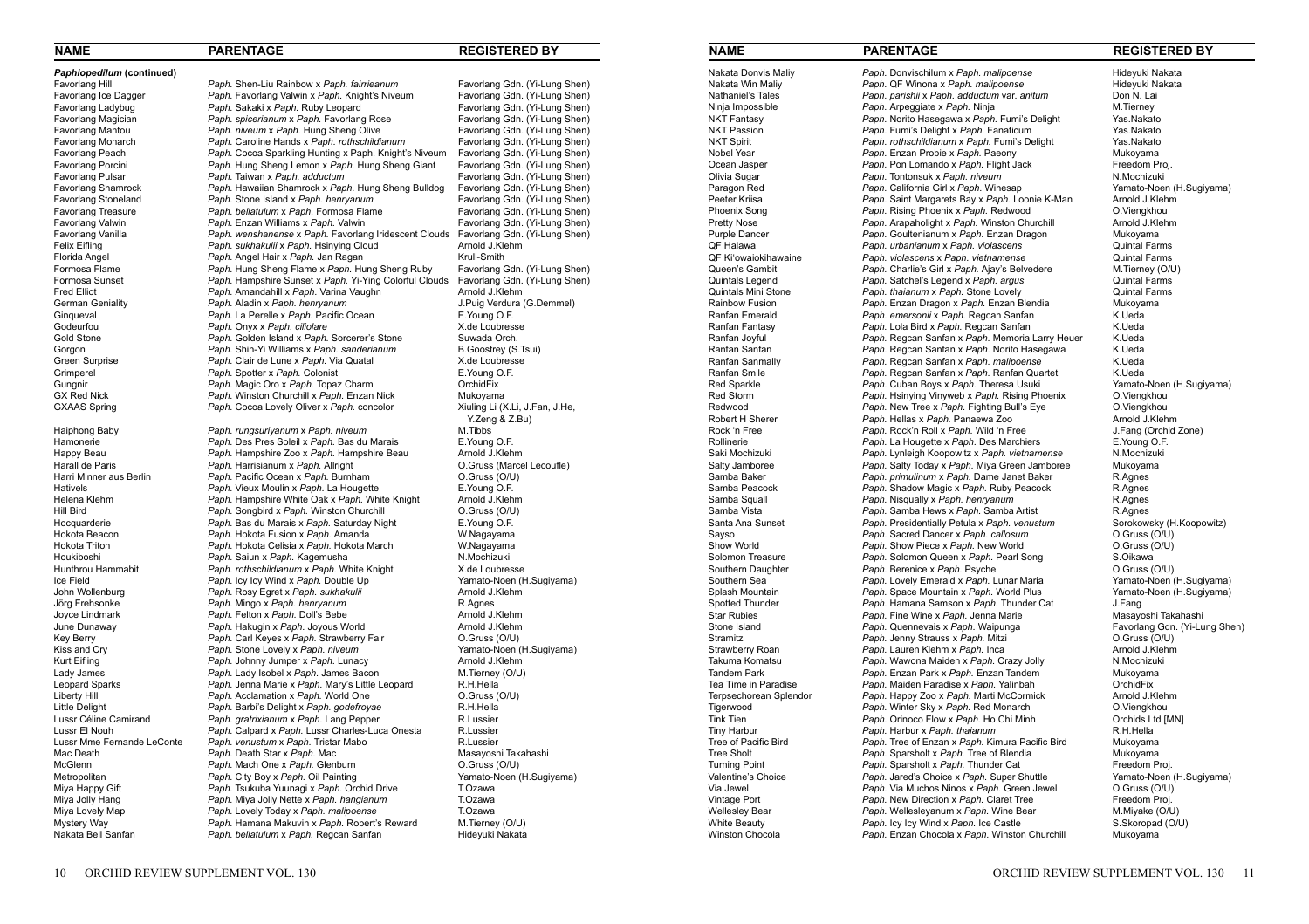| <b>NAME</b>                                      | <b>PARENTAGE</b>                                                                             | <b>REGISTERED BY</b>               | <b>NAME</b>                          | <b>PARENTAGE</b>                                                                              | <b>REGISTERED BY</b>             |
|--------------------------------------------------|----------------------------------------------------------------------------------------------|------------------------------------|--------------------------------------|-----------------------------------------------------------------------------------------------|----------------------------------|
| Paphiopedilum (continued)                        |                                                                                              |                                    | Glos' Srikandi Salatiga              | Phal. Universal Pride x Phal. Brother Lawrence                                                | M. Natasaputra                   |
| World Sculptor                                   | Paph. Louvre x Paph. World Famous                                                            | Yamato-Noen (H.Sugiyama)           | Glos' Tiger Queen                    | Phal. Chingruey's Tiger x Phal. Prima                                                         | M. Natasaputra                   |
| Wössner Blackglanz                               | Paph. Vert x Paph. tigrinum                                                                  | O.Gruss (F.Glanz)                  | Golden Era                           | Phal. Sibin Prince x Phal. Heliodor                                                           | Chen-Hung Chen                   |
| Wössner Braemher                                 | Paph. herrmannii x Paph. braemii                                                             | O.Gruss (F.Glanz)                  | Hawes                                | <i>Phal.</i> Chelsea McGuire x <i>Phal.</i> Pretty Nice                                       | Orchids Ltd [MN]                 |
| Wössner Drurarmi                                 | Paph. druryi x Paph. armeniacum                                                              | O.Gruss (F.Glanz)                  | Hoya Angel's Kitty                   | Phal. Yizhu Angel x Phal. Chiada Kitty                                                        | Fure-Chyi Chen                   |
|                                                  |                                                                                              |                                    | Hoya Black Galaxy                    | Phal. Sogo Dio x Phal. schilleriana                                                           | Fure-Chyi Chen                   |
| xPapilionanda                                    |                                                                                              |                                    | Hoya Blue Star                       | Phal. Liu's Twilight Rainbow x Phal. Jennifer Palermo                                         | Fure-Chyi Chen                   |
| <b>Bangkok Welcome</b>                           | Pda. Madame Mimi x V. [Ascda.] Julia Lim                                                     | T.Paripoonanonda                   | Hoya Dream Princess                  | Phal. Summer Dance Queen x Phal. Magnificent Mibs                                             | Fure-Chyi Chen                   |
| Lanlalyn Fragrance                               | V. Mali x Pda. [V.] Mimi Palmer                                                              | B.Pumploenpit(S.Wannakrairoj)      | Hoya Emma Queen                      | Phal. Summer Dance Queen x Phal. bellina                                                      | Fure-Chyi Chen                   |
| Motes Black Star                                 | V. Violeta x Pda. Motes Purple Haze                                                          | Motes                              | Hoya Evergreen                       | <i>Phal.</i> Aber Rubber Duck x <i>Phal.</i> Pingtung Happy Eagle                             | Fure-Chyi Chen                   |
| Sylvia Violet                                    | Pda. [V.] Paksorn Fragrance x V. coerulea                                                    | A.Waribam                          | Hoya Fly Eagle                       | <i>Phal.</i> Tying Shin Fly Eagle x <i>Phal.</i> Yaphon Badperson                             | Fure-Chyi Chen                   |
| Xishan Mindful 85                                | Pda. Josephine van Brero x V. Prayard Muang Ratch                                            | Xishan Primary (SG Orch.)          | Hoya Glory of Eagle                  | Phal. Pingtung Happy Glory x Phal. Pingtung Happy Eagle Fure-Chyi Chen                        |                                  |
| <b>Papilionanthe</b>                             |                                                                                              |                                    | Hoya Golden Angel<br>Hoya Green Duck | Phal. Lioulin Venus x Phal. mannii                                                            | Fure-Chyi Chen                   |
| Doris E. Rodríguez Negrón                        | Ple. pedunculata x Ple. [V.] teres                                                           | J. M. Perez                        | Hoya Green Eagle                     | Phal. Aber Rubber Duck x Phal. Pingtung Happy Glory<br>Phal. LD's Bear Queen x Phal. Grosbeak | Fure-Chyi Chen<br>Fure-Chyi Chen |
|                                                  |                                                                                              |                                    | Hoya Lavender                        | Phal. Grosbeak x Phal. Zheng Min Lavender                                                     | Fure-Chyi Chen                   |
| xPerreiraara                                     |                                                                                              |                                    | Hoya Pink Gem                        | Phal. Sogo Nice x Phal. Tying Shin Golden Rose                                                | Fure-Chyi Chen                   |
| Five Friendships Atisha                          | Prra. Five Friendships Pitchaya                                                              | T.Thaviyonchai (Five Friendships)  | Hoya Rainbow Cloud                   | Phal. Summer Dance Queen x Phal. tetraspis                                                    | Fure-Chyi Chen                   |
|                                                  | x Van. [Prra.] Five Friendships Jade                                                         |                                    | Hoya Ruby Eagle                      | Phal. Pingtung Ruby Love x Phal. Yin's Black Eagle                                            | Fure-Chyi Chen                   |
| Victoria Tkatchenko                              | Van. [Vasco.] Pine Rivers x Aer. quinquevulnera                                              | C.Pornpattanapong                  | Hoya Saturn Sunset                   | Phal. Angdi Kolopaking x Phal. YangYang Pink Mary                                             | Fure-Chyi Chen                   |
|                                                  |                                                                                              |                                    | Hoya Sun Lawrence                    | Phal. Pingtung Lawrence x Phal. AL Redsun Queen                                               | Fure-Chyi Chen                   |
| <b>Phalaenopsis</b>                              |                                                                                              |                                    | Hoya Super Violet                    | Phal. tetraspis x Phal. Rainbow Super Green                                                   | Fure-Chyi Chen                   |
| Abuflora Angkukueh                               | Phal. Kuntrarti Rarashati x Phal. OX Black Face                                              | W.Tjiasmanto                       | Hoya Tetra Rainbow                   | Phal. Chienlung Vincent x Phal. tetraspis                                                     | Fure-Chyi Chen                   |
| Abuflora Bika Ambon                              | Phal. Deventeriana x Phal. Sogo Meili                                                        | W.Tjiasmanto                       | <b>Hoya Toad Treasure</b>            | Phal. Sogo Nice x Phal. GW Green World                                                        | Fure-Chyi Chen                   |
| Abuflora Dadar Jagung                            | Phal. New Wave (1985) x Phal. amboinensis                                                    | W.Tjiasmanto                       | Hoya Viola Queen                     | Phal. Pingtung Violet Queen x Phal. Penang Violacea                                           | Fure-Chyi Chen                   |
| Abuflora Gulali                                  | Phal. Jim x Phal. Kuntrarti Rarashati                                                        | W.Tjiasmanto                       | <b>Hova Violet Eagle</b>             | Phal. Yaphon Cousin x Phal. bellina                                                           | Fure-Chyi Chen                   |
| Abuflora Popcorn                                 | Phal. Liu's Sakura x Phal. [Dor.] pulcherrima                                                | W.Tjiasmanto                       | Hoya Yellow Elfin                    | Phal. Unimax Elfin x Phal. micholitzii                                                        | Fure-Chyi Chen                   |
| Abuflora Wingko                                  | Phal. venosa x Phal. Sogo Meili                                                              | W.Tjiasmanto                       | Hoya Yellow Kitty                    | Phal. Hoya Angel's Kitty x Phal. Sogo Kitty                                                   | Fure-Chyi Chen                   |
| Annabelle Cocollos                               | Phal. Arlington x Phal. hieroglyphica                                                        | T.Tomas                            | <b>HRB Huahua World</b>              | Phal. Almanis x Phal. Venosasp                                                                | Hung Jeng Liang                  |
| Blitar Bumi Bung Karno                           | Phal. gigantea x Phal. modesta                                                               | Wawa Orch. (D.Setijawan)           | Humlebi                              | Phal. Hebe x Phal. Cherry Spot                                                                | <b>B.Fischer</b>                 |
| Blue Ridge Lava                                  | Phal. Norman's Dragon Tree x Phal. LD's Bear King                                            | M.Mims                             | HW-5 grex                            | Phal. HW-3 grex x Phal. Sogo Yukidian                                                         | Hua Wang Bio.                    |
| Charming Autumn Butterfly                        | Phal. JC Stars Shining x Phal. Giant Lin Duo Er-Guen                                         | Char Ming Agri.                    | Indre                                | Phal. Purple Heart x Phal. Taida Pearl                                                        | I.Liutkus                        |
| Charming Cassandra                               | Phal. Tzu Chiang Orange x Phal. OX Golden Star                                               | Char Ming Agri.                    | Jamie's Burgundy                     | Phal. Yu Pin Burgundy x Phal. Little Gem Stripes                                              | N.Fang                           |
| <b>Charming Dream</b>                            | Phal. Charming Singer x Phal. Forest Fairy                                                   | Char Ming Agri.                    | Join Amigo                           | Phal. Join Utopia x Phal. Join Astro                                                          | Join Orch.                       |
| <b>Charming Pixie</b>                            | Phal. Taisuco Bright x Phal. Zuma's Pixie                                                    | Char Ming Agri.                    | Join Charity                         | Phal. Join Moonlight x Phal. Join Zen                                                         | Join Orch.                       |
| Chip Chop<br><b>Christine Casey</b>              | Phal. Rainbow Chip x Phal. Sogo Ibon<br>Phal. Tzu Chiang Dance x Phal. Chang Maw Jade        | C-L.Hsieh (O/U)<br><b>B.Belton</b> | Join Ease<br>Join Green Lake         | Phal. Join Amigo x Phal. Join Zen<br>Phal. Join Angel x Phal. Heliodor                        | Join Orch.<br>Join Orch.         |
| <b>CTL Cochlearis Stripes</b>                    | Phal. CTL Lindenii Stripes x Phal. cochlearis                                                | C-H.Kuo                            | Join Haikou                          | Phal. Join Star x Phal. Join Angel                                                            | Join Orch.                       |
| CTL Corningiana Star                             | Phal. CTL Stuar Christopher x Phal. corningiana                                              | C-H.Kuo                            | Join Knight                          | Phal. Join Zen x Phal. Join Utopia                                                            | Join Orch.                       |
| CTL Corningiana Sunlight                         | Phal. Noreen's Sunshine x Phal. corningiana                                                  | C-H.Kuo                            | Join Mantra                          | Phal. Join Serenity x Phal. Join Zen                                                          | Join Orch.                       |
| CTL Golden Queen                                 | Phal. CTL Kahu Queen x Phal. CTL Taichung Girl                                               | C-H.Kuo                            | Join Nova                            | Phal. Join Bright x Phal. Join Snowball                                                       | Join Orch.                       |
| <b>CTL Lover Kaiulani</b>                        | Phal. Princess Kaiulani x Phal. Yaphon Lover                                                 | C-H.Kuo                            | Join Passion                         | Phal. Join Target x Phal. Join Zen                                                            | Join Orch.                       |
| <b>CTL Venosa Sunlight</b>                       | Phal. Noreen's Sunshine x Phal. venosa                                                       | C-H.Kuo                            | Join Prelude                         | Phal. Join Serenity x Phal. Join Amigo                                                        | Join Orch.                       |
| CX Gold King                                     | Phal. Lioulin Gold King x Phal. Chian Xen Piano                                              | Chian Xen                          | Join Ruby                            | Phal. Formosa Sunrise x Phal. Join Snowball                                                   | Join Orch.                       |
| CX Gold Leopard                                  | Phal. King Car Big Orange x Phal. CX Gold King                                               | Chian Xen                          | Join Sanya                           | Phal. Sogo Yukidian x Phal. Join Zen                                                          | Join Orch.                       |
| CX Raccoon                                       | Phal. Join Angel x Phal. Chian Xen Panda                                                     | Chian Xen                          | Join Target                          | Phal. Join Spirit x Phal. Join Utopia                                                         | Join Orch.                       |
| CX Red Peach                                     | Phal. Shan Feng Jing Red Peach x Phal. Chian Xen Piano Chian Xen                             |                                    | Joy Red Coral                        | Phal. lueddemanniana x Phal. Joy Viol Coral                                                   | J.Wu                             |
| <b>CX Red Peacock</b>                            | Phal. Maggie Small Peacock x Phal. OX Queen                                                  | Chian Xen                          | <b>KCK Corningwilson</b>             | Phal. wilsonii x Phal. corningiana                                                            | K.Kirchlechner                   |
| CX Red Plum                                      | Phal. Chian Xen Violin x Phal. Shan Feng Jing Red Peach Chian Xen                            |                                    | <b>KCK Delicate Giant</b>            | Phal. gigantea x Phal. deliciosa subsp. hookeriana                                            | K.Kirchlechner                   |
| Dai Yang Miller                                  | Phal. Yushan Miller x Phal. Fuller's Berry                                                   | Taiyoung                           | <b>KCK Giant Venus</b>               | Phal. gigantea x Phal. Venus                                                                  | K.Kirchlechner                   |
| Dai Yang Vivien                                  | Phal. Taida Vivien Stripes x Phal. Fuller's Berry                                            | Taiyoung                           | <b>KCK Venus Victrix</b>             | Phal. Valentinii x Phal. Venus                                                                | K.Kirchlechner                   |
| Dann Bonnell                                     | Phal. Jungo Smith (2006) x Phal. Yaphon Sensational                                          | Bonnell (O/U)                      | <b>KCK Violent Violet</b>            | Phal. violacea x Phal. Josephine Cagas Ramon                                                  | K.Kirchlechner                   |
| Dieter's Phillata                                | Phal. philippinensis x Phal. maculata                                                        | Rennekamp                          | Lembuswana                           | Phal. Modestrana x Phal. bellina                                                              | Raynalta (T.Nyan)                |
| Dirandra                                         | Phal. kapuasensis x Phal. equestris                                                          | Raynalta                           | <b>Light of Nanke</b>                | Phal. Gu Keng Beauty x Phal. Yayu Beauty                                                      | Chen-Hung Chen                   |
| Double Shot                                      | Phal. Helga Lukassen x Phal. speciosa [= tetraspis]                                          | Frehsonke                          | LL Blue Fox                          | Phal. Sogo Vivien x Phal. KS Blue Ludde                                                       | Lioulin Orch.                    |
| Dragon Flame                                     | Phal. Okay Petit Hot x Phal. Dragon Tree Eagle<br>Phal. Sogo Kaiulani x Phal. Phoenix Garnet | E.Goo                              | LL Blue in Green<br>LL Blue Sky      | Phal. Lioulin Dragon Girl x Phal. bellina                                                     | Lioulin Orch.                    |
| Dragon Heart                                     |                                                                                              | E.Goo<br>E.Goo                     |                                      | Phal. Sogo Vivien x Phal. Yaphon Blue Sea                                                     | Lioulin Orch.                    |
| Elvira Weber<br><b>FANGtastic Amanda Jackson</b> | Phal. Phoenix Firebird x Phal. LD's Bear King<br>Phal. Sogo Relex x Phal. Yaphon Perfume     | N.Fang                             | LL Blue Water<br>LL Blueberry        | Phal. Sogo Vivien x Phal. Yaphon Pool<br>Phal. Equalacea x Phal. Lioulin Blue Eagle           | Lioulin Orch.<br>Lioulin Orch.   |
| <b>FANGtastic Donna Richard</b>                  | Phal. Ember x Phal. Mugato                                                                   | N.Fang                             | LL Lady Luck                         | Phal. Sogo Relex x Phal. GW Green World                                                       | Lioulin Orch.                    |
| <b>FANGtastic Marianne Ciola</b>                 | Phal. Kaoda Davis Pearl x Phal. aphrodite                                                    | N.Fang                             | LL Purple Beta                       | Phal. Sogo Vivien x Phal. Lioulin Pretty Beta                                                 | Lioulin Orch.                    |
| FANGtastic Nikki Young                           | Phal. Tetrasambo x Phal. Yaphon Sir                                                          | N.Fang                             | LL Purple Coral                      | Phal. Lioulin Dragon Girl x Phal. violacea                                                    | Lioulin Orch.                    |
| Freya's Blue Origin                              | Phal. Peter Blue Diamond x Phal. Mituo Blue Smurfs                                           | C-L.Hsieh                          | LL Violet Queen                      | Phal. Ching Ann Violet x Phal. Sogo Vivien                                                    | Lioulin Orch.                    |
| Freya's Blueberry                                | Phal. Peter Blue Diamond x Phal. Freya's Dragonscale                                         | C-L.Hsieh                          | <b>LL Violet Stripes</b>             | Phal. OX Little Prince x Phal. Sogo Vivien                                                    | Lioulin Orch.                    |
| Freya's Emerald Dragon                           | Phal. LD Emerald Bear x Phal. Miro Red Dragon                                                | C-L.Hsieh                          | Long Pride Affair                    | Phal. Sogo Vivien x Phal. Sogo Dolyn                                                          | Jui-Fang Liang                   |
| Freya's Sakura Rain                              | Phal. lindenii x Phal. Chip Chop                                                             | C-L.Hsieh                          | Long Pride Afra                      | Phal. Long Pride Fortune Spikes                                                               | Jui-Fang Liang                   |
| Freya's Sapphire                                 | Phal. Yaphon The Hulk x Phal. Yaphon Blue Sea                                                | C-L.Hsieh                          |                                      | x Phal. Long Pride Flame                                                                      |                                  |
|                                                  |                                                                                              |                                    |                                      |                                                                                               |                                  |

| <b>NAME</b>                           | <b>PARENTAGE</b>               |                                                                                                                               | <b>REGISTERED B</b>                 |
|---------------------------------------|--------------------------------|-------------------------------------------------------------------------------------------------------------------------------|-------------------------------------|
| Glos' Srikandi Salatiga               |                                | Phal. Universal Pride x Phal. Brother Lawrence                                                                                | M. Natasaputra                      |
| Glos' Tiger Queen                     |                                | Phal. Chingruey's Tiger x Phal. Prima                                                                                         | M. Natasaputra                      |
| Golden Era                            |                                | Phal. Sibin Prince x Phal. Heliodor                                                                                           | Chen-Hung Chen                      |
| Hawes                                 |                                | Phal. Chelsea McGuire x Phal. Pretty Nice                                                                                     | Orchids Ltd [MN]                    |
| Hoya Angel's Kitty                    |                                | Phal. Yizhu Angel x Phal. Chiada Kitty                                                                                        | Fure-Chyi Chen                      |
| Hoya Black Galaxy                     |                                | Phal. Sogo Dio x Phal. schilleriana                                                                                           | Fure-Chyi Chen                      |
| Hoya Blue Star                        |                                | Phal. Liu's Twilight Rainbow x Phal. Jennifer Palermo                                                                         | Fure-Chyi Chen                      |
| Hoya Dream Princess                   |                                | <b>Phal. Summer Dance Queen x Phal. Magnificent Mibs</b>                                                                      | Fure-Chyi Chen                      |
| Hoya Emma Queen                       |                                | Phal. Summer Dance Queen x Phal. bellina                                                                                      | Fure-Chyi Chen                      |
| Hoya Evergreen                        |                                | Phal. Aber Rubber Duck x Phal. Pingtung Happy Eagle                                                                           | Fure-Chyi Chen                      |
| Hoya Fly Eagle<br>Hoya Glory of Eagle |                                | Phal. Tying Shin Fly Eagle x Phal. Yaphon Badperson<br>Phal. Pingtung Happy Glory x Phal. Pingtung Happy Eagle Fure-Chyi Chen | Fure-Chyi Chen                      |
| Hoya Golden Angel                     |                                | Phal. Lioulin Venus x Phal. mannii                                                                                            | Fure-Chyi Chen                      |
| Hoya Green Duck                       |                                | <i>Phal.</i> Aber Rubber Duck x <i>Phal.</i> Pingtung Happy Glory                                                             | Fure-Chyi Chen                      |
| Hoya Green Eagle                      |                                | Phal. LD's Bear Queen x Phal. Grosbeak                                                                                        | Fure-Chyi Chen                      |
| Hoya Lavender                         |                                | Phal. Grosbeak x Phal. Zheng Min Lavender                                                                                     | Fure-Chyi Chen                      |
| Hoya Pink Gem                         |                                | <i>Phal.</i> Sogo Nice x <i>Phal.</i> Tying Shin Golden Rose                                                                  | Fure-Chyi Chen                      |
| Hoya Rainbow Cloud                    |                                | Phal. Summer Dance Queen x Phal. tetraspis                                                                                    | Fure-Chyi Chen                      |
| Hoya Ruby Eagle                       |                                | Phal. Pingtung Ruby Love x Phal. Yin's Black Eagle                                                                            | Fure-Chyi Chen                      |
| Hoya Saturn Sunset                    |                                | Phal. Angdi Kolopaking x Phal. YangYang Pink Mary                                                                             | Fure-Chyi Chen                      |
| Hoya Sun Lawrence                     |                                | Phal. Pingtung Lawrence x Phal. AL Redsun Queen                                                                               | Fure-Chyi Chen                      |
| Hoya Super Violet                     |                                | Phal. tetraspis x Phal. Rainbow Super Green                                                                                   | Fure-Chyi Chen                      |
| Hoya Tetra Rainbow                    |                                | Phal. Chienlung Vincent x Phal. tetraspis                                                                                     | Fure-Chyi Chen                      |
| Hoya Toad Treasure                    |                                | Phal. Sogo Nice x Phal. GW Green World                                                                                        | Fure-Chyi Chen                      |
| Hoya Viola Queen                      |                                | Phal. Pingtung Violet Queen x Phal. Penang Violacea                                                                           | Fure-Chyi Chen                      |
| Hoya Violet Eagle                     |                                | Phal. Yaphon Cousin x Phal. bellina                                                                                           | Fure-Chyi Chen                      |
| Hoya Yellow Elfin                     |                                | Phal. Unimax Elfin x Phal. micholitzii                                                                                        | Fure-Chyi Chen                      |
| Hoya Yellow Kitty<br>HRB Huahua World |                                | Phal. Hoya Angel's Kitty x Phal. Sogo Kitty<br>Phal. Almanis x Phal. Venosasp                                                 | Fure-Chyi Chen                      |
| Humlebi                               |                                | Phal. Hebe x Phal. Cherry Spot                                                                                                | Hung Jeng Liang<br><b>B.Fischer</b> |
| HW-5 grex                             |                                | Phal. HW-3 grex x Phal. Sogo Yukidian                                                                                         | Hua Wang Bio.                       |
| Indre                                 |                                | Phal. Purple Heart x Phal. Taida Pearl                                                                                        | I.Liutkus                           |
| Jamie's Burgundy                      |                                | Phal. Yu Pin Burgundy x Phal. Little Gem Stripes                                                                              | N.Fang                              |
| Join Amigo                            |                                | Phal. Join Utopia x Phal. Join Astro                                                                                          | Join Orch.                          |
| Join Charity                          |                                | Phal. Join Moonlight x Phal. Join Zen                                                                                         | Join Orch.                          |
| Join Ease                             |                                | Phal. Join Amigo x Phal. Join Zen                                                                                             | Join Orch.                          |
| Join Green Lake                       |                                | Phal. Join Angel x Phal. Heliodor                                                                                             | Join Orch.                          |
| Join Haikou                           |                                | Phal. Join Star x Phal. Join Angel                                                                                            | Join Orch.                          |
| Join Knight                           |                                | Phal. Join Zen x Phal. Join Utopia                                                                                            | Join Orch.                          |
| Join Mantra                           |                                | Phal. Join Serenity x Phal. Join Zen                                                                                          | Join Orch.                          |
| Join Nova                             |                                | Phal. Join Bright x Phal. Join Snowball                                                                                       | Join Orch.                          |
| Join Passion<br>Join Prelude          |                                | Phal. Join Target x Phal. Join Zen                                                                                            | Join Orch.<br>Join Orch.            |
| Join Ruby                             |                                | Phal. Join Serenity x Phal. Join Amigo<br>Phal. Formosa Sunrise x Phal. Join Snowball                                         | Join Orch.                          |
| Join Sanya                            |                                | Phal. Sogo Yukidian x Phal. Join Zen                                                                                          | Join Orch.                          |
| Join Target                           |                                | Phal. Join Spirit x Phal. Join Utopia                                                                                         | Join Orch.                          |
| Joy Red Coral                         |                                | Phal. lueddemanniana x Phal. Joy Viol Coral                                                                                   | J.Wu                                |
| KCK Corningwilson                     |                                | Phal. wilsonii x Phal. corningiana                                                                                            | K.Kirchlechner                      |
| KCK Delicate Giant                    |                                | Phal. gigantea x Phal. deliciosa subsp. hookeriana                                                                            | K.Kirchlechner                      |
| KCK Giant Venus                       | Phal. gigantea x Phal. Venus   |                                                                                                                               | K.Kirchlechner                      |
| KCK Venus Victrix                     | Phal. Valentinii x Phal. Venus |                                                                                                                               | K.Kirchlechner                      |
| KCK Violent Violet                    |                                | Phal. violacea x Phal. Josephine Cagas Ramon                                                                                  | K.Kirchlechner                      |
| Lembuswana                            |                                | Phal. Modestrana x Phal. bellina                                                                                              | Raynalta (T.Nyan)                   |
| Light of Nanke                        |                                | Phal. Gu Keng Beauty x Phal. Yayu Beauty                                                                                      | Chen-Hung Chen                      |
| LL Blue Fox                           |                                | Phal. Sogo Vivien x Phal. KS Blue Ludde<br>Phal. Lioulin Dragon Girl x Phal. bellina                                          | Lioulin Orch.                       |
| LL Blue in Green<br>LL Blue Sky       |                                | Phal. Sogo Vivien x Phal. Yaphon Blue Sea                                                                                     | Lioulin Orch.<br>Lioulin Orch.      |
| LL Blue Water                         |                                | Phal. Sogo Vivien x Phal. Yaphon Pool                                                                                         | Lioulin Orch.                       |
| LL Blueberry                          |                                | Phal. Equalacea x Phal. Lioulin Blue Eagle                                                                                    | Lioulin Orch.                       |
| LL Lady Luck                          |                                | Phal. Sogo Relex x Phal. GW Green World                                                                                       | Lioulin Orch.                       |
| LL Purple Beta                        |                                | Phal. Sogo Vivien x Phal. Lioulin Pretty Beta                                                                                 | Lioulin Orch.                       |
| LL Purple Coral                       |                                | Phal. Lioulin Dragon Girl x Phal. violacea                                                                                    | Lioulin Orch.                       |
| LL Violet Queen                       |                                | Phal. Ching Ann Violet x Phal. Sogo Vivien                                                                                    | Lioulin Orch.                       |
| <b>LL Violet Stripes</b>              |                                | Phal. OX Little Prince x Phal. Sogo Vivien                                                                                    | Lioulin Orch.                       |
| Long Pride Affair                     |                                | Phal. Sogo Vivien x Phal. Sogo Dolyn                                                                                          | Jui-Fang Liang                      |
| Long Pride Afra                       |                                | Phal. Long Pride Fortune Spikes                                                                                               | Jui-Fang Liang                      |
|                                       | x Phal. Long Pride Flame       |                                                                                                                               |                                     |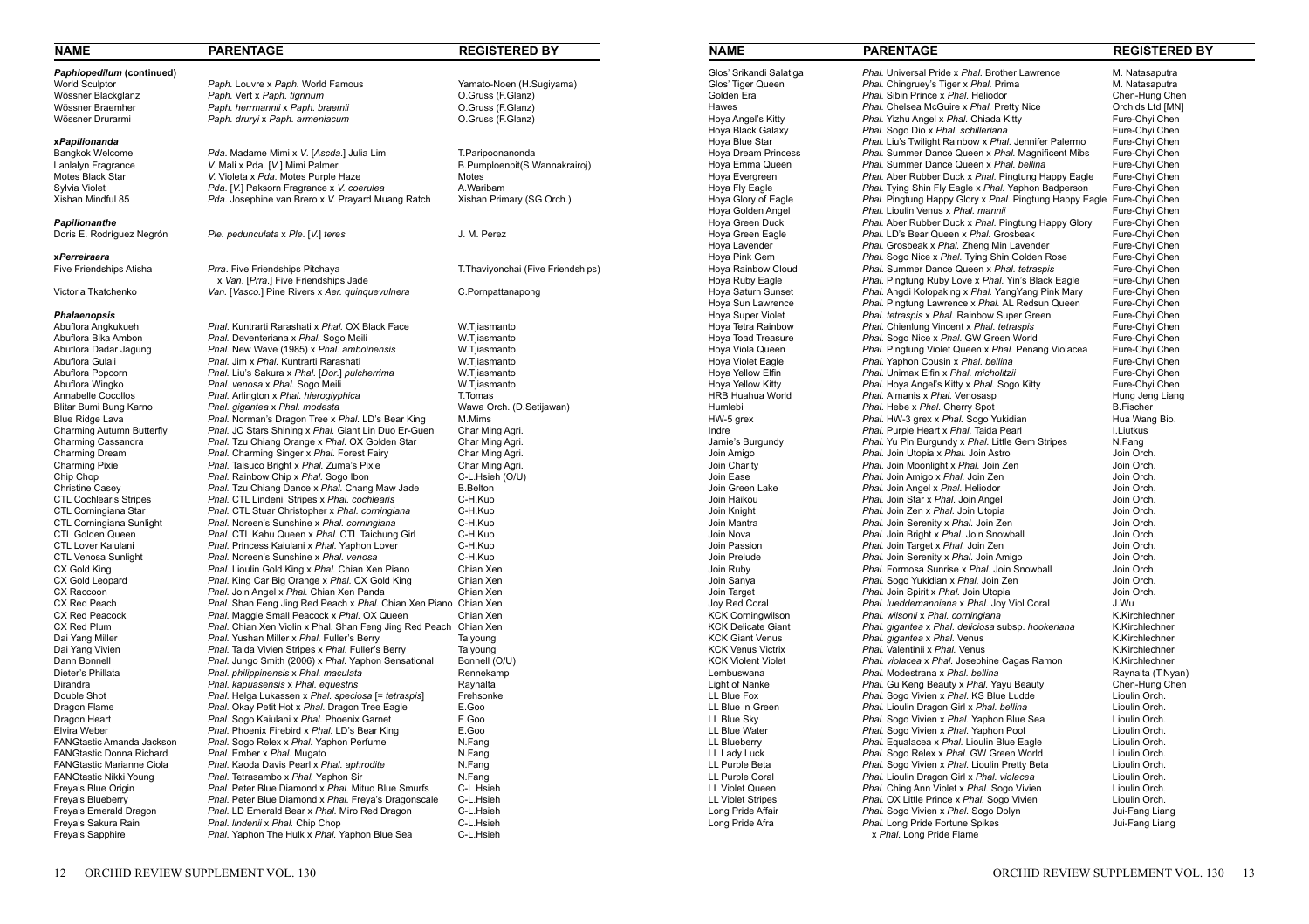| <b>NAME</b>                                      | <b>PARENTAGE</b>                                                                                 | <b>REGISTERED BY</b>         | <b>NAME</b>                                   | <b>PARENTAGE</b>                                                                                     | <b>REGISTERED BY</b>                 |
|--------------------------------------------------|--------------------------------------------------------------------------------------------------|------------------------------|-----------------------------------------------|------------------------------------------------------------------------------------------------------|--------------------------------------|
| Phalaenopsis (continued)                         |                                                                                                  |                              | Shye-Lih Red Lover                            | Phal. KS Balm x Phal. Tying Shin Golden Queen                                                        | Shye-Lih Orch.                       |
| Long Pride Berger                                | Phal. Long Pride Fortune Spikes                                                                  | Jui-Fang Liang               | Shye-Lih Red Sun                              | Phal. Tying Shin Golden Queen x Phal. Shye-Lih Red                                                   | Shve-Lih Orch.                       |
|                                                  | x Phal. Long Pride Charisma                                                                      |                              | Solway                                        | Phal. Little Sister x Phal. lobbii                                                                   | <b>B.Fischer</b>                     |
| Long Pride Charlotte                             | Phal. Long Pride Amber x Phal. Lianher Happy Dancer                                              | Jui-Fang Liang               | Sommerfugl                                    | Phal. Yin's Green Jewel x Phal. equestris                                                            | <b>B.Fischer</b>                     |
| Long Pride Evangelista                           | Phal. Lioulin Violin x Phal. Yu Pin Burgundy                                                     | Jui-Fang Liang               | Sunworks                                      | Phal. Heliodor x Phal. Yu Pin Fireworks                                                              | $H-S.Lin (O/U)$                      |
| Long Pride Leah                                  | Phal. Long Pride Adzuki x Phal. Sogo Dolyn                                                       | Jui-Fang Liang               | <b>Triple Shot</b>                            | Phal. Double Shot x Phal. speciosa [= tetraspis]                                                     | Frehsonke                            |
| Long Pride Penelope                              | Phal. Sogo Vivien x Phal. Sogo Vieker                                                            | Jui-Fang Liang               | Vernonia Milky White                          | Phal. Sogo Yukidian x Phal. stuartiana                                                               | Raynalta                             |
| Mainshow Fortune                                 | Phal. Mainshow Yellow Bird x Phal. Mainshow Happy Bee Mainshow                                   |                              | YangYang Blue Flash                           | Phal. Penang Violacea x Phal. lueddemanniana                                                         | Prince Orch.                         |
| Marsika                                          | Phal. Autumn Rain x Phal. equestris                                                              | L.Fehrenbach                 | <b>Yitong Pink Peach</b>                      | Phal. Taisuco Anna x Phal. Unimax Brandy<br>Phal. Younghome Peafowl x Phal. Lianher Happy Dancer     | Yitong                               |
| Memoria Martha Shepherd                          | Phal. Princess Kaiulani x Phal. Emeraude                                                         | Rob Shepherd                 | Younghome Brother You<br>Younghome Lemon Tree | Phal. Tying Shin World Class x Phal. Younghome Ray                                                   | Young Home Orch.<br>Young Home Orch. |
| Micaels Huashan                                  | Phal. Chiali Little Gold x Phal. OX Diamond                                                      | M.Liu                        | Younghome Little Cherry                       | Phal. Tying Shin World Class x Phal. Younghome Summer Young Home Orch.                               |                                      |
| Micro Mini Milli Willi                           | Phal. MD's Mercy Me x Phal. wilsonii                                                             | D.Miller                     | Younghome Lucky Leopard                       | Phal. Younghome Orange x Phal. Younghome Summer                                                      | Young Home Orch.                     |
| Minho Gem                                        | Phal. Minho Princess x Phal. Fusheng's Purple Gem                                                | S.Mitamura (O/U)             | <b>Yucheng Honey</b>                          | Phal. Chi-Yueh Pink x Phal. OX Honey                                                                 | Fure-Chyi Chen (C-C.V                |
| Mituo Double Gelb Eagle                          | Phal. Mituo Golden Eagle x Phal. Mituo Gelb Eagle                                                | Mituo                        |                                               |                                                                                                      |                                      |
| Mituo Gigan Reflex                               | Phal. Mituo Reflex Dragon x Phal. gigantea<br>Phal. Mituo Gelb Eagle x Phal. Zheng Min Muscadine | Mituo<br>Mituo               | Phragmipedium                                 |                                                                                                      |                                      |
| Mituo Golden Eagle<br>Mituo Perfume              | Phal. Mituo Shin Perfume x Phal. stuartiana                                                      | Mituo                        | Deenie Quintal                                | Phrag. QF Naukana Kealoha                                                                            | <b>Quintal Farms</b>                 |
| Mituo Purple Oriole                              | <i>Phal.</i> Mituo Gelb Eagle x <i>Phal.</i> Mituo Purple Dragon                                 | Mituo                        |                                               | x Phrag. Paul Eugene Conroy                                                                          |                                      |
| Mituo Purple Tiger                               | Phal. Mituo Purple Dragon x Phal. Mituo Golden Tiger                                             | Mituo                        | Hai An N Le                                   | Phrag. Carmine x Phrag. Cardinale                                                                    | Thien-Ngo Le                         |
| Moonworks                                        | Phal. Sunworks x Phal. Tai Lin Moon                                                              | $H-S.Lin (O/U)$              | Hai Uu N Le                                   | Phrag. Manzur la Aldea x Phrag. kovachii                                                             | Thien-Ngo Le                         |
| Mori Comet                                       | Phal. Chian Xen Magpie x Phal. Ney Shan Gu Niang                                                 | H-S.Lin                      | Harold Koopowitz                              | Phrag. xtalamancanum x Phrag. longifolium                                                            | F.Cervera (O/U)                      |
| Mori Honey Butter                                | Phal. Moonworks x Phal. Golden Apollon                                                           | H-S.Lin                      | QF Aloha Tower                                | Phrag. Nicholle Tower x Phrag. Frank Quintal Sr                                                      | <b>Quintal Farms</b>                 |
| Mori Mars                                        | Phal. Sin-Yaun Golden Beauty x Phal. Tai Lin Red Angel                                           | H-S.Lin                      | QF Makana                                     | Phrag. Eric Young x Phrag. QF Kamakakilo Tyler                                                       | <b>Quintal Farms</b>                 |
| Mori Mitsuki                                     | Phal. Tai Lin Moon x Phal. Heliodor                                                              | H-S.Lin                      | QF Memoria Ronald Medeiros                    | Phrag. QF Kamakakilo Tyler x Phrag. sargentianum                                                     | <b>Quintal Farms</b>                 |
| Mori Momo Hime                                   | Phal. Saitama Alliance x Phal. Chian Xen Magpie                                                  | H-S.Lin                      | QF Moki                                       | Phrag. QF Naukana Kealoha x Phrag. QF Mauna                                                          | <b>Quintal Farms</b>                 |
| Mori Phantom                                     | Phal. Chian Xen Magpie x Phal. Surf Song                                                         | H-S.Lin                      | QF Papa Harold                                | Phrag. QF Agnes Atkinson x Phrag. kovachii                                                           | <b>Quintal Farms</b>                 |
| Mori Pink Bubble                                 | Phal. Ming-Hsing Pink x Phal. Mount Lip                                                          | H-S.Lin                      | QF Pi'ilani                                   | Phrag. QF Naukana Kealoha x Phrag. longifolium                                                       | <b>Quintal Farms</b>                 |
| Mori Pink Clouds                                 | Phal. Homeline Rose x Phal. Saitama Alliance                                                     | H-S.Lin                      | QF Volcano Joy                                | Phrag. Eric Young x Phrag. QF Red Wings                                                              | <b>Quintal Farms</b>                 |
| Mori Red Sun                                     | Phal. Gan Lin Rosa x Phal. Ching Ann Diamond                                                     | H-S.Lin                      | QF Wailea Maui                                | Phrag. QF Naukana Kealoha x Phrag. Grande                                                            | <b>Quintal Farms</b>                 |
| Mori Snow Kiss                                   | Phal. Timothy Christopher x Phal. Sogo Yenlin                                                    | H-S.Lin                      | QF Wainani                                    | Phrag. Asuko Fischer x Phrag. Acker's Comet                                                          | <b>Quintal Farms</b>                 |
| Mori Twilight                                    | Phal. OX Honey x Phal. Golden Star                                                               | H-S.Lin                      | Quintal Charm                                 | Phrag. QF Kamakakilo Tyler x Phrag. Haley Decker                                                     | <b>Quintal Farms</b>                 |
| My Jennifer Lee                                  | Phal. Martha Dolge x Phal. Memoria Petra De Graauw                                               | C.Robinson (Carter & Holmes) | <b>Quintal Classic</b>                        | Phrag. Cape Sunset x Phrag. Incan Treasure                                                           | <b>Quintal Farms</b>                 |
| Nimble Nimby                                     | Phal. Zheng Min Muscadine x Phal. speciosa [= tetraspis]                                         | Lin (O/U)                    | <b>Quintal Rewards</b>                        | Phrag. Frank Quintal Sr x Phrag. Incan Treasure                                                      | <b>Quintal Farms</b>                 |
| Nissepige                                        | Phal. Janet Ragan x Phal. equestris                                                              | <b>B.Fischer</b>             | <b>Quintals Star</b>                          | Phrag. Acker's Comet x Phrag. kovachii                                                               | <b>Quintal Farms</b>                 |
| Noonien                                          | Phal. mentawaiensis x Phal. honghenensis                                                         | D.Goddard                    | Vasselerie                                    | Phrag. Peruflora's Cirila Alca x Phrag. Eumelia Arias                                                | E. Young O.F.                        |
| Norman's Baby Pumpkin                            | Phal. Sogo Shito x Phal. Tying Shin Golden Eagle                                                 | N.Fang                       |                                               |                                                                                                      |                                      |
| Norman's Blue Bunny                              | Phal. Lioulin Blue Star x Phal. tetraspis                                                        | N.Fang                       | xProsyclia<br>QF Hullu Manu                   | E. [Epi.] chloroleuca x Psh. chacaoensis                                                             | <b>Quintal Farms</b>                 |
| Norman's Blue Hawaii                             | Phal. Lioulin Bluebird x Phal. Lioulin Blue Eagle                                                | N.Fang                       |                                               |                                                                                                      |                                      |
| Norman's Blue Koi                                | Phal. Penang Violacea x Phal. KS Blue Ludde                                                      | N.Fang (Prince Orch.)        | xQuisumbingara                                |                                                                                                      |                                      |
| Norman's Blue Sapphire                           | Phal. Samera x Phal. Lioulin Blue Eagle                                                          | N.Fang                       | Sureiny Marrero                               | Ple. [V.] Miss Joaquim x Aerdy. Blue Spur                                                            | R.F.Orchids                          |
| Norman's Cherry Pop                              | Phal. Tying Shin Champion x Phal. Citrus Candy                                                   | N.Fang                       |                                               |                                                                                                      |                                      |
| Norman's Delight                                 | Phal. Houston Glory x Phal. King Shiang's Beauty                                                 | N.Fang                       | xRenantanda                                   |                                                                                                      |                                      |
| Norman's Double Blue                             | Phal. Norman's Blue Dragon x Phal. Lioulin Blue Eagle                                            | N.Fang                       | <b>Spring Fling</b>                           | Ren. pulchella¶ x V. [Neof.] falcata                                                                 | Exotic Orchids (M.Blietz             |
| Norman's Elusive Butterfly<br>Norman's Green Bat | Phal. Liu's Twilight Rainbow x Phal. Fuller's E-Plus                                             | N.Fang                       |                                               |                                                                                                      |                                      |
| Norman's Red Eagle                               | Phal. Taisuco Green Apple x Phal. Sunworks<br>Phal. Mituo King x Phal. Black Eagle               | N.Fang<br>N.Fang             | xRhyncatclia                                  |                                                                                                      |                                      |
| Norman's Red Lantern                             | Phal. Sogo Relex x Phal. bellina                                                                 | N.Fang                       | Nalo Flares                                   | Cty. [Stac.] Robert's Delight x RIc. Toshie Aoki                                                     | S.Mitamura (O/U)                     |
| Norman's Silver Cherry                           | Phal. Jong's Gigan Cherry x Phal. schilleriana                                                   | N.Fang                       | <b>Pineapple Express</b>                      | RIc. [Pot.] Little Toshie x E. [Epi.] tampensis                                                      | Florida SunCoast (W.F.I              |
| Norman's Spring Dancer                           | Phal. Lioulin Dancer Lip x Phal. Hualien Pink Apple                                              | N.Fang                       |                                               |                                                                                                      |                                      |
| Norman's Yellow Batman                           | Phal. Sogo Shito x Phal. Brother Sara Gold                                                       | N.Fang                       | xRhyncatlaelia                                |                                                                                                      |                                      |
| OH Pride                                         | Phal. Zheng Min Muscadine x Phal. [Ki.] finleyi                                                  | Hildenbrand                  | Karla Velasco                                 | C. [Lc.] Pink Spice x Ryc. [Blc.] Picotee Passion                                                    | F.Clarke                             |
| Paiho May                                        | Phal. Timothy Christopher x Phal. Buena Jewel                                                    | Paiho Orch.                  | Made You Blush                                | RIc. [BIc.] Memoria Grant Eichler x L. undulata                                                      | Florida SunCoast (Jim F              |
| Paradise Found                                   | Phal. Frank's Little Gem x Phal. Lioulin Violin                                                  | Sorokowsky                   |                                               |                                                                                                      |                                      |
| Pingtung Snow Amanda                             | Phal. Liu's Twilight Rainbow x Phal. KS Big Dott                                                 | Fure-Chyi Chen               | xRhyncattleanthe                              |                                                                                                      |                                      |
| Pylo's Blue Bella                                | Phal. Mituo Blue Smurfs x Phal. bellina                                                          | Lin                          | <b>Alfred Beitler</b>                         | <i>Rth.</i> [ <i>Blc.</i> ] Guess What x C. [L.] Seagull (1980)                                      | A.Beitler (F.Clarke)                 |
| Pylo's Blue Smile                                | Phal. Smiley Bluebird x Phal. KS Blue Ludde                                                      | Lin                          | <b>Bundy's Success</b>                        | Rth. [Pot.] Memoria Warren Eggins                                                                    | J.W.Hughes                           |
| Pylo's Blue Smurfs                               | Phal. Mituo Blue Smurfs x Phal. KS Blue Ludde                                                    | Lin                          |                                               | x Rlc. Burdekin Tropic Spice                                                                         |                                      |
| Pylo's Galaxy                                    | Phal. Nimble Nimby x Phal. hieroglyphica                                                         | Lin                          | Chatty Cathy                                  | Rlc. Mahina Yahiro x Rth. Hsinying Catherine                                                         | J.Newman                             |
| Ravens                                           | Phal. gigantea x Phal. viridis                                                                   | <b>B.Fischer</b>             | David's Guess                                 | Rth. [Blc.] Guess What x Ctt. [Slc.] Golden Treat                                                    | F.Clarke                             |
| <b>Robert Benevides</b>                          | Phal. FANGtastic Don Herman x Phal. Norman's Jade                                                | N.Fang                       | <b>Exotic Red Wonder</b>                      | Rth. Jane Pierce x RIc. [Pot.] Memoria Irene Feil                                                    | M.Tibbs (Sunset Valley)              |
| Rosemarie's Macurishii                           | Phal. maculata x Phal. parishii                                                                  | Rennekamp                    | <b>Fancy Fairy</b>                            | Rth. [Blc.] Bouton D'Or x C. intermedia                                                              | J.Sherwood                           |
| Salu Star                                        | Phal. Pixie Star x Phal. Salu Peoker                                                             | $D.8$ C.Plahn (O/U)          | <b>FLA Honey</b>                              | Rth. [Blc.] Bouton D'Or x Rth. Twentyfour Carat                                                      | Waldor Orch. (J.Grezaff              |
| Samarian Sunset                                  | Phal. Penang Girl x Phal. lobbii                                                                 | D.Goddard                    | <b>FLA Sunsplash</b>                          | Rth. [Blc.] Bouton D'Or x Rlc. Toshie's Magic                                                        | Waldor Orch. (J.Grezaff              |
| Sankt Hansorm                                    | Phal. Kuntrarti Rarashati x Phal. violacea                                                       | <b>B.Fischer</b>             | Glos' Charming Sunburst                       | Rth. [Pot.] Ahchung Yoyo x Rth. Shin Shiang Love                                                     | M. Natasaputra                       |
| Sari Rohayati                                    | Phal. Eternity Snow x Phal. Red Lip (1968)                                                       | U.E.Mulyadi                  | Glos' Sweet Valentine                         | Rth. [Blc.] Shin Shiang Love x C. loddigesii                                                         | M. Natasaputra                       |
| Shye-Lih New Lover                               | Phal. Shye-Lih Evergreen x Phal. Yaphon Lover                                                    | Shye-Lih Orch.               | Golden Passion                                | RIc. [BIc.] Goldenzelle x Rth. [Pot.] Love Passion                                                   | J.Newman                             |
| Shye-Lih Red King                                | Phal. Golden Sun x Phal. Shye-Lih Glint                                                          | Shye-Lih Orch.               | Hawaii Island Beauty<br>Hawaii Island Charm   | Rth. [Blc.] Pop City x Rlc. [Blc.] Haw Yuan Rose<br>C. ILc I Ninnon x Rth. IRIc I Heinving Catherine | J.Newman<br>I Newman                 |

| <b>NAME</b>                                 | <b>PARENTAGE</b>                                                                                     | <b>REGISTERED BY</b>                             |
|---------------------------------------------|------------------------------------------------------------------------------------------------------|--------------------------------------------------|
| Shye-Lih Red Lover                          | Phal. KS Balm x Phal. Tying Shin Golden Queen                                                        | Shye-Lih Orch.                                   |
| Shye-Lih Red Sun                            | Phal. Tying Shin Golden Queen x Phal. Shye-Lih Red                                                   | Shye-Lih Orch.                                   |
| Solway                                      | Phal. Little Sister x Phal. lobbii                                                                   | <b>B.Fischer</b>                                 |
| Sommerfugl                                  | Phal. Yin's Green Jewel x Phal. equestris                                                            | <b>B.Fischer</b>                                 |
| <b>Sunworks</b>                             | Phal. Heliodor x Phal. Yu Pin Fireworks                                                              | $H-S.Lin (O/U)$                                  |
| <b>Triple Shot</b>                          | Phal. Double Shot x Phal. speciosa [= tetraspis]                                                     | Frehsonke<br>Raynalta                            |
| Vernonia Milky White<br>YangYang Blue Flash | Phal. Sogo Yukidian x Phal. stuartiana<br>Phal. Penang Violacea x Phal. lueddemanniana               | Prince Orch.                                     |
| Yitong Pink Peach                           | Phal. Taisuco Anna x Phal. Unimax Brandy                                                             | Yitong                                           |
| Younghome Brother You                       | Phal. Younghome Peafowl x Phal. Lianher Happy Dancer                                                 | Young Home Orch.                                 |
| Younghome Lemon Tree                        | Phal. Tying Shin World Class x Phal. Younghome Ray                                                   | Young Home Orch.                                 |
| Younghome Little Cherry                     | Phal. Tying Shin World Class x Phal. Younghome Summer Young Home Orch.                               |                                                  |
| Younghome Lucky Leopard                     | Phal. Younghome Orange x Phal. Younghome Summer                                                      | Young Home Orch.                                 |
| Yucheng Honey                               | Phal. Chi-Yueh Pink x Phal. OX Honey                                                                 | Fure-Chyi Chen (C-C.Wu)                          |
| Phragmipedium                               |                                                                                                      |                                                  |
| Deenie Quintal                              | Phrag. QF Naukana Kealoha                                                                            | <b>Quintal Farms</b>                             |
|                                             | x Phrag. Paul Eugene Conroy                                                                          |                                                  |
| Hai An N Le                                 | Phrag. Carmine x Phrag. Cardinale                                                                    | Thien-Ngo Le                                     |
| Hai Uu N Le                                 | Phrag. Manzur la Aldea x Phrag. kovachii                                                             | Thien-Ngo Le                                     |
| Harold Koopowitz                            | Phrag. xtalamancanum x Phrag. longifolium                                                            | F.Cervera (O/U)                                  |
| OF Aloha Tower                              | Phrag. Nicholle Tower x Phrag. Frank Quintal Sr                                                      | <b>Quintal Farms</b>                             |
| QF Makana<br>QF Memoria Ronald Medeiros     | Phrag. Eric Young x Phrag. QF Kamakakilo Tyler                                                       | <b>Quintal Farms</b>                             |
| QF Moki                                     | Phrag. QF Kamakakilo Tyler x Phrag. sargentianum<br>Phrag. QF Naukana Kealoha x Phrag. QF Mauna      | <b>Quintal Farms</b><br><b>Quintal Farms</b>     |
| QF Papa Harold                              | Phrag. QF Agnes Atkinson x Phrag. kovachii                                                           | <b>Quintal Farms</b>                             |
| QF Pi'ilani                                 | Phrag. QF Naukana Kealoha x Phrag. longifolium                                                       | <b>Quintal Farms</b>                             |
| QF Volcano Joy                              | Phrag. Eric Young x Phrag. QF Red Wings                                                              | <b>Quintal Farms</b>                             |
| QF Wailea Maui                              | Phrag. QF Naukana Kealoha x Phrag. Grande                                                            | <b>Quintal Farms</b>                             |
| QF Wainani                                  | Phrag. Asuko Fischer x Phrag. Acker's Comet                                                          | <b>Quintal Farms</b>                             |
| Quintal Charm                               | Phrag. QF Kamakakilo Tyler x Phrag. Haley Decker                                                     | <b>Quintal Farms</b>                             |
| Quintal Classic                             | Phrag. Cape Sunset x Phrag. Incan Treasure                                                           | <b>Quintal Farms</b>                             |
| <b>Quintal Rewards</b>                      | Phrag. Frank Quintal Sr x Phrag. Incan Treasure                                                      | <b>Quintal Farms</b>                             |
| Quintals Star                               | Phrag. Acker's Comet x Phrag. kovachii                                                               | <b>Quintal Farms</b>                             |
| Vasselerie                                  | Phrag. Peruflora's Cirila Alca x Phrag. Eumelia Arias                                                | E. Young O.F.                                    |
| xProsyclia                                  |                                                                                                      |                                                  |
| QF Hullu Manu                               | E. [Epi.] chloroleuca x Psh. chacaoensis                                                             | <b>Quintal Farms</b>                             |
| xQuisumbingara                              |                                                                                                      |                                                  |
| <b>Sureiny Marrero</b>                      | Ple. [V.] Miss Joaquim x Aerdy. Blue Spur                                                            | R.F.Orchids                                      |
| xRenantanda                                 |                                                                                                      |                                                  |
| Spring Fling                                | Ren. pulchella¶ x V. [Neof.] falcata                                                                 | Exotic Orchids (M.Blietz)                        |
| xRhyncatclia                                |                                                                                                      |                                                  |
| Nalo Flares                                 | Cty. [Stac.] Robert's Delight x Rlc. Toshie Aoki<br>RIc. [Pot.] Little Toshie x E. [Epi.] tampensis  | S.Mitamura (O/U)<br>Florida SunCoast (W.F.Nunez) |
| Pineapple Express                           |                                                                                                      |                                                  |
| xRhyncatlaelia                              |                                                                                                      |                                                  |
| Karla Velasco<br>Made You Blush             | C. [Lc.] Pink Spice x Ryc. [Blc.] Picotee Passion<br>RIc. [Blc.] Memoria Grant Eichler x L. undulata | F.Clarke<br>Florida SunCoast (Jim Roberts)       |
| xRhyncattleanthe                            |                                                                                                      |                                                  |
| <b>Alfred Beitler</b>                       | Rth. [Blc.] Guess What x C. [L.] Seagull (1980)                                                      | A.Beitler (F.Clarke)                             |
| <b>Bundy's Success</b>                      | Rth. [Pot.] Memoria Warren Eggins                                                                    | J.W.Hughes                                       |
|                                             | x Rlc. Burdekin Tropic Spice                                                                         |                                                  |
| Chatty Cathy                                | Rlc. Mahina Yahiro x Rth. Hsinying Catherine                                                         | J.Newman                                         |
| David's Guess                               | Rth. [Blc.] Guess What x Ctt. [Slc.] Golden Treat                                                    | F.Clarke                                         |
| <b>Exotic Red Wonder</b>                    | Rth. Jane Pierce x Rlc. [Pot.] Memoria Irene Feil                                                    | M. Tibbs (Sunset Valley)                         |
| <b>Fancy Fairy</b>                          | Rth. [Blc.] Bouton D'Or x C. intermedia                                                              | J.Sherwood                                       |
| <b>FLA Honey</b>                            | Rth. [Blc.] Bouton D'Or x Rth. Twentyfour Carat                                                      | Waldor Orch. (J.Grezaffi)                        |
| FLA Sunsplash                               | Rth. [Blc.] Bouton D'Or x Rlc. Toshie's Magic                                                        | Waldor Orch. (J.Grezaffi)                        |
| Glos' Charming Sunburst                     | Rth. [Pot.] Ahchung Yoyo x Rth. Shin Shiang Love                                                     | M. Natasaputra                                   |
| Glos' Sweet Valentine                       | Rth. [Blc.] Shin Shiang Love x C. loddigesii                                                         | M. Natasaputra                                   |
| Golden Passion                              | RIc. [BIc.] Goldenzelle x Rth. [Pot.] Love Passion                                                   | J.Newman                                         |
| Hawaii Island Beauty                        | Rth. [Blc.] Pop City x Rlc. [Blc.] Haw Yuan Rose                                                     | J.Newman                                         |

Hawaii Island Charm *C*. [*Lc*.] Nippon x *Rth.* [*Blc.*] Hsinying Catherine J.Newman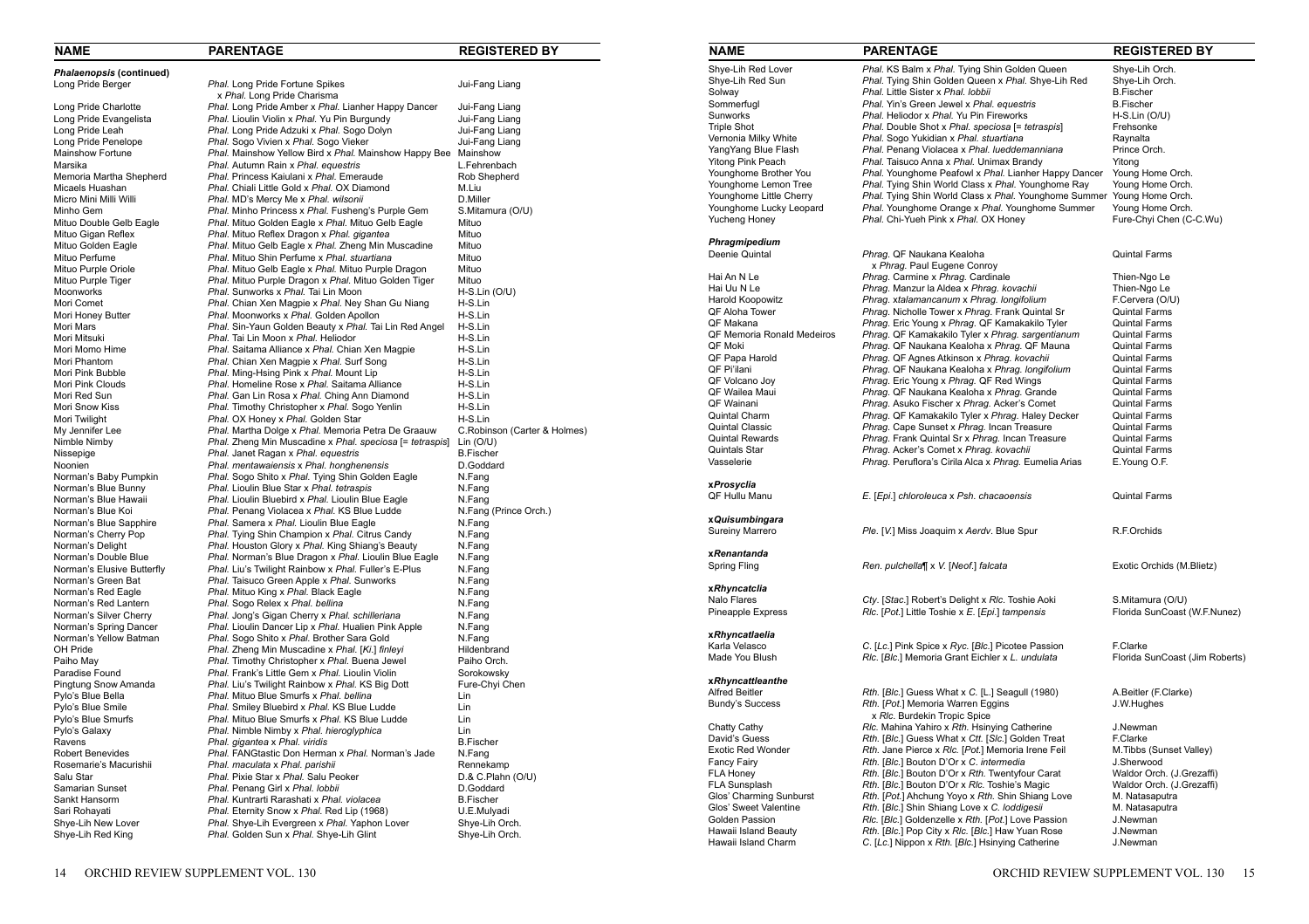| <b>NAME</b>                   | <b>PARENTAGE</b>                                         | <b>REGISTERED BY</b>           | <b>NAME</b>                        | <b>PARENTAGE</b>                                       | <b>REGISTERED BY</b>     |
|-------------------------------|----------------------------------------------------------|--------------------------------|------------------------------------|--------------------------------------------------------|--------------------------|
| xRhyncattleanthe (continued)  |                                                          |                                | Hawaii Island Harmony              | RIc. [Blc.] Fritz Nickolaus x RIc. William Farrell     | J.Newman                 |
| Hawaii Island Love            | RIc. [BIc.] Chia Lin x Rth. [Pot.] Love Passion          | J.Newman                       | Jennilyn Fang Juan                 | RIc. Mahina Yahiro x RIc. [BIc.] Pink Empress          | J.Newman                 |
| Hawaii Island Mint            | Rth. [Blc.] Hsinying Catherine x Rlc. Pratum Green       | J.Newman                       | Joyce Yoza                         | C. [Lc.] Maria Ozzella x Rlc. [Blc.] Chia Lin          | Waldor Orch. (L.Y.Naka   |
| Hawaii Island Treat           | RIc. [BIc.] Mahina Yahiro x Ctt. Trick or Treat          | J.Newman                       | Karen's Gold                       | RIc. Beverly Blietz x RIc. [Pot.] Beaufort Gold        | S.Mitamura (O/U)         |
| Helen Elizabeth Tuck Kemp     | Rlc. [Pot.] Amangi x Ctt. [Slc.] Brass Town              | Chadwick & Son (Orchid Trail)  | <b>Kasipat Gem</b>                 | RIc. Phet Ratsima x C. [Lc.] Longriver Compton         | Kasipat Orch. (P.Thong   |
| Jennilyn Fang Juan            | Rth. [Blc.] Chance the Chance x Rlc. Mahina Yahiro       | J.Newman                       | Krull's Happy Happy                | RIc. [Pot.] Paradise Ruby x C. [SIc.] Circle of Life   | Krull-Smith              |
| Juan Yi Guangmang             | Rth. Juan Yi Beauty x C. [S/c.] Wendy's Valentine        | Chen, Fu-I                     | Laura Francis                      | RI. [B.] digbyana x C. Picasso                         | Chadwick & Son (A.Bor    |
| Juan Yi Guowang               | Rth. Juan Yi Beauty x Rlc. [Blc.] Huatand City           | Chen, Fu-I                     | Life's Radiance                    | RIc. [Pot.] Radiant Fortune x C. [SIc.] Circle of Life | R.Thiessen (A.W.Burke    |
| Kasipat Goodly                | Ctt. Yuan Nan Leopard x Rth. Chomyong Beauty             | Kasipat Orch. (P.Thongmisit)   | Mao-Shan Change                    | RIc. [Blc.] Village Chief Triumph x RIc.               | Mao-Shan Orch. (T-S.Li   |
| Kasipat Luxury                | Rth. [Blc.] Nell Hammer x Rlc. [Blc.] Petcharatana Glory | Kasipat Orch.                  |                                    | x Rlc. [Pot.] Shin Shiang Diamond                      |                          |
|                               |                                                          | (K.Pawanathanachote)           | Mary Lou Mattana                   | RI. [B.] glauca x RIc. [Blc.] Bryce Canyon             | N.Fang                   |
| Lues Ohana Hui Pu             | RIc. Glos' Scarlet Beauty x Rth. [BIc.] Love Sound       | Luetticke                      | Memoria Bellamira Varela           | RIc. [Pot.] Egyptian Queen                             | Quesada                  |
| Magenta Sunset                | Rth. [Pot.] Ruby Maker x Rlc. Lebenkreis                 | F.Clarke                       |                                    | x Rlc. Angelina Rodriguez Cheung                       |                          |
| Magic Patterns                | Ctt. [Lc.] Alsaks Pattern x Rth. [Pot.] Roy's Magic      | W.J.Evans                      | Memoria Bruce Alkire               | RIc. Port Wine x RIc. [BIc.] Mellowglow                | J.Sherwood               |
| Mao-Shan Magic                | RIc. [BIc.] Yen Surprise x Rth. Wattana Gold             | Mao-Shan Orch. (T-S.Lin)       | Memoria General Judy Plunkett      | RIc. [BIc.] King of Taiwan x RIc. Lawless Walküre      | Waldor Orch. (L.Y.Naka   |
| Maria Amelia Quiros           | Rth. [Pot.] Dream Smith x Rlc. Paradise Rose             | Fonseca (F.Clarke)             | Memoria Jim Diehl                  | RIc. [BIc.] Temple Bells x C. percivaliana             | J.J.Francis (Carter & Ho |
| Maria Juanita                 | RIc. [Pot.] Rubescence x Rth. [Blc.] Izumi Charm         | F.Clarke                       | Memoria Koichi Ejiri               | RIc. [Pot.] Memoria Ichie Ejiri x RIc. Next Century    | Suwada Orch.             |
| Memoria Olga Iris Colon       | Rth. [Blc.] Guess What x Rth. Tropical Upgrade           | F.Clarke                       | Memoria Louise Boersma             | RIc. [Pot.] My Precious x RIc. [Pot.] Paradise Rose    | D.Boersma (F.Clarke)     |
| Memoria Victoria Delgado JD   | Rth. [Pot.] What About Love x Rth. Love Sound            | Fonseca (F.Clarke)             | Memoria Plato Mathews              | C. Alfresco x RIc. White Surprise                      | Odom's Orch.             |
| Mia's Magic                   | Rth. [Pot.] Free Spirit x Rth. [Blc.] Bouton D'Or        | J.Sherwood                     | <b>Montclair Sunset</b>            | C. [Lc.] Tainan City x Rlc. [Blc.] Chan Hsiu Gold      | N.Fang                   |
| Oh Rose                       | Rlc. Haw Yuan Rose x Rth. Chief Sweet Orange             | J.Newman                       | Monthatip Diamond                  | RIc. [BIc.] Nakhon Chaisri Pink Delight                | S.Noisuwan               |
| <b>Pastel Princess</b>        | Rlc. Hawaiian Prominence x Rth. Bouton D'Or              | J.Sherwood                     |                                    | x RIc. [BIc.] Chian-Tzy Lass                           |                          |
| Petcharatana Bella            | Ctt. [Lc.] Secret Love x Rth. [Blc.] Phinyophan Boy      | S.Petcharatana                 | Nalo Green                         | RIc. Prada Green Deluxe x RIc. [BIc.] Beverly Blietz   | S.Mitamura (O/U)         |
| Petcharatana Shining          | Rth. [Pot.] Thi-Ti x Rlc. [Blc.] Term Delight            | S.Petcharatana                 | <b>Oriental Gorgeous</b>           | C. [Lc.] Colibri x Rlc. [Blc.] Gorgeous Gold           | Saab                     |
| Petcharatana Starbright       | Rth. Netrasiri Starbright x Rth. Chomyong Beauty         | S.Petcharatana                 | <b>Oriental Rainbow</b>            | RIc. Nobile's Impulse x RIc. Nobile's Tropical Sunset  | Saab                     |
| Playful Kitty                 | Rth. Georgia Peach x Rth. [Pot.] Firehouse               | F.Clarke                       | <b>Patrick McClintock</b>          | RIc. [Pot.] Spanish Eyes x RIc. [BIc.] Mahina Yahiro   | N.Fang                   |
| <b>Rainbow Circle</b>         | Rth. [Blc.] Momilani Rainbow x C. Circle of Life         | O.Viengkhou                    | <b>Pauline Brault</b>              | RIc. [Pot.] Classy Lady x RIc. [BIc.] Pisgah King      | M.Seelis                 |
| Shinfong Nice Lady            | RIc. [BIc.] Aloha Taiwan x Rth. Shinfong Baby            | W-C.Hung                       | <b>Pink Powder Puff</b>            | C. Nancy Off x RIc. [Bc.] Mount Hood                   | Waldor Orch. (L.Y.Naka   |
| Shinfong Red Rose             | Rth. [Pot.] Shinfong Red Mudan x RIc. Red Crab           | W-C.Hung                       | Port Wine                          | RIc. [Blc.] Owen Holmes x C. [Lc.] Blackstocks         | J.Sherwood (O/U)         |
| Sugar Plum                    | Rth. [Blc.] Guanmiau City x C. [Lc.] Elizabeth Off       | Waldor Orch.                   | Precious Cosmo                     | C. [SIc.] Precious Jewel x RIc. [Pot.] Cosmo-Zelle     | W.J.Evans                |
| SunCoast Pure Madness         | Rth. [Blc.] Pop City x Rlc. [Blc.] King of Taiwan        | Florida SunCoast (Jim Roberts) | Princesa Luna                      | RIc. [BIc.] Burdekin Wonder x C. mossiae               | C.Solis                  |
| Sunshine Fantasy              | Ctt. [Lc.] Denis Olivas x Rth. [Blc.] Fordyce Fantasy    | Suwada Orch. (F.Clarke)        | Raimunda Fernandes                 | RIc. [Pot.] Tokyo Bay x C. intermedia                  | Deusvando Leitao (G.M    |
| Take a Chance                 | Rth. Chance the Chance x Ctt. [C.] White Bridal          | J.Newman                       | Rita Horbach                       | RIc. [BIc.] Pieral x C. [Lc.] Florália's Triumph       | R.Da Cunha Pereira       |
| Tennessee HughLee             | Rth. [Blc.] Wanda's Fire x Rth. Ermine Orange            | Chadwick & Son (Orchid Trail)  | <b>Ruby Peacock</b>                | RIc. Memoria Frank Fordyce x RIc. Crimson Circle       | O.Viengkhou              |
| Warren's Angel                | C. Purple Angel x Rth. Memoria Warren Eggins             | W.J.Evans                      | <b>Ruby Sunrise</b>                | RIc. Circle of Angels x C. Memoria Trudi Marsh         | F.Clarke                 |
|                               |                                                          |                                | Samba Vitoria                      | C. [Slc.] Samba Princess x Rlc. [Bc.] Bet or Not       | R.Agnes                  |
| xRhyncholaeliocattleya        |                                                          |                                | <b>Serendipity Gem</b>             | RIc. [BIc.] George King x RIc. Brunswick Gem           | W.J.Evans                |
| <b>Amazing Sunset</b>         | RIc. [BIc.] Chia Lin x RIc. [BIc.] Chialin Red Sun       | Chi Li Orch.                   | Shirozu Erica                      | Rlc. Agatha Kinukawa x Rlc. [Blc.] Chunyeah            | R.J.Kinukawa             |
| Aparecida Hiromi Kinukawa     | RIc. Agatha Kinukawa x C. [Lc.] Recóndita Armonía        | R.J.Kinukawa                   | <b>Spring Heat</b>                 | RIc. Sun Spots x C. [S.] flavasulina                   | Exotic Orchids (M.Blietz |
| Aurora's Czar Ralph           | C. Le Czar x RIc. [BIc.] Memoria Ralph Placentia         | Machado-Neto                   | <b>Spring Melody</b>               | RIc. [Pot.] Twenty First Century x RIc. Omi Melody     | Suwada Orch.             |
| Aurora's Maria Helena         | RIc. [BIc.] Ruth Davis x RIc. [BIc.] Oconee              | Machado-Neto                   | Sunnystate's Elegance              | RIc. Elegant Dancer x RIc. Twenty First Century        | M. Shindou               |
| Aurora's Red Ruth             | Rlc. [Pot.] Red Crab x Rlc. [Blc.] Ruth Davis            | Machado-Neto                   | Sunnystate's Yellow Dream          | RIc. [BIc.] Taiwan Ruby x RIc. Sunnystate's Whisper    | M. Shindou               |
| <b>Bill's Beauty</b>          | RIc. [BIc.] Haw Yuan Beauty x C. Tokyo Magic             | W.MacCorkell (R.Tokunaga)      | Sunnystate's Yellow Magic          | RIc. [BIc.] Liu's Joyance x RIc. Sunnystate's Canary   | M. Shindou               |
| Bundy's Class                 | RIc. [BIc.] Dorothy DuRietz x RIc. Burdekin Dream        | J.W.Hughes                     | <b>Thaksina Diamond</b>            | RIc. [Blc.] Siam White x RIc. Shinaphat Diamond        | S.Noisuwan               |
| Bundy's Lady                  | RIc. [BIc.] Dream Trader x RIc. Burdekin Debutante       | J.W.Hughes                     | Tyan Jong Hsin Mei                 | RIc. Liu's Joyance x RIc. [BIc.] Chinese Beauty        | Jheng Huei               |
| Bundy's Sunny                 | RIc. [BIc.] Burdekin Heights                             | J.W.Hughes                     | Tyan Jong Red Dragon Beauty        | RIc. Shang Ding Red Dragon x RIc. Chinese Beauty       | Jheng Huei               |
|                               | x RIc. [BIc.] Memoria Gordon Vallance                    |                                | Tyan Jong Sunlight Girl            | RIc. [BIc.] Bangkok Sunlight x RIc. Chinese Beauty     | Jheng Huei               |
| <b>Charming Smile</b>         | C. Wedding Gift x Rlc. [Pot.] First Class                | Suwada Orch.                   | <b>White Surprise</b>              | RIc. [BIc.] Avadream x C. Sierra Blanca                | Odom's Orch. (O/U)       |
| Chaweewan Treasure            | RIc. [BIc.] Haadyai Delight x RIc. Petch Tha Cheen       | P.Donchanda                    | Yen Fancy                          | RIc. [BIc.] Chomthong Fancy x RIc. [BIc.] Chia Lin     | Yen Orch.                |
| Coconut Dream                 | RIc. [BIc.] Dream Trader x RIc. [Rolf.] Coconut Ice      | W.J.Evans                      | Yun Ke Huang Chiao                 | RIc. [BIc.] Tyan Jong Girl x C. [Lc.] Jungle Eyes      | Jheng Huei               |
| Costa Dorada                  | Rlc. Golden Costa x C. [Slc.] Circle of Life             | O.Viengkhou                    | Yun Ke Huang Ying                  | RIc. Village Chief Talent x C. [Lc.] Jungle Eyes       | Jheng Huei               |
| Deception Valentine           | C. [Lc.] Orchid Affair x Rlc. [Blc.] Glenn Maidment      | R.&J.Hopkins (R.Maidment)      |                                    |                                                        |                          |
| Divine Beauty                 | RIc. [BIc.] Waianae Leopard x C. forbesii                | E.P.Hendra (Suyanto)           | xRhynchomyrmeleya                  |                                                        |                          |
| Donald PopPop Allen           | Rlc. George King x Rlc. [Blc.] Golden Slippers           | Waldor Orch. (L.Y.Nakanishi)   | <b>SunCoast Raspberry Sparkles</b> | Myc. [Smbc.] Memoria Louise Fuchs                      | Florida SunCoast (Jim F  |
| Dream Life                    | RIc. [Pot.] Dream Circle x RIc. Lebenkreis               | B.K.S.Lee (F.Clarke)           |                                    | x Rlc. [Blc.] Waianae Leopard                          |                          |
| Eileen Dries                  | RIc. [Pot.] Susan Fender x RIc. Hilo Grand               | Luetticke (Long Life[USA])     |                                    |                                                        |                          |
| Elizabeth II Platinum Jubilee | RIc. [BIc.] Fort Watson x C. [Lc.] Okarchee              | British Embassy, Washington    | xRhynchorides                      |                                                        |                          |
|                               |                                                          | (R.E.Post)                     | Chang Thai                         | Aer. Robsan's Gem x Rhy. gigantea                      | P.Puttiworrapong         |
| Elusive Dawn                  | RIc. Dawn Delight x C. P V Elusive Case                  | W.J.Evans                      |                                    |                                                        |                          |
| Erica Shirozu                 | Rlc. [Blc.] Durigan x C. tigrina [leopoldii]             | R.J.Kinukawa                   | xRhynchovanda                      |                                                        |                          |
| Fine and Dandy                | C. [Slc.] Final Touch x Rlc. [Pot.] William Farrell      | B.K.S.Lee (F.Clarke)           | Jim-Ping Frost                     | Rhy. gigantea x V. [Ascda.] Muang Thong                | T.Thakien                |
| <b>FLA Ruffles</b>            | RIc. [BIc.] Mary Conquista x RIc. [BIc.] Joe             | Waldor Orch. (J.Grezaffi)      |                                    |                                                        |                          |
| <b>FLA Sundrop</b>            | RIc. [Pot.] Marc Alfont x C. [Lc.] Lou Gilmore           | Waldor Orch. (J.Grezaffi)      | xRhyntonleya                       |                                                        |                          |
| Friar's Life                  | RIc. [BIc.] The Friar x C. [SIc.] Circle of Life         | R.Thiessen (A.W.Burke)         | Gaia's Shy Angel                   | Rly. Swan's Shy x C. [Slc.] Angel Flare                | M.Murray                 |
| Gabriela Seelis               | C. Horace x RIc. [Pot.] Mitsuo Akatsuka                  | M.Seelis                       | SunCoast's Complimentary           | C. [Lc.] Magneri x Rly. [Otr.] Sugita Spots            | Florida SunCoast (Jim F  |
| Gaia's Delightful Angel       | Rlc. [Pot.] Ruby Delight x C. [Slc.] Angel Flare         | M.Murray                       |                                    |                                                        |                          |
| Gaia's Lavender Pearl         | C. Lavender Lulu x Rlc. Lakehaven Pearl                  | M.Murray                       |                                    |                                                        |                          |
|                               |                                                          |                                |                                    |                                                        |                          |
|                               |                                                          |                                |                                    |                                                        |                          |

| NAME                               | <b>PAREN IAGE</b>                                                  | <b>REGISTERED BT</b>           |
|------------------------------------|--------------------------------------------------------------------|--------------------------------|
| Hawaii Island Harmony              | RIc. [Blc.] Fritz Nickolaus x RIc. William Farrell                 | J.Newman                       |
| Jennilyn Fang Juan                 | RIc. Mahina Yahiro x RIc. [BIc.] Pink Empress                      | J.Newman                       |
| Joyce Yoza                         | C. [Lc.] Maria Ozzella x Rlc. [Blc.] Chia Lin                      | Waldor Orch. (L.Y.Nakanishi)   |
| Karen's Gold                       | RIc. Beverly Blietz x RIc. [Pot.] Beaufort Gold                    | S.Mitamura (O/U)               |
| Kasipat Gem                        | RIc. Phet Ratsima x C. [Lc.] Longriver Compton                     | Kasipat Orch. (P. Thongmisit)  |
| Krull's Happy Happy                | RIc. [Pot.] Paradise Ruby x C. [SIc.] Circle of Life               | Krull-Smith                    |
| Laura Francis                      | RI. [B.] digbyana x C. Picasso                                     | Chadwick & Son (A.Borlin)      |
| Life's Radiance                    | RIc. [Pot.] Radiant Fortune x C. [SIc.] Circle of Life             | R.Thiessen (A.W.Burke)         |
| Mao-Shan Change                    | RIc. [BIc.] Village Chief Triumph x RIc.                           | Mao-Shan Orch. (T-S.Lin)       |
|                                    | x Rlc. [Pot.] Shin Shiang Diamond                                  |                                |
| Mary Lou Mattana                   | RI. [B.] glauca x RIc. [BIc.] Bryce Canyon                         | N.Fang                         |
| Memoria Bellamira Varela           | RIc. [Pot.] Egyptian Queen                                         | Quesada                        |
|                                    | x Rlc. Angelina Rodriguez Cheung                                   |                                |
| Memoria Bruce Alkire               | RIc. Port Wine x RIc. [BIc.] Mellowglow                            | J.Sherwood                     |
| Memoria General Judy Plunkett      | RIc. [Blc.] King of Taiwan x RIc. Lawless Walküre                  | Waldor Orch. (L.Y.Nakanishi)   |
| Memoria Jim Diehl                  | RIc. [BIc.] Temple Bells x C. percivaliana                         | J.J.Francis (Carter & Holmes)  |
| Memoria Koichi Ejiri               | RIc. [Pot.] Memoria Ichie Ejiri x RIc. Next Century                | Suwada Orch.                   |
| Memoria Louise Boersma             | RIc. [Pot.] My Precious x RIc. [Pot.] Paradise Rose                | D.Boersma (F.Clarke)           |
| Memoria Plato Mathews              | C. Alfresco x RIc. White Surprise                                  | Odom's Orch.                   |
| Montclair Sunset                   | C. [Lc.] Tainan City x Rlc. [Blc.] Chan Hsiu Gold                  | N.Fang                         |
| Monthatip Diamond                  | RIc. [BIc.] Nakhon Chaisri Pink Delight                            | S.Noisuwan                     |
|                                    | x Rlc. [Blc.] Chian-Tzy Lass                                       |                                |
| Nalo Green                         | RIc. Prada Green Deluxe x RIc. [BIc.] Beverly Blietz               | S.Mitamura (O/U)               |
| <b>Oriental Gorgeous</b>           | C. [Lc.] Colibri x Rlc. [Blc.] Gorgeous Gold                       | Saab                           |
| Oriental Rainbow                   | RIc. Nobile's Impulse x RIc. Nobile's Tropical Sunset              | Saab                           |
| Patrick McClintock                 | RIc. [Pot.] Spanish Eyes x RIc. [BIc.] Mahina Yahiro               | N.Fang                         |
| Pauline Brault                     | RIc. [Pot.] Classy Lady x RIc. [BIc.] Pisgah King                  | M.Seelis                       |
| Pink Powder Puff                   | C. Nancy Off x RIc. [Bc.] Mount Hood                               | Waldor Orch. (L.Y.Nakanishi)   |
| Port Wine                          | RIc. [Blc.] Owen Holmes x C. [Lc.] Blackstocks                     | J.Sherwood (O/U)               |
| Precious Cosmo                     | C. [Slc.] Precious Jewel x Rlc. [Pot.] Cosmo-Zelle                 | W.J.Evans                      |
| Princesa Luna                      | RIc. [BIc.] Burdekin Wonder x C. mossiae                           | C.Solis                        |
| Raimunda Fernandes                 | RIc. [Pot.] Tokyo Bay x C. intermedia                              | Deusvando Leitao (G.Muchow)    |
| Rita Horbach                       | RIc. [BIc.] Pieral x C. [Lc.] Florália's Triumph                   | R.Da Cunha Pereira             |
| Ruby Peacock                       | RIc. Memoria Frank Fordyce x RIc. Crimson Circle                   | O.Viengkhou                    |
| Ruby Sunrise                       | RIc. Circle of Angels x C. Memoria Trudi Marsh                     | F.Clarke                       |
| Samba Vitoria                      | C. [Slc.] Samba Princess x Rlc. [Bc.] Bet or Not                   | R.Agnes                        |
| Serendipity Gem                    | RIc. [BIc.] George King x RIc. Brunswick Gem                       | W.J.Evans                      |
| Shirozu Erica                      | Rlc. Agatha Kinukawa x Rlc. [Blc.] Chunyeah                        | R.J.Kinukawa                   |
| Spring Heat                        | RIc. Sun Spots x C. [S.] flavasulina                               | Exotic Orchids (M.Blietz)      |
| Spring Melody                      | RIc. [Pot.] Twenty First Century x RIc. Omi Melody                 | Suwada Orch.                   |
| Sunnystate's Elegance              | RIc. Elegant Dancer x RIc. Twenty First Century                    | M. Shindou                     |
| Sunnystate's Yellow Dream          | RIc. [BIc.] Taiwan Ruby x RIc. Sunnystate's Whisper                | M. Shindou                     |
| Sunnystate's Yellow Magic          | RIc. [BIc.] Liu's Joyance x RIc. Sunnystate's Canary               | M. Shindou                     |
| Thaksina Diamond                   | RIc. [Blc.] Siam White x RIc. Shinaphat Diamond                    | S.Noisuwan                     |
| Tyan Jong Hsin Mei                 | RIc. Liu's Joyance x RIc. [BIc.] Chinese Beauty                    | Jheng Huei                     |
| Tyan Jong Red Dragon Beauty        | RIc. Shang Ding Red Dragon x RIc. Chinese Beauty                   | Jheng Huei                     |
| Tyan Jong Sunlight Girl            | RIc. [Blc.] Bangkok Sunlight x RIc. Chinese Beauty                 | Jheng Huei                     |
| <b>White Surprise</b>              | RIc. [BIc.] Avadream x C. Sierra Blanca                            | Odom's Orch. (O/U)             |
| Yen Fancy                          | RIc. [Blc.] Chomthong Fancy x RIc. [Blc.] Chia Lin                 | Yen Orch.                      |
| Yun Ke Huang Chiao                 | RIc. [Blc.] Tyan Jong Girl x C. [Lc.] Jungle Eyes                  | Jheng Huei                     |
| Yun Ke Huang Ying                  | RIc. Village Chief Talent x C. [Lc.] Jungle Eyes                   | Jheng Huei                     |
| xRhynchomyrmeleya                  |                                                                    |                                |
| <b>SunCoast Raspberry Sparkles</b> | Myc. [Smbc.] Memoria Louise Fuchs<br>x Rlc. [Blc.] Waianae Leopard | Florida SunCoast (Jim Roberts) |
| xRhynchorides                      |                                                                    |                                |
| Chang Thai                         | Aer. Robsan's Gem x Rhy. gigantea                                  | P.Puttiworrapong               |
| xRhynchovanda                      |                                                                    |                                |
| Jim-Ping Frost                     | Rhy. gigantea x V. [Ascda.] Muang Thong                            | T.Thakien                      |
| xRhyntonleya                       |                                                                    |                                |
| Gaia's Shy Angel                   | Rly. Swan's Shy x C. [Slc.] Angel Flare                            | M.Murray                       |
| SunCoast's Complimentary           | C. [Lc.] Magneri x Rly. [Otr.] Sugita Spots                        | Florida SunCoast (Jim Roberts) |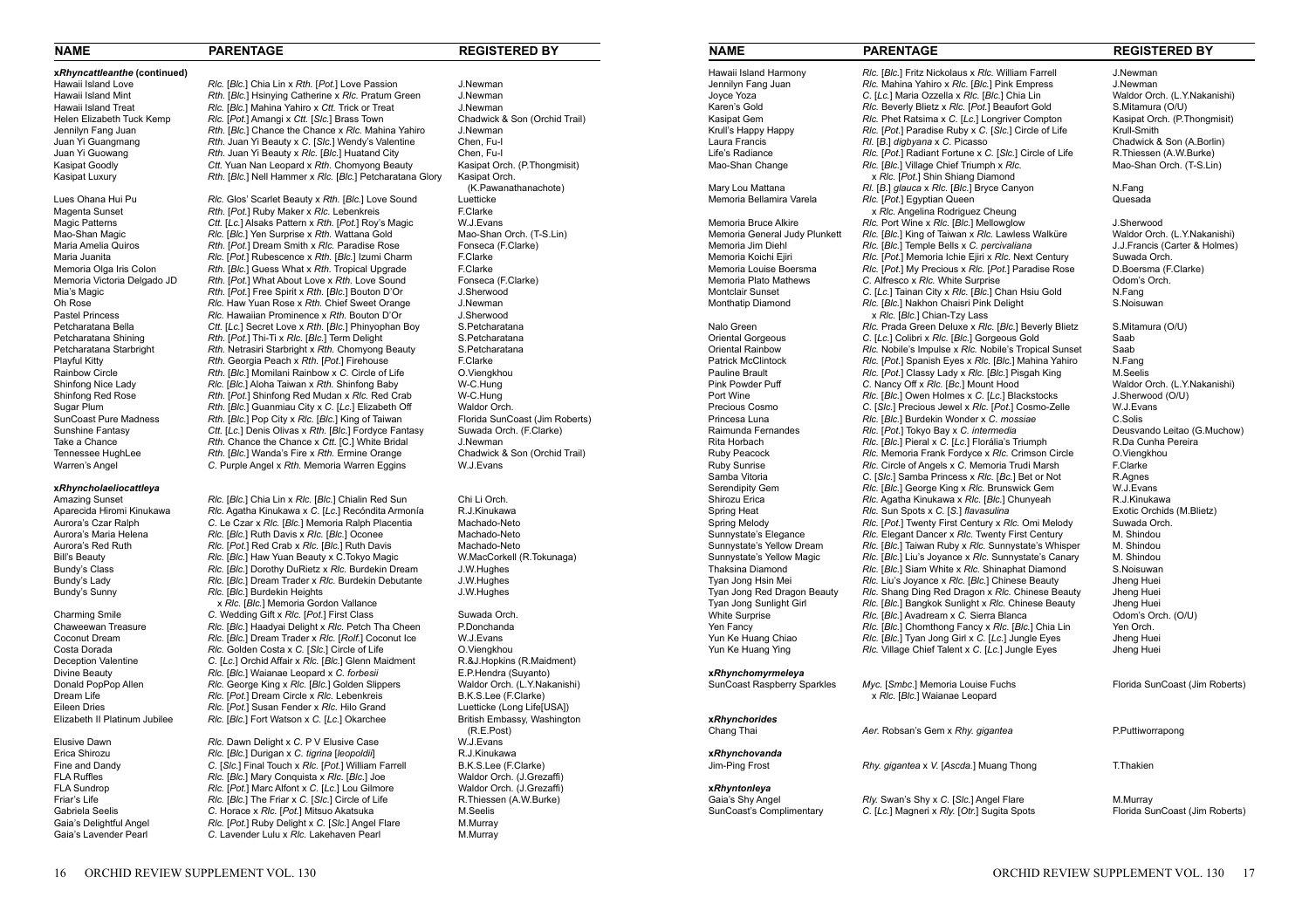| <b>NAME</b>                    | <b>PARENTAGE</b>                                         | <b>REGISTERED BY</b>         | <b>NAME</b>                            | <b>PARENTAGE</b>                                                         | <b>REGISTERED BY</b>                         |
|--------------------------------|----------------------------------------------------------|------------------------------|----------------------------------------|--------------------------------------------------------------------------|----------------------------------------------|
| xRodrumnia                     |                                                          |                              | Platinum Jubilee                       | V. Janet McDonald x V. coerulea                                          | R.F. Orchids                                 |
| <b>Amazing Sunset</b>          | Rrm. Flaming Sunset x Rrm. Hello Kitty                   | M.Waki                       | <b>Robert Nall</b>                     | V. merrillii x V. bensonii                                               | Motes                                        |
| Capalaba Coral                 | Rrm. David Butcher x Tolu. [Onc.] Capalaba Candy         | E.J.Locke                    | <b>Robert Palmer</b>                   | V. Hollingsworth x V. [Ascda.] Muang Thong                               | Palmer Orch. (T.Orchids                      |
|                                |                                                          | E.J.Locke                    |                                        | V. John Smith x V. Gordon Dillon                                         |                                              |
| Capalaba Joy                   | Rrm. Deb's Delight x Tolu. Capalaba Dusk                 |                              | Ruangchai                              |                                                                          | Ramnarong Orch.                              |
| Capalaba Narina                | Tolu. Capalaba Sun x Rrm. Willowbank Narina              | E.J.Locke                    | Sarah Jane Hewitt                      | V. Kultana Red x V. Gordon Dillon                                        | Goodwin Orch. (Boonya                        |
| <b>Smiling Freckles</b>        | Tolu. Perreira's Masterpiece x Rrm. Hello Kitty          | M.Waki                       | Sitthiporn Yellow                      | V. Thailand Gold x V. [Ascda.] Siwaporn Gold                             | S. Tepkanchai (P. Bamru                      |
| <b>Tangelo Delight</b>         | Rrm. Moonmist x Rrm. [Rdcm.] Hula Lady                   | M.Waki (Gavin Yamada)        | <b>Suantang Dream</b><br>Yoong How Fee | V. Thonglor (1974) x V. Suvarnabhumi<br>V. Chulee x V. Bitz's Heartthrob | Pitchaon Orch. (T.Orchi<br>C.Pornpattanapong |
| <b>Sarcochilus</b>             |                                                          |                              |                                        |                                                                          |                                              |
| Astrid                         | Sarco. Kulnura Festival x Sarco. Kulnura Spice           | P.J.Hockey (S.Barrie)        | xVandachostylis                        |                                                                          |                                              |
| Imagine                        | Sarco. Kulnura Shades x Sarco. Kulnura Rusty             | T.Jacob (S.Barrie)           | Laura Schutz                           | Van. [Rhv.] Thailand x Van. [Vasco.] Sasicha                             | R.F. Orchids                                 |
| Kulnura Missing                | Sarco. Ella x Sarco. Kulnura Festival                    | Barrita                      | Motes Quantum                          | Van. Motes Alabaster x V. Motes Ruby Pixie                               | Motes                                        |
| Kulnura Sherbert               | Sarco. Madge x Sarco. Parma                              | Barrita (S.Barrie)           | See the Amazing Thailand               | V. Savannah Kate Hector x Rhy. [Slm.] retusa                             | M.Chanyangam                                 |
| Kulnura Spitfire               | Sarco. [Prcls.] Duno Nickys Twin x Sarco. Kulnura Harrow | R.de los Santos (S.Barrie)   | Sheng Yi Dreamy Girl                   | V. [Asctm.] nana x Van. [Neost.] Lou Sneary                              | Sheng Yi Orch.                               |
| Newbold Bickler                | Sarco. Sunny x Sarco. Kunama                             | Orch. Newbold (M.Muzslai)    |                                        |                                                                          |                                              |
| Sundaani Haze                  | Sarco. Astrid x Sarco. Joy                               | P.J.Hockey                   | xVandoglossum                          |                                                                          |                                              |
| Sundaani Mischief              | Sarco. Kulnura Mischief x Sarco. Kulnura Khaleesi        | P.J.Hockey                   | Rupestalli                             | Holc. rupestre x V. lamellata                                            | L.Michelotto (O/U)                           |
| Sundaani Mist                  | Sarco. Ella x Sarco. Misty-Joy                           | P.J.Hockey                   |                                        |                                                                          |                                              |
| Sundaani Petra                 | Sarco. Ella's Ruby x Sarco. Cherie Ice                   | P.J.Hockey                   | xVolkertara                            |                                                                          |                                              |
| Sundaani Pixie                 | Sarco. Kulnura Taser x Sarco. Sundaani's Maria           |                              | Deloris Ann Luster                     |                                                                          | W.Bradeen                                    |
|                                |                                                          | P.J.Hockey                   |                                        | RIc. [BIc.] Suzuki's Matrix x Gct. [Hknsa.] Sogo Doll                    |                                              |
| Sundaani Sparkler              | Sarco. Astrid x Sarco. Cenedra                           | P.J.Hockey                   | Juan Yi Jipin                          | Rth. [Pot.] Smiley Kiss x Vkt. Juan Yi Delight                           | Chen, Fu-I                                   |
| Sundaani's Jasper              | Sarco. Kirra Sun x Sarco. Kulnura Lemon                  | P.J.Hockey                   |                                        |                                                                          |                                              |
| Sundaani's Yalwal              | Sarco. Yalwal x Sarco. Botanic Ridge Rave                | P.J.Hockey                   | x Yapara                               |                                                                          |                                              |
| Susie's Dream                  | Sarco. Opal's Dream x Sarco. Sundaani Merlot             | P.J.Hockey                   | Kdares Purple Elf                      | Vdnps. Kdares Sunrise Light x Van. Thailand                              | Kdares                                       |
| <b>Wanyin Anniversary</b>      | Sarco. Cindy x Sarco. Fitzhart                           | KY & SW Chan                 | Kdares Purple Ice                      | Van. [Rhv.] Thailand x Phal. Sogo Miller                                 | Kdares                                       |
| <b>White Willow</b>            | Sarco. Ellie x Sarco. Samantha                           | P.J.Hockey                   |                                        |                                                                          |                                              |
|                                |                                                          |                              | xZelumguezia                           |                                                                          |                                              |
| <b>Spathoglottis</b>           |                                                          |                              | Sun Dust                               | Rrm. Helmut Rohrl x Zel. [Onc.] onusta                                   | M.Pendleton                                  |
| Oase                           | Spa. Primrose x Spa. vanoverberghii                      | Kartikaningrum               |                                        |                                                                          |                                              |
| Shuping                        | Spa. Sunny Pingtung x Spa. Vida Wilson                   | T-W Xie (PQSTP, Haikou)      |                                        |                                                                          |                                              |
|                                |                                                          |                              |                                        |                                                                          |                                              |
| <b>Stanhopea</b>               |                                                          |                              |                                        |                                                                          |                                              |
| Hauteville                     | Stan. Emily Bush x Stan. Quennevais                      | E. Young O.F.                |                                        |                                                                          |                                              |
| Hocquarderie                   | Stan. Plemont x Stan. Haute Vallee                       | E. Young O.F.                |                                        |                                                                          |                                              |
| Holmbury                       | Stan. Plemont x Stan. Quennevais                         | E. Young O.F.                |                                        |                                                                          |                                              |
| Memoria Gerardo Sandi          | Stan. costaricensis x Stan. haseloffiana                 | M.Sandi Castro               |                                        |                                                                          |                                              |
| Tolumnia                       |                                                          |                              |                                        |                                                                          |                                              |
| Capalaba Prime                 | Tolu. Ky-Elle's Rainbow x Tolu. [Onc.] Sniffen           | E.J.Locke                    |                                        |                                                                          |                                              |
|                                |                                                          |                              |                                        |                                                                          |                                              |
| Capalaba Swan                  | Tolu. [Onc.] Burbank Joy x Tolu. [Onc.] Marloo           | E.J.Locke (S&W.Swan)         |                                        |                                                                          |                                              |
| Willowbank Bella               | Tolu. [Onc.] Stoplight x Tolu. Swan's Verdict            | Willowbanks                  |                                        |                                                                          |                                              |
| <b>Trichopilia</b>             |                                                          |                              |                                        |                                                                          |                                              |
| Ellen Marie Drubka             | Trpla. tortilis x Trpla. Stella                          | Orchids Ltd [MN]             |                                        |                                                                          |                                              |
|                                |                                                          |                              |                                        |                                                                          |                                              |
| Vanda                          |                                                          |                              |                                        |                                                                          |                                              |
| Aloha Aina Ombre               | V. Udomsri x V. [Eua.] sanderiana                        | Aloha Aina (O/U)             |                                        |                                                                          |                                              |
| Anya Belle                     | V. Panida x V. Oranooch                                  | T.Orchids                    |                                        |                                                                          |                                              |
| Azayliah Tkatchenko            | V. Taveesuksa x V. General Prinya                        | C.Pornpattanapong            |                                        |                                                                          |                                              |
| Benikaede                      | V. [Neof.] falcata x V. Hybrid Ignota                    | L.Lugova (O/U)               |                                        |                                                                          |                                              |
| <b>Chavalit Black</b>          | V. Kulwadee Fragrance x V. Fantastic Fanfare             | P. Daengsaengsong            |                                        |                                                                          |                                              |
|                                |                                                          | (C.Daengsaengsong)           |                                        |                                                                          |                                              |
| Deluxe Firebird                | V. Benikaede x V. curvifolia                             | L.Lugova                     |                                        |                                                                          |                                              |
| Don Ta Phet                    | V. bensonii x V. Robert's Delight                        | Orch.Soc.Thailand (O/U)      |                                        |                                                                          |                                              |
| Five Friendships Pitchaya      | V. Five Friendships Arunee x V. Udom Pranerm             | T.Thaviyonchai               |                                        |                                                                          |                                              |
|                                |                                                          | (Five Friendships)           |                                        |                                                                          |                                              |
| Her Majesty Queen Elizabeth II | V. Kultana Gold x V. [Ascda.] Suksamran Gold             | C.Pornpattanapong            |                                        |                                                                          |                                              |
| <b>HRH Princess Royal</b>      | V. Tawan Ruby x V. Charles Goodfellow                    | C.Pornpattanapong            |                                        |                                                                          |                                              |
|                                |                                                          |                              |                                        |                                                                          |                                              |
| Jiratha Jidy                   | V. [Ards.] Kasorn's Flabellmica x V. ampullacea          | Orchidforyou                 |                                        |                                                                          |                                              |
| Justin Tkatchenko              | V. Taveesuksa x V. Sankamphaeng                          | C.Pornpattanapong            |                                        |                                                                          |                                              |
| Krishna                        | V. tessellata x V. xhebraica                             | S.Sastry                     |                                        |                                                                          |                                              |
| Marijane Thornton              | V. Crownfox Avocado Honey x V. Crownfox Goliath          | R.F.Orchids                  |                                        |                                                                          |                                              |
| Mary Ellen Hunt                | V. Crownfox Avocado Honey x V. Fran Murphy               | R.F.Orchids                  |                                        |                                                                          |                                              |
| Michele Tan                    | V. Somsri Paragon x V. Bitz's Heartthrob                 | C.Pornpattanapong            |                                        |                                                                          |                                              |
| Muktanjali Bhide               | V. mariae x V. tessellata                                | A.Bhide                      |                                        |                                                                          |                                              |
| Ong Cheng Huat Tan Mui Siok    | V. Pakchong Blue x V. Patcharee Delight                  | M&H-SG (SG Orch.)            |                                        |                                                                          |                                              |
| Peggy Sue                      | V. Kasem's Delight x V. [Ascda.] Varut Fuchsia           | T.Orchids (C.Daengsaengsong) |                                        |                                                                          |                                              |

| <b>NAME</b>                                                                                                                                | <b>PARENTAGE</b>                                                                                                                                                                                                                                                                                                 | <b>REGISTERED BY</b>                                                                                                                                                             |
|--------------------------------------------------------------------------------------------------------------------------------------------|------------------------------------------------------------------------------------------------------------------------------------------------------------------------------------------------------------------------------------------------------------------------------------------------------------------|----------------------------------------------------------------------------------------------------------------------------------------------------------------------------------|
| Platinum Jubilee<br>Robert Nall<br>Robert Palmer<br>Ruangchai<br>Sarah Jane Hewitt<br>Sitthiporn Yellow<br>Suantang Dream<br>Yoong How Fee | V. Janet McDonald x V. coerulea<br>V. merrillii x V. bensonii<br>V. Hollingsworth x V. [Ascda.] Muang Thong<br>V. John Smith x V. Gordon Dillon<br>V. Kultana Red x V. Gordon Dillon<br>V. Thailand Gold x V. [Ascda.] Siwaporn Gold<br>V. Thonglor (1974) x V. Suvarnabhumi<br>V. Chulee x V. Bitz's Heartthrob | R.F. Orchids<br>Motes<br>Palmer Orch. (T.Orchids)<br>Ramnarong Orch.<br>Goodwin Orch. (Boonyam)<br>S. Tepkanchai (P. Bamrung)<br>Pitchaon Orch. (T.Orchids)<br>C.Pornpattanapong |
|                                                                                                                                            |                                                                                                                                                                                                                                                                                                                  |                                                                                                                                                                                  |
| xVandachostylis<br>Laura Schutz<br>Motes Quantum<br>See the Amazing Thailand<br>Sheng Yi Dreamy Girl                                       | Van. [Rhv.] Thailand x Van. [Vasco.] Sasicha<br>Van. Motes Alabaster x V. Motes Ruby Pixie<br>V. Savannah Kate Hector x Rhy. [Slm.] retusa<br>V. [Asctm.] nana x Van. [Neost.] Lou Sneary                                                                                                                        | R.F. Orchids<br><b>Motes</b><br>M.Chanyangam<br>Sheng Yi Orch.                                                                                                                   |
| xVandoqlossum<br>Rupestalli                                                                                                                | Holc. rupestre x V. lamellata                                                                                                                                                                                                                                                                                    | L.Michelotto (O/U)                                                                                                                                                               |
| x Volkertara<br>Deloris Ann Luster<br>Juan Yi Jipin                                                                                        | RIc. [BIc.] Suzuki's Matrix x Gct. [Hknsa.] Sogo Doll<br>Rth. [Pot.] Smiley Kiss x Vkt. Juan Yi Delight                                                                                                                                                                                                          | W.Bradeen<br>Chen, Fu-I                                                                                                                                                          |
| x Yapara<br>Kdares Purple Elf<br>Kdares Purple Ice                                                                                         | Vdnps. Kdares Sunrise Light x Van. Thailand<br>Van. [Rhv.] Thailand x Phal. Sogo Miller                                                                                                                                                                                                                          | Kdares<br>Kdares                                                                                                                                                                 |
| xZelumquezia<br>Sun Dust                                                                                                                   | Rrm. Helmut Rohrl x Zel. [Onc.] onusta                                                                                                                                                                                                                                                                           | M.Pendleton                                                                                                                                                                      |
|                                                                                                                                            |                                                                                                                                                                                                                                                                                                                  |                                                                                                                                                                                  |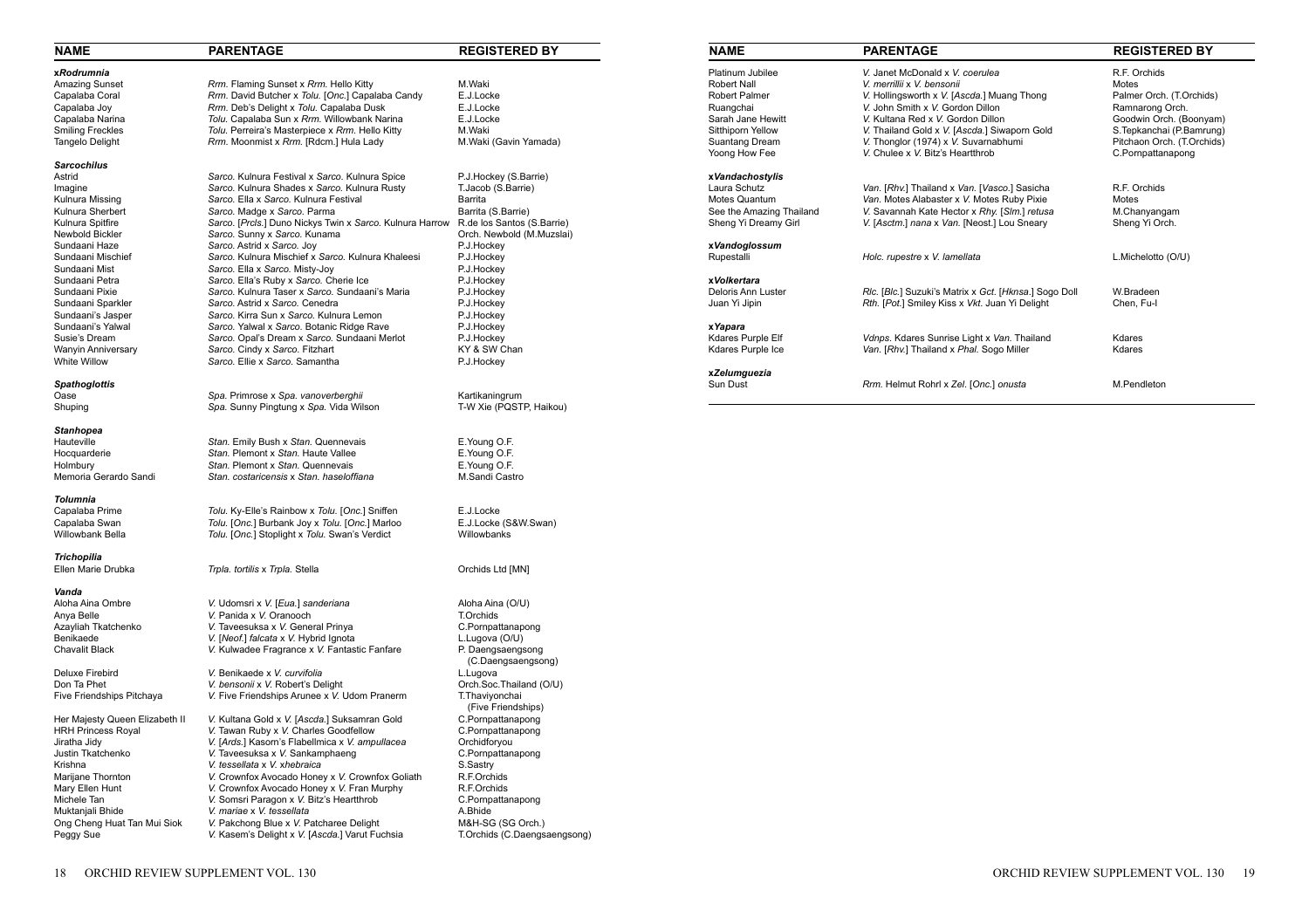#### **REGISTRAR'S NOTES ON NAMES IN THIS SUPPLEMENT**

#### **¶ Species new to registration**

*Catasetum multifissum* Senghas, *Orchidee* (Hamburg) 42: 60 (1991). *Catasetum schweinfurthii* D.E.Benn. & Christenson, *Icon. Orchid. Peruv.*: t. 419 (1998). *Chysis bruennowiana* Rchb.f. & Warsz., *Bot. Zeitung* (Berlin) 15: 157 (1857). *Coryanthes misasii* G.A.Romero & G.Gerlach, *Orchidee* (Hamburg) 42(2): 67 (1991). *Dendrobium dedeksantosoi* Metusala, *Phytotaxa* 528(5): 270 (2021). *Dendrobium rhodochilum* (Ferreras & Cootes) Schuit. & Peter B.Adams, *Muelleria* 29: 66 (2011). *Epidendrum robustum* Cogn. in C.F.P.von Martius & auct. suc. (eds.), *Fl. Bras.* 3(6): 571 (1906). *Habenaria trichosantha* Lindl., *Gen. Sp. Orchid. Pl.*: 324 (1835). *Mormodes variabilis* Rchb.f., *Gard. Chron.* 1869: 1038 (1869). *Panisea uniflora* (Lindl.) Lindl., *Fol. Orchid.* 5: 2 (1854). Syn. *Coelogyne uniflora* Lindl., *Gen. Sp. Orchid. Pl.*: 42 (1830). *Renanthera pulchella* Rolfe, *Bull. Misc. Inform. Kew* 1914: 213 (1914).

#### **\* New hybrid genera**

**x** *Batchmanara* [*Bat*.] K.Batchman, nothogen. nov. = *Galeottia* A.Rich. x *Neogardneria* Schltr. ex Garay x *Promenaea* Lindl. x *Zygopetalum* Hook. '*Batchmanara* is primarily named in memory of our nursery's founder, Loren Batchman, but also for the rest of his family. Since his passing, his children and his wife Nancy have carried on the growing and hybridizing.' – Karl Batchman. **x** *Coelonisea* [*Clns*.] J.M.H.Shaw, nothogen. nov. = *Coelogyne* Lindl. x *Panisea* (Lindl.) Lindl.

#### **REGISTRAR'S NOTES ON NAMES IN THE REGISTER**

#### **Species names new to registration**

*Bryobium bicristatum* (Blume) Schuit., Y.P.Ng & H.A.Pedersen, *Bot. J. Linn. Soc.* 186: 193 (2018). Replaces *Pinalia bicristata* (Blume) Kuntze, *Revis. Gen. Pl.* 2: 678 (1891).

*Epidendrum centropetalum* Rchb.f., *Bot. Zeitung* (Berlin) 10: 732 (1852). Replaces *Epidendrum centradenia* (Rchb.f.) Rchb.f. in W.G.Walpers, *Ann. Bot. Syst.* 6: 1163 (1865).

*Gomesa bicornuta* (Hook.) Meneguzzo, *Phytotaxa* 450: 62 (2020). Replaces *Gomesa cruciata* (Rchb.f.) M.W.Chase & N.H.Williams, *Ann. Bot.* (Oxford) 104: 396 (2009).

*Gomesa florida* (Vell.) Meneguzzo, *Phytotaxa* 450: 58 (2020). Replaces *Gomesa longicornu* (Mutel) M.W.Chase & N.H.Williams, *Ann. Bot.* (Oxford) 104: 397 (2009).

*Gomesa maculosa* (Lindl.) Meneguzzo, *Phytotaxa* 450: 56 (2020). Replaces *Gomesa spiloptera* (Lindl.) M.W.Chase & N.H.Williams, *Ann. Bot*. (Oxford) 104: 398 (2009).

#### **New combinations**

*Bulbophyllum deshmukhii* U.B.Deshmukh & J.M.H.Shaw, nom. nov. Replaced synonym: *Genyorchis macrantha* Summerh. *Kew Bull.* 12(1): 124 (1957). Synonym: *Bulbophyllum macranthum* (Summerh.) Govaerts & J.M.H.Shaw, *Orchid Rev. Suppl*., 126(1323): 62 (2018) non *Bulbophyllum macranthum* Lindl., *Edwards's Bot. Reg*. 30: t. 13 (1844).

*Cattleya* **x** *meyeriana* (Blaha & Castro Neto) J.M.H.Shaw, comb. nov. Basionym: Basionym: *Hoffmannseggella* x *meyeriana* P.Blaha & Castro Neto, *Die Orchidee* 5(01), 2019/E-Paper online & *Die Orchidee* 73(1): 28-34 (1 Feb 2022) hard copy. Parentage *Cattleya fournieri* x *Cattleya longipes*.

*Cattleya* **x** *cullenii* U.B.Deshmukh & J.M.H.Shaw, nom. nov. Replaced synonym: x *Laeliocattleya pittiana* O'Brien, *Gard. Chron.*, ser. 3, 15: 264 (1894). Named after James Cullen (1936–2013), author of *The Orchid Book* (1992). Synonyms: x *Hadrocattleya pittiana* (O'Brien) V.P.Castro & Chiron, *Richardiana* 2: 26 (2002). x *Brasicattleya pittiana* (O'Brien) Gutfreund, Colet. *Orquídeas Brasil*. 4(Pré-anexo): 103 (2006). x *Sophrocattleya pittiana* (O'Brien) Van den Berg & M.W.Chase, *Lindleyana* 16: 111 (2001). *Cattleya* x *pittiana* (O'Brien) J.M.H.Shaw, *Orchid Rev.* 125(1319): 57 (2017), for *C. amethystoglossa* x *C. grandis* [non. *Cattleya pittiana* O'Brien, *Gard. Chron.* ser. 3, 32: 95 (1902), for *C. harrisoniana* x *C. schilleriana*. Syn: *Cattleya* x *pittiae* Rolfe, *Roy. Hort. Soc. Lond. Rep. Conf. Genetics* 1906: 239 (1907).]

*Cyclopogon pabstii* U.B.Deshmukh & J.M.H.Shaw, nom. nov. Replaced synonym: *Brachystele hatschbachii* Pabst, *Bradea* 2(14): 80, fig (1976), named after Guido Frederico João Pabst, (1914–1980). Synonym: *Stigmatosema hatschbachii* (Pabst) Garay, *Bot. Mus. Leafl.* 28(4): 377 (1982). *Cyclopogon hatschbachii* (Pabst) J.M.H.Shaw, *Orchid Rev.* 125(1319): 57 (2017) non *Cyclopogon hatschbachii* Schltr. *Repert. Spec. Nov. Regni Veg.* 23: 34 (1926)

*Epidendrum cabrerae* J.M.H.Shaw & M.Idrees, comb. et nom. nov. Replaced synonym: *Takulumena tungurahuae* Szlach. & Mytnik, *Willdenowia* 41(2): 297 (-298; fig. 3-4) (2011), non *Epidendrum tunguraguae* Schltr., *Repert. Spec. Nov. Regni Veg. Beih.* 8: 87 (1921). Synonym: *Epidendrum tungurahuae* (Szlach. & Mytnik) J.M.H.Shaw, *Orchid Rev. Suppl.*, 122(1306): 38 (2014), nom. illeg. The new name honours the collector of the holotype.

*Vanda karinae* Motes, nom. & stat. nov. Replaced synonym: *Ascocentrum ampullaceum* var. *aurantiacum* Pradhan, *Indian Orchids* 2: 561 (1979), Type: India, Manipur, 1976. R.K. Mohendrajit Sinh s.n., (holo. in Herb. U.C. Pradhan). Epitype: cultivated plant, *Motes* 19, (Herb. FTG). Description & Illustration: *Motes*, M. (2021) The natural genus *Vanda* p81. A replacement name is required since the name *V. aurantiaca* is previously occupied by *Vanda aurantiaca* (Schltr.) L.M.Gardiner, *Phytotaxa* 61: 49  $(2012)$ 

*Vanda sathishii* Motes, sp. nov. Type: India, Kerala, Wynad District: Varayal, on way to Periya, 19 May 1998, P.C. Suresh Kumar 27357 (holo. TBGT). Description and illustration: Motes, M. (2021) *The natural genus Vanda*. pp104–106, and Sathish Kumar & Suresh Kumar (1998) *Rheedea* 8(2): 250–252 (as *Vanda thwaitesii* misapplied, non J.D. Hook., 1898).

#### **New nothogenera**

**x** *Grandicopsis* [*Gdcp*.] J.M.H.Shaw, nothogen. nov. = *Grandiphyllum* Docha Neto x *Psychopsis* Raf. **x** *Odontoglopsis* [*Ogp*.] J.M.H.Shaw & U.Deshmukh nothogen. nov. = *Miltoniopsis* God.-Leb. x *Odontoglossum* Kunth. Replacement name for x *Odontiopsis* J.M.H.Shaw, *Sander's List Orchid Hybrids Addendum* 2002–2004. xlv (2005), a later homonym of *Odontiopsis* K. Hjortstam & L. Ryvarden, *Mycotaxon* 12(1): 180 (1980).

#### **New Group names**

*Cymbidium* Hou-Shun grex, Xi Zi Die Wu Group, derived from *Cymbidium goeringii* 'San Xing Die' x *Cym. sinense* 'Qi Hei'. Plant Ref: 13. Made 12 Feb 2015; seed 10 Oct 2015; sown 15 Oct 2015; f.fl. 10 Jan 2022.

Registrant name: Hangzhou Academy of Agricultural Sciences. Originator name: Fukang Zhao.

Description: Plant type is semi-erect and the leaves are lanceolate, with 7 to 9 leaves per mature pseudobulb. Plant with sub-erect inflorescences bearing 2–3 blooms, 1–2 pedicels per plant. Flowers have delicate fragrance. The transverse diameter of flowers is 5.8–6.4cm, and the longitudinal diameter is 5.9–6.7cm. Sepals are lanceolate, 3.9–4.2cm long x 0.7–0.9cm wide. Sepals main yellow-green with dark red stripes. Petals main yellow-green with dark red stripes and red velvet spots, apex extremely recurved. Middle lobe of labellum yellowish, with pale red stripes and red spots, narrowly triangular and apex extremely recurved.

*Cymbidium* Hou-Shun grex, Xi Zi Qian Dai Group, derived from *Cymbidium sinense* 'Qi Hei' x *Cym. goeringii* 'San Xing Die'. Plant Ref: 142. Made 4 Feb 2015; seed 25 July 2015; sown 6 Aug 2015; f.fl. 3 Jan 2022.

Registrant name: Hangzhou Academy of Agricultural Sciences. Originator name: Qiaojuan Fu.

Description: Plant type is semi-pendulous and the leaves are lanceolate, with 6 to 8 leaves per mature pseudobulb. Plant with sub-erect inflorescences bearing 3–4 blooms, 1 pedicel per plant. Flowers have delicate fragrance. The transverse diameter of flowers is 5.1–5.7cm, and the longitudinal diameter is 5.3–5.8cm. Sepals and petals main yellow-green with dark red stripes. Middle lobe of labellum main yellow-green and creamy white margin, with a few green stripes and red spots. Sepals and petals are lanceolate, 3.4–3.9cm long x 0.6–0.9cm wide. The labellum narrowly triangular, apex extremely recurved. The names of both these Groups have the same derivation: Xi Shi's butterfly dance. It symbolizes the butterfly dance of Xi Shi, the beauty of Yue state in the late spring and autumn.

#### **Corrections to registered grex epithets** *Paphiopedilum* **Casablanca**

Back in 1997 a hybrid *Paphiopedilum* was registered with the grex epithet Casabranca. The registrar has received a request that this be corrected to Casablanca. As a consequence there are now two hybrids in *Paphiopedilum* bearing the same epithet which are distinguished in the register by appending the year of registration as follows: Casablanca (1997) = *Paph.* Maudiae x *Paph.* Spawing, A.Mochizuki

Casablanca (2008) = *Paph.* Lippespot x *Paph.* Lippetor, O.Duerbusch

This also requires a correction to the spelling of *Paphiopedilum* Isshiki Casablanca = *Paph.* Casablanca (1997) x *Paph.* Heavy Spots, M.Kitsukawa.

#### *Oncidium* **Fringe Bird**

Due to an error in transliterating this epithet from Japanese to English this epithet should be corrected to *Oncidium* Flying Bird.